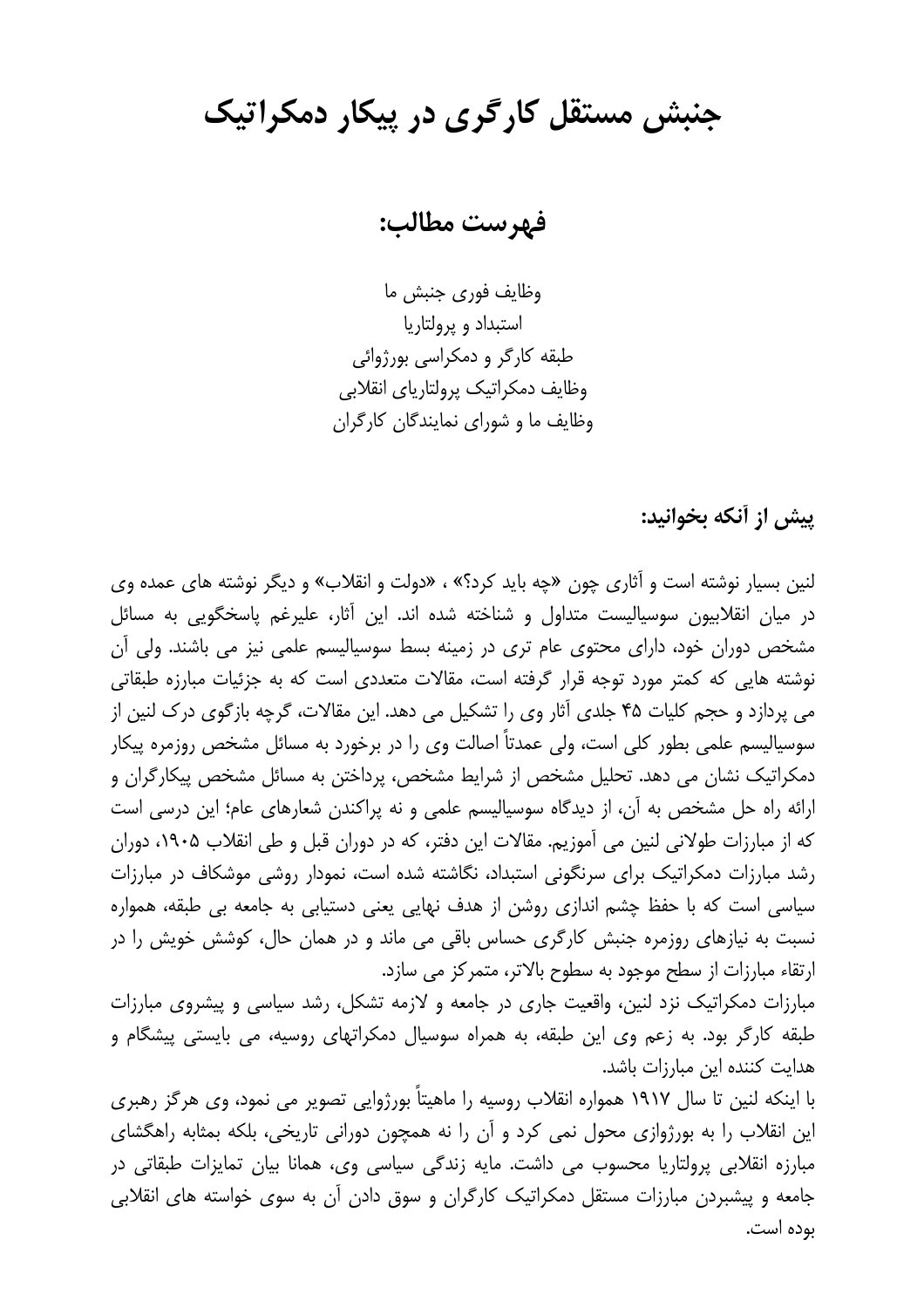دولت موقت انقلابی، که در نتیجه قیام مسلح توده ای به قدرت می رسد، همچون تضمینی برای تداوم مبارزه و حفظ و توسعه دستاوردهای آن همواره برای لنین، پله مهمی از این ترکیب دمکراتیک – انقلابی محسوب می گشت. ولی هنگامی که دولت موقت «کرنسکی» پیشروی جنبش انقلابی را مسدود کرده بود، لنين در طرح شعار «سرنگوني دولت موقت و انتقال تمامي قدرت به شوراها»، لحظه اي ترديد ننمود. بدین ترتیب، وی توانست نظر شوراهای کارگران، سربازان و دهقانان را به مواضع بلشویکی جلب کند تا با اعمال قدرت مستقیم خویش، دولت موقت را به سرعت به زوال کشانند.

هدف ما از نشر ترجمه این دسته از مقالات لنین، البته تشویق مبارزین به قبول بدون قید و شرط کلیه آنچه که وی درباره پیکار دمکراتیک و سیر انقلاب روسیه می گوید نیست. از این کمتر، قصد ما کوشش در انطباق قالبی حوادث انقلابی روسیه بر شرایط امروز ایران می باشد. مراد، ارائه سندی است که معرف روش پیشگفته برخورد لنین به مسائل سیاسی باشد. و نیز این مقالات، دستکم از یک نظر دیگر برای پیکارگران انقلابی طبقه کارگر ایران آموزنده است، و آن اینکه لنین همواره تأکید را بر استقلال طبقه كارگر از كليه جريانات بورژوايي و خرده بورژوايي مي نهاد، نه بر مخلوط كردن منافع متضاد طبقات: اتحاد آری، ولی با حفظ استقلال سیاسی طبقه انقلابی، و با آنانکه در عمل مبارزه می کنند.

مقاله اول این دفتر، از جلد ۴ و سه مقاله بعدی از جلد ۸ کلیات و آخرین مقاله از جلد ۱۰ کلیات آثار لنین به زبان انگلیسی، به فارسی برگردانده شده است.

« اتحاد کارگر » فروردين ١٣۵٨

## به سوی پیوند سوسیالیسم علمی با جنبش کارگری ایران

## <u>وظايف فوري جنبش ما</u>

سوسیال دمکراسی روسیه کراراً وظیفه فوری سیاسی حزب طبقه کارگر روسیه را سرنگونی رژیم خودکامه و به دست آوردن آزادی سیاسی اعلام کرده است. این وظیفه بیش از پانزده سال پیش توسط نمایندگان سوسیال دمکراسی روسیه – اعضای گروه رهایی کار(۱) – بیان شد و دو سال و نیم پیش توسط نمایندگان سازمانهای سوسیال دمکراتیک روسیه که در بهار سال ۱۸۹۸، حزب سوسیال دمکرات کارگری روسيه را بنيان نهادند، قاطعانه به تصويب رسيد. امروزه عليرغم اين اعلام مواضع مكرر، مسئله وظايف سیاسی سوسیال دمکراسی در روسیه باز برجسته است. بسیاری از نمایندگان جنبش ما تردید خود را نسبت به درستی پاسخ فوق به مسئله ابراز می دارند. ادعا می شود که مبارزه اقتصادی نقش غالبی دارد؛ بدین ترتیب وظایف سیاسی پرولتاریا جانبی تلقی می شود و خلاصه و محدود می گردد؛ حتی گفته می شود صحبت از تشکیل جزب مستقل طبقه کارگر در روسیه صرفاً تکرار گفته کس دیگری است و اینکه کارگران باید صرفاً به مبارزه اقتصادی بیردازند و سیاست را به روشنفکران در اتحاد با لیبرالها، محول سازند. آخرین موعظه این آیین جدید (کردو(۲) ی رسوا) به این خلاصه می شود که پرولتاریای روسیه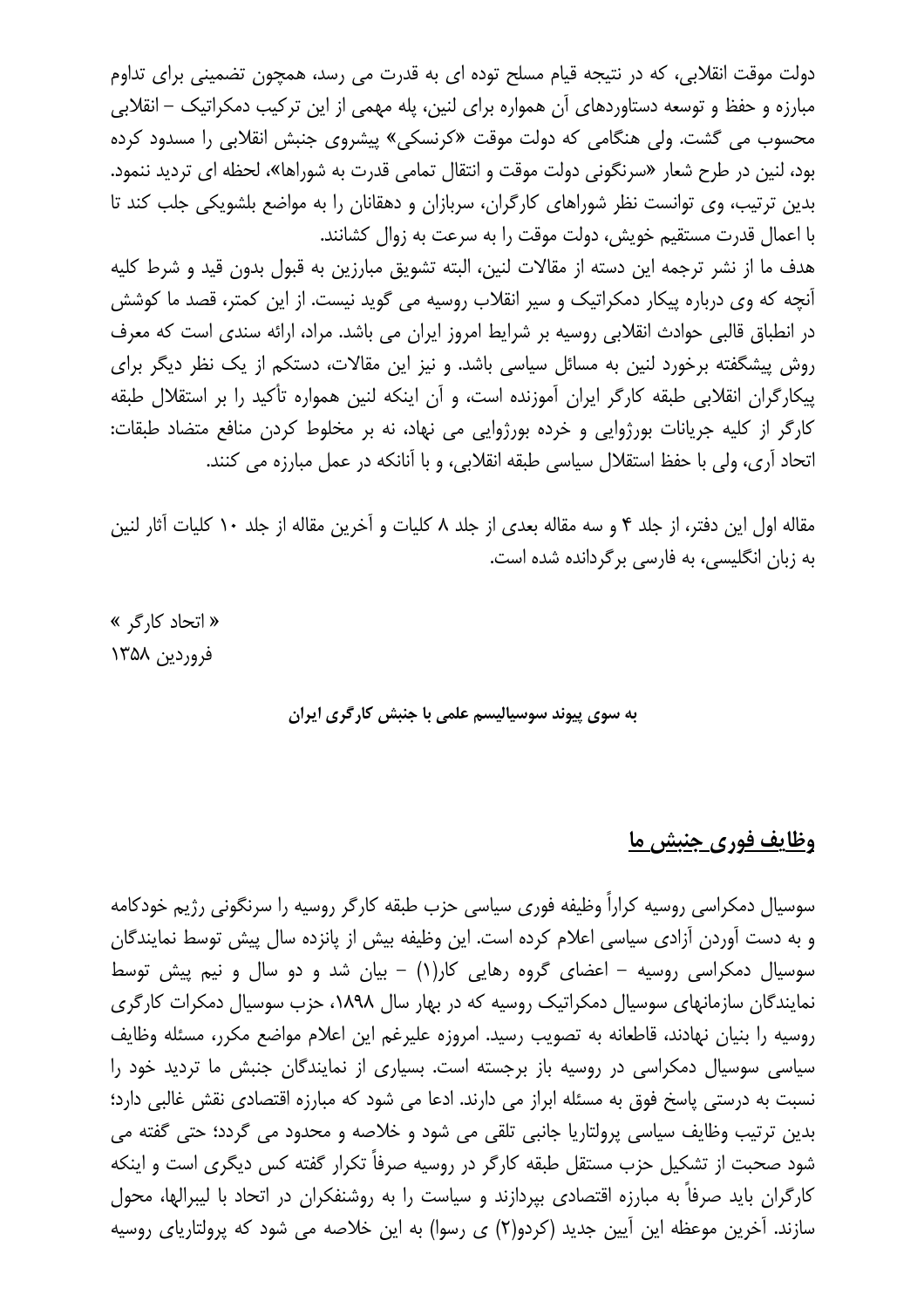هنوز به سن بلوغ نرسیده است؛ بدین ترتیب برنامه سوسیال دمکراتیک کاملا رد می شود. رابوچایا میسل(٣) (بخصوص در «ضمیمه» جداگانه اش) نیز در عمل همین نظر را دارد. سوسیال دمکراسی روسیه دوران پر نوسان و متزلزلی را طی می کند، تا حدی که به نفی خود می پردازد. از یک سو جنبش طبقه کارگر از سوسیالیسم جدا نگاه داشته می شود؛ به کارگران کمک می شود که به دنبال مبارزه اقتصادی روند، بدون اینکه در توضیح اهداف سوسیالیستی و وظایف سیاسی جنبش بطور کلی هیچ یا تقریباً هیچ اقدامی به عمل آید. از سوی دیگر سوسیالیسم از جنبش کارگری جدا نگاه داشته می شود؛ سوسیالیست های روسیه مجدداً و بیش از پیش صحبت از این می کنند که مبارزه علیه دولت اجباراً باید تماماً توسط روشنفکران صورت پذیرد، چون کارگران خود را به مبارزه اقتصادی محدود می سازند.

به نظر ما سه عامل موجب فراهم آمدن این اوضاع حزن انگیز شده است. نخست اینکه سوسیال دمکراتهای روسیه مرحله اولیه فعالیت خود را صرفاً به کار درون محفلهای تبلیغی محدود کردند. هنگامی که در بین توده ها دست به تهییج زدیم، گاهی قادر نبودیم از کشیده شدن به حد دیگر افراط جلوگیری کنیم. دوم آنکه در فعالیت اولیه خود، غالباً مجبور بودیم در دفاع از حق موجودیتمان علیه هواداران ناردنایاولیا(۴) که درکشان از «سیاست» همانا فعالیت جدا از جنبش طبقه کارگر و تقلیل آن صرفاً به مبارزه توطئه گرانه بود، مبارزه کنیم. در رد این نوع سیاست، سوسیال دمکراتها به افراط کشیده شدند، سیاست را تماماً به پس سوق دادند. سوم اینکه فعالیت در محدوده محفلهای کوچک محلی کارگری موجب شد که سوسیال دمکراتها توجه کافی به لزوم تشکیل یک حزب انقلابی مبذول ندارند، حزبی که تمامی فعالیتهای گروههای محلی را با یکدیگر ترکیب کند و بدینسان امکان دهد کار انقلابی در مجرایی صحيح سازمان يابد. غالب بودن فعاليت جدا افتاده، طبيعتاً با غالب بودن مبارزه اقتصادي در پيوند است.

حاصل این شرایط تمرکز فعالیتها تنها در یک جنبه از جنبش بود. گرایش «اکونومیستی»(۵) (البته اگر بتوان از آن به عنوان یک «گرایش» سخن گفت) سعی کرده است که این محدودیت را به سطح یک تئوری ویژه ترفیع دهد و بدین منظور از برنشتاینیسم(۶) و «انتقاد از مارکسیسم» مرسوم، که همان ایده های کهنه بورژوایی را با برچسب جدیدی به فروش می گذارد، استفاده می کند. این کوشش ها به تنهایی خطر تضعیف پیوند جنبش طبقه کارگر با سوسیال دمکراسی روسیه را که پیشاهنگ مبارزه برای كسب آزادى سياسى است، فزونى بخشيده است. فورى ترين وظيفه جنبش ما مستحكم كردن اين پيوند است.

سوسیال دمکراسی بمثابه ترکیبی از جنبش طبقه کارگر و سوسیالیسم وظیفه خود را در خدمت منفعل به جنبش طبقه كاركر، در هر مرحله مجزا از تكاملش نمى بيند، بلكه به نمايندگى از منافع تمامى جنبش، هدف نهایی و وظایف سیاسی آن را به جنبش نشان می دهد و از استقلال سیاسی و ایدئولوژیک آن حفاظت می نماید. جنبش طبقه کارگر با جدا شدن از سوسیال دمکراسی، خرده بورژوایی و بطور اجتناب ناپذیری بورژوایی می شود. طبقه کارگر با مبارزه صرفاً اقتصادی، استقلال سیاسی خود را از دست می دهد، دنباله روی احزاب دیگر می شود و این اصل مهم را که «رهایی طبقه کارگر باید توسط خود طبقه کارگر به دست آید»(۷) به دور می افکند. در هر کشور دورانی وجود داشته است که در آن جنبش طبقه کارگر و سوسیالیسم، جدا از هم، هر یک ره خود می پیمود و در همه کشورها این جدایی سوسیالیسم و جنبش طبقه کارگر، هر دو را تضعیف کرده است. در همه کشورهای تنها ترکیب سوسیالیسم با جنبش طبقه کارگر پایه استواری را برای هر دو به وجود آورده است. اما در هر کشور این ترکیب سوسیالیسم با جنبش طبقه کارگر در روندی تاریخی و مسیری منحصر به فرد، مطابق شرایط زمانی و مکانی موجود، تکامل یافته است. در روسیه لزوم ترکیب سوسیالیسم و جنبش طبقه کارگر در تئوری از مدتها پیش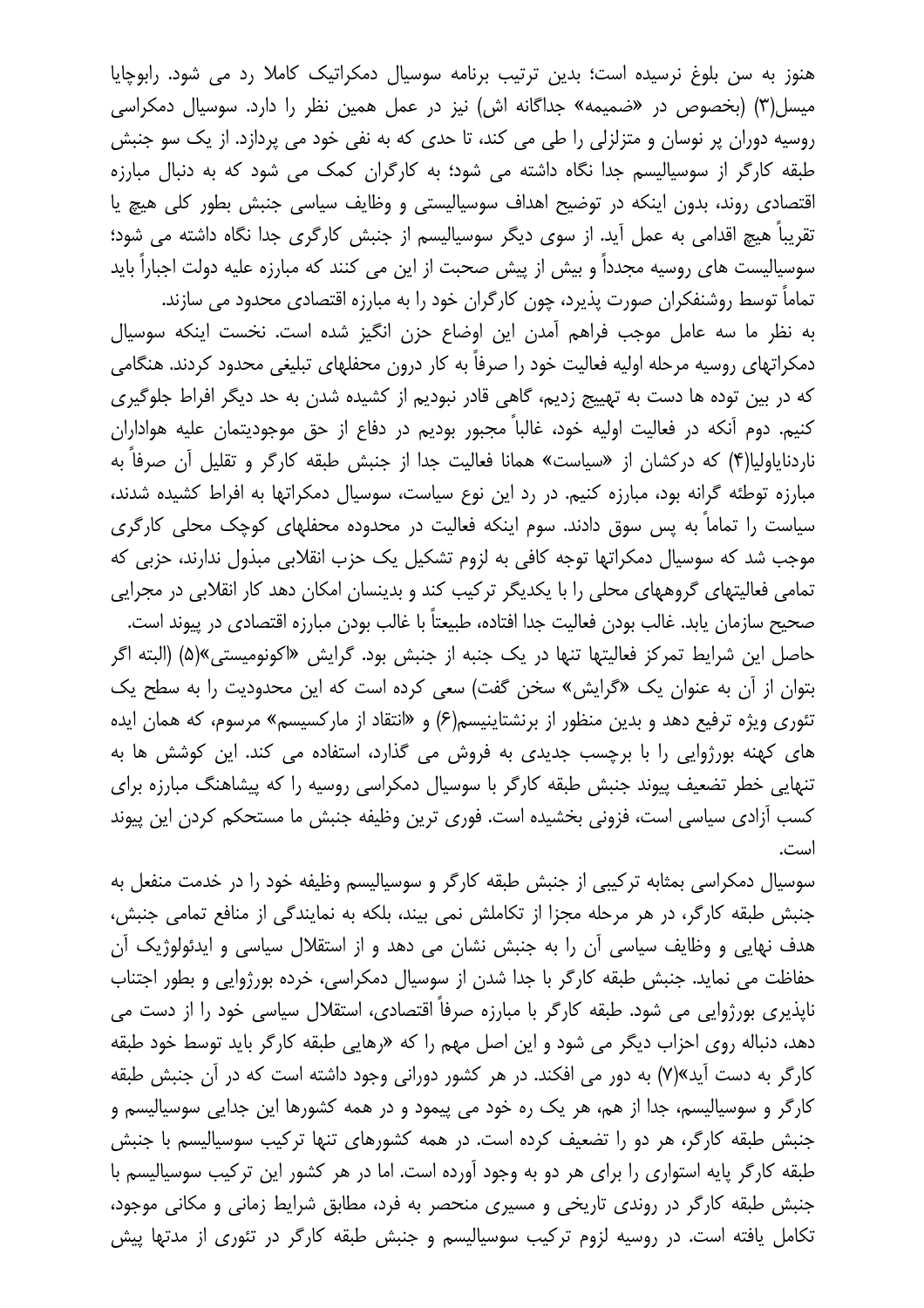اعلام شده بود، ولی اکنون این امر در حال اجرا شدن است. این روندی است بس دشوار و بنابراین نوسانات و تزلزل های همراه با آن نباید تعجب آور باشد. از گذشته چه درسی می توان آموخت؟

تمامی تاریخ سوسیالیسم روسیه شرایطی را فراهم آورده است که در آن فوری ترین وظیفه، مبارزه علیه حکومت خوکامه و به دست آوردن آزادی سیاسی است. جنبش سوسیالیستی ما توجه خود را به اصطلاح، بر مبارزه علیه استبداد متمرکز کرد. از طرف دیگر تاریخ نشان داده است که جدایی اندیشه سوسیالیستی از پیشاهنگان طبقه کارگر، در روسیه از هر کشور دیگری بیشتر است و اگر شرایط موجود ادامه پیدا کند جنبش انقلابی در روسیه محکوم به ناتوانی است. این شرایط است که سوسیال دمکراسی را برای انجام وظیفه خطیری فرا می خواند: آغشتن توده های پرولتاریا به ایده های سوسیالیستی و آگاهی سیاسی، و سازمان دادن حزبی انقلابی که با جنبش خودانگیخته طبقه کارگر به نحوی جدانایذیر در پیوند باشد. سوسیال دمکراسی روسیه در این راه گامهای زیادی برداشته است، اما بسی بیش از این باید در این جهت کار کرد. با رشد جنبش، میدان فعالیت سوسیال دمکراتها وسیع تر و کارها متنوع تر می شود و تعداد هر چه بیشتری از فعالین جنبش کوشش خود را در جهت انجام وظایف ویژه مختلفی که نیازهای روزمره تبلیغ و تهییج به پیش می کشد، متمرکز می سازند. این پدیده، کاملا طبیعی و اجتناب ناپذیر است. اما باید بخصوص مراقب باشیم که مبادا این فعالیتها و شیوه های ویژه مبارزه، به خودی خود تبدیل به هدف گردند و فعالیتهای تدارکاتی، عمده و بمثابه تنها نوع فعالیت شناخته شوند.

وظیفه عمده و اساسی ما تسهیل رشد سیاسی و سازمانیابی سیاسی طبقه کارگر است. کسانی که این وظیفه را ناچیز می شمارند و همه وظایف و شیوه های ویژه مبارزه را تابع آن قرار نمی دهند، در راه اشتباهی گام برمی دارند و به جنبش زیان جدی می رسانند. اینها در وهله اول همان کسانی هستند که در مبارزه علیه دولت، انقلابیون را تنها به بکار گرفتن نیروی محفلهای منفرد مخفی جدا از طبقه کارگر، فرا می خوانند و در وهله دوم کسانی که محتوی و وسعت تبلیغ، تهییج و سازماندهی را محدود کرده، تصور می کنند بهتر است که کارگران را تنها در لحظات استثنایی حیاتشان و در فرصتهای بزمی به «سیاست» دعوت کرد، آنانکه با دلواپسی، کسب امتیازات جزئی از استبداد را جایگزین مبارزه علیه آن می کنند و به حد کافی برای ارتقاء دادن این خواسته ها و امتیازات جزئی به سطح یک مبارزه پیگیر و پرشور یک حزب انقلابی طبقه کارگر علیه حکومت خودکامه، کوشش نمی کنند.

رابوچایا میسل دائماً در انواع مایه ها برای کارگران نغمه سرمی دهد که «متشکل شوید!»؛ و همه هواداران گرایش «اکونومیستی» این نغمه را بازمی خوانند. ما البته به این فراخوان مهر تصدیق می زنیم ولی اینرا نیز اضافه می کنیم: متشکل شوید! اما نه فقط در انجمنهای تعاونی، برای صندوق اعتصاب و در محفلهای کارگری، بلکه همچنین در یک حزب سیاسی و برای مبارزه مصممانه علیه حکومت خودکامه و علیه تمامی جامعه سرمایه داری. بدون چنین تشکیلاتی، پرولتاریا هرگز به مبارزه آگاهانه طبقاتی نخواهد رسید؛ بدون چنین تشکیلاتی، طبقه کارگر محکوم به ناتوانی است. طبقه کارگر تنها به کمک صندوق اعتصاب، محفلهای مطالعه و انجمنهای تعاونی، هرگز قادر نخواهد بود رسالت عظیم تاریخی خود، یعنی رها ساختن خود و تمام مردم روسیه از یوغ بردگی سیاسی و اقتصادی را به انجام رساند. تاکنون هیچ طبقه ای در تاریخ بدون تحویل دادن رهبران سیاسی و نمایندگان برجسته خود، که قادر به سازماندهی جنبش و رهبری آن باشند، به قدرت نرسیده است. طبقه کارگر روسیه دیگر نشان داده است که می تواند چنین مردان و زنانی را تحویل دهد. مبارزه ای که در ظرف پنج یا شش سال اخیر بدین وسعت رشد کرده است، نیروی انقلابی بالقوه عظیمی را در طبقه کارگر آشکار می سازد و نشان می دهد که بیرحمانه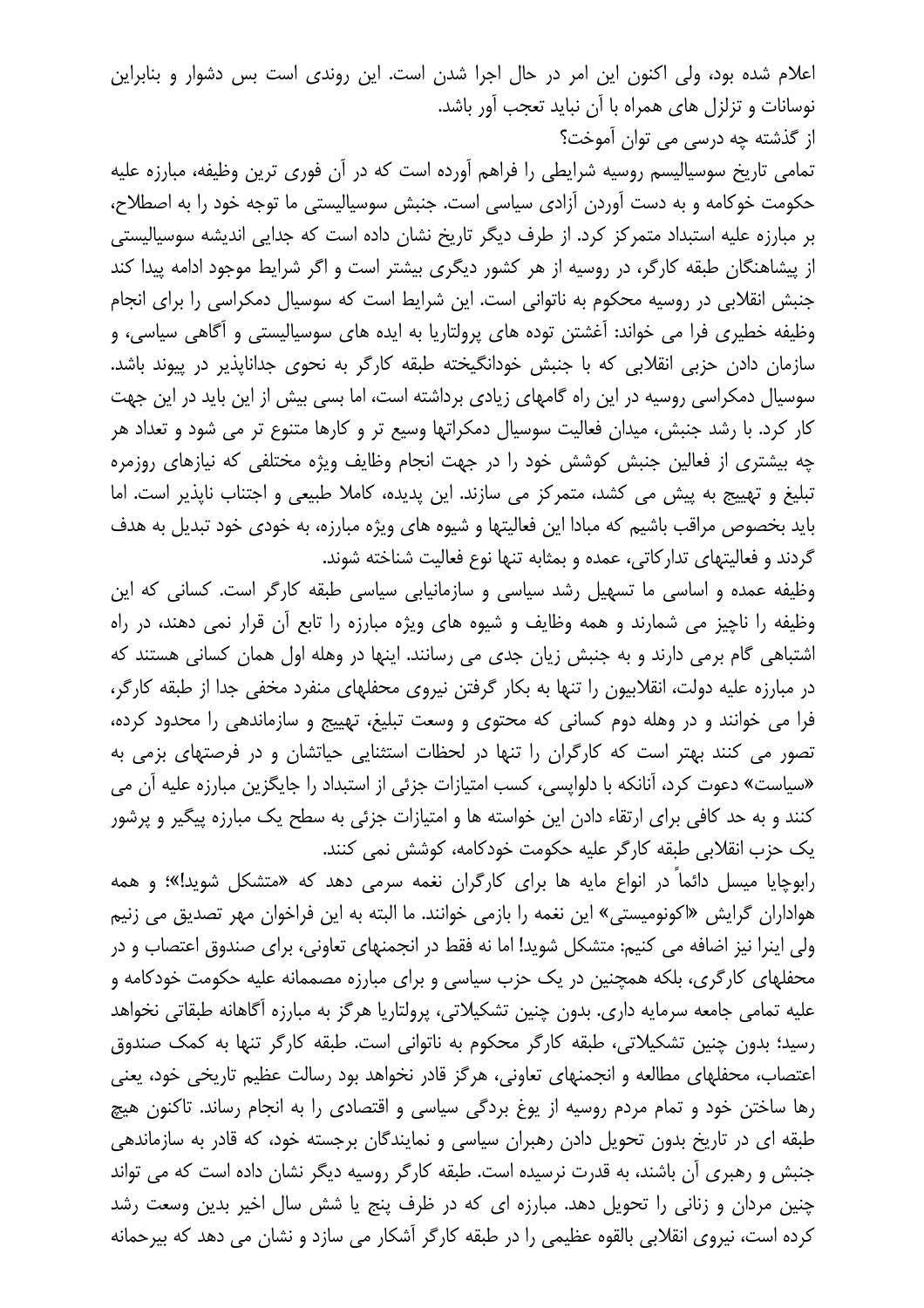ترین اقدامات ظالمانه دولت نه تنها از تعداد کارگرانی که به سوسیالیسم، آگاه سازی سیاسی و مبارزه سیاسی روی می آورند نمی کاهد، بلکه برعکس به آن می افزاید. کنگره ای که رفقای ما در سال ۱۸۹۸ منعقد کردند، به درستی وظایف ما را تعیین نمود، بدون اینکه صرفاً گفته های دیگران را تکرار کند و اشتیاق «روشنفکران» را ابراز نماید ... ما باید با عزم راسخ در جهت انجام این تکالیف بکار بپردازیم و مسئله برنامه حزب، تشکیلات و تاکتیک را در دستور روز قرار دهیم. ما تاکنون نظراتمان را در مورد اصول اساسی برنامه مان بیان کرده ایم و البته در اینجا فرصت برای تشریح جزئیات آن موجود نیست. ما در شماره های آینده یک رشته مقالات به مسئله تشکیلات که از زمره مسائل داغ است، تخصیص خواهیم داد. از این لحاظ ما بطور قابل ملاحظه ای از فعالین قدیمی جنبش انقلابی روسیه عقب تر هستیم. باید این نقص را صریحاً تصدیق کنیم و تمامی سعی مان را در جهت طرح روشهایی برای مخفی کاری بیشتر در کارمان، ترویج منظم شیوه های مناسب کار و روشهای مناسب اغفال ژاندارمها و فرار از دام پلیس بکار بندیم. باید افرادی را تعلیم دهیم که نه فقط عصرهای بیکاری بلکه تمام زندگی شان را وقف انقلاب کنند، باید آنچنان سازمان بزرگی بسازیم که در آن تقسیم کار اکید برای اشکال مختلف کار ممکن باشد. بالاخره در مورد مسائل تاکتیکی، ما خود را به نکات زیر محدود می کنیم: سوسیال دمکراسی دست و پای خود را با محدود کردن فعالیتهای خود به یک طرح و شیوه از پیش ساخته مبارزه سیاسی نمی بندد، بلکه تمام روشهای مبارزه را به رسمیت می شناسد، به شرطی که این روشها با نیروهای در اختیار حزب مطابقت داشته باشد و امر به دست آوردن بهترین نتایج ممکن تحت شرایط موجود را آسان سازد. اگر یک حزب شدیداً متشکل داشته باشیم، می توانیم یک اعتصاب ساده را به یک تظاهرات سیاسی، به یک پیروزی سیاسی بر دولت تبدیل کنیم. اگر یک حزب شدیداً متشکل در اختیار داشته باشیم، یک شورش محلی می تواند به یک انقلاب پیروزمند بدل شود. باید در نظر داشته باشیم که مبارزه با دولت بر سر خواسته های جزئی و کسب چند امتیاز، صرفاً بمثابه کشمکش جزئی با دشمن است و زمان نبرد قطعی باید فرا رسد. در مقابل ما، قلعه دشمن با همه قدرتش قد راست کرده است که باران گلوله و آتش را بر سر ما می ریزد و بهترین رزمندگان ما را درو می کند. باید این قلعه را فتح کنیم و چنین خواهیم کرد، اگر تمام نیروهای پرولتاریا که برمی خیزد و تمامی نیروهای انقلابی روسیه در حزبی که دربرگیرنده هر آنچه در روسیه حیاتی و صدیق است، متحد شود. تنها آن زمان است که این پیشگویی کارگر انقلابی روس پیوتر آلکسیف(۸) به حقیقت خواهد پیوست: «بازوی پرتوان میلیونها کارگر بلند خواهد شد و یوغ استبداد را که با سرنیزه سربازان محافظت می شود، خرد خواهد کرد!»

ایسکرا (۹) شماره ۱ دسامبر ١٩٠٠

<u>استبداد و پرولتاریا</u>

روسیه موج نوینی از جنبش مشروطه را تجربه می کند. نسل ما تا به امروز شاهد چنین غلیان سیاسی نبوده است. روزنامه های علنی، بوروکراسی را مورد حمله قرار می دهند و خواهان شرکت نمایندگان مردم در دستگاه دولتی و اصلاحات لیبرالی می باشند. انواع جلسات مأموران زمستوو(١٠)، پزشکان، وکلا، مهندسین، کشاورزان، اعضای انجمنهای شهری و غیره و غیره قطعنامه هایی را می گذرانند که کم و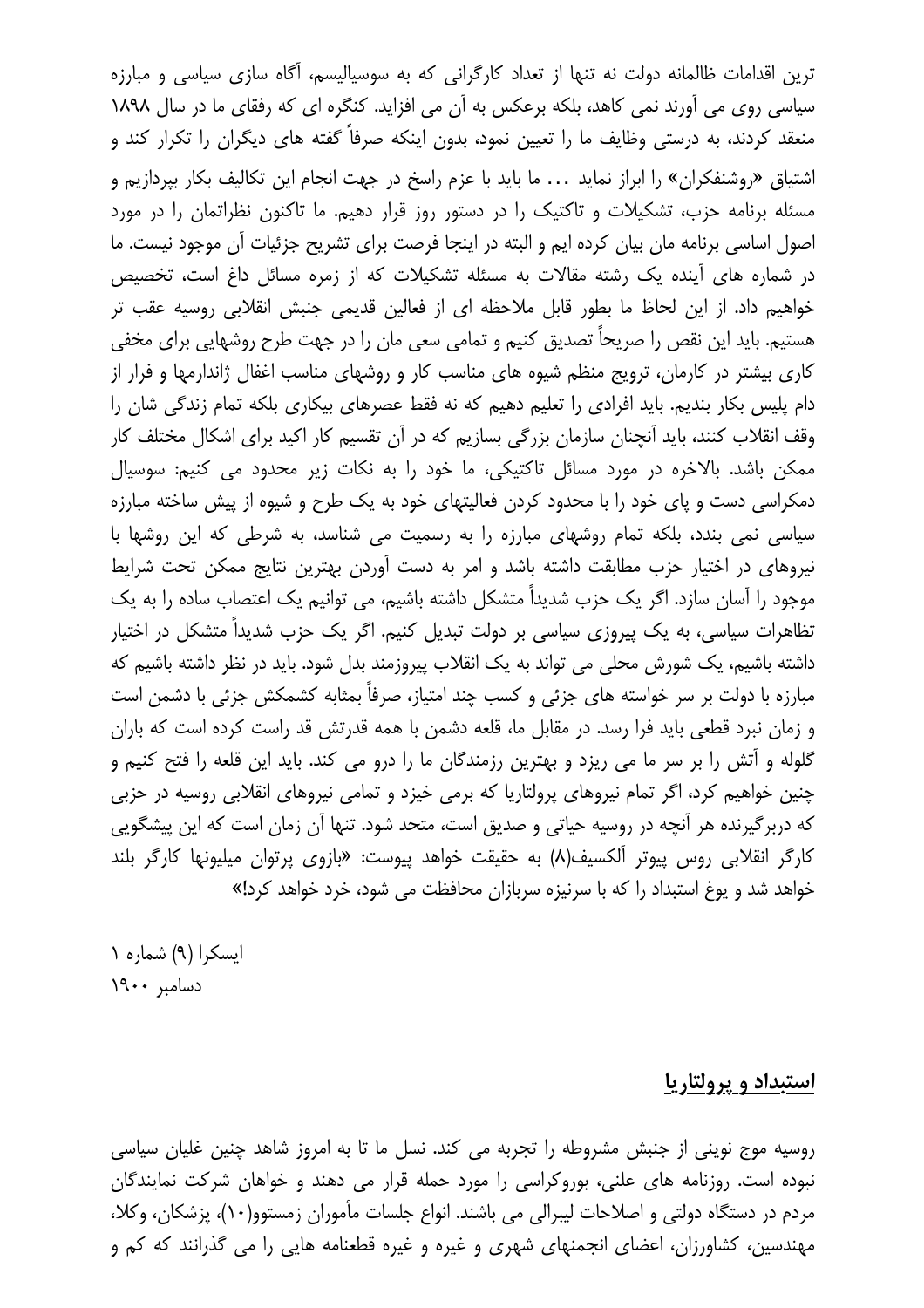بیش صریحاً، خواهان یک قانون اساسی است. خواستهای پرشور برای آزادی و اتهامات سیاسی که جسارت آن برای عوام روس غیرعادی است، از هر گوشه و کنار به گوش می رسد. تجمعات لیبرالی، تحت فشار كارگران و جوانان راديكال، تبديل به جلسات عمومي علني و تظاهرات خياباني مي شود. نارضایتی های نهانی، اکنون آشکارا بخشهای وسیعی از پرولتاریا و تهیدستان شهر و روستا را به هیجان می آورد. اگر چه پرولتاریا نقش نسبتاً کوچکی در مظاهر بس چشمگیر و تشریفاتی جنبش لیبرالی ایفا می کند و گرچه به نظر می رسد که از کنفرانسهای مؤدبانه شهروندان متین قدری به دور است، با این حال، تمام شواهد گواه بر این حقیقت است که کارگران به جنبش سخت علاقه مندند. همه چیز گواه بر این حقیقت است که کارگران مشتاق جلسات بزرگ عمومی و تظاهرات علنی خیابانی اند. گویی پرولتاریا خود را به کنار می کشد، با دقت موضع خود را می سنجد، نیروهایش را گردآوری می کند و در مورد این مسئله که آیا زمان مبارزه قطعی برای آزادی رسیده است، تصمیم می گیرد.

ظاهراً، موج هیجان لیبرالی تا حدی رو به فروکش کردن است. شایعات و گزارشات مطبوعات خارجی، دایر بر غلبه ارتجاعیون بر متنفذترین محافل درباری، در حال تأیید شدن است. فرمان نیکلای دوم که چند روز قبل منتشر شد، سیلی محکمی بر صورت لیبرالها (١١) بود. تزار خیال مقاومت و حفظ رژیم استبدادی را در سر دارد. وی خواهان تغییر شکل دولت نیست و به هیچ وجه قصد دادن قانون اساسی را ندارد. او انواع اصلاحات كاملا ناچيز را وعده و فقط وعده مي دهد. البته هيچ ضمانتي در مورد اجراي واقعی این اصلاحات در کار نیست. محدودیت پلیس علیه روزنامه های لیبرالی، هر روز و هر ساعت تشدید می شود. کلیه تظاهرات آزاد مجدداً، و چه بسا با شدت بیشتری سرکوب می شود. اعضای لیبرال زمستوو و انجمنهای شهری، مخصوصاً آن مأمورانی که نقش لیبرال را ایفا می کنند، دوباره تحت فشار قرار گرفته اند. روزنامه های لیبرال به دلسردی دچار شده اند و از آنجا که جرأت چاپ مطالب دریافت شده را ندارند، از مخبرینشان پوزش می طلبند.

کاملا امکان پذیر است که موج پرتلاطم لیبرالی به همان سرعت که با کسب اجازه از اسویانوپولک میرسکی(۱۲) رشد کرد، با ممنوعیت اخیر فروکش کند. بایستی بین آن علل ریشه ای که به ناچار و بطور اجتناب نايذير – و در آينده بيشتر و بيشتر – منجر به مخالفت و مبارزه عليه استبداد مي شود، و موجبات جزئی جوش و خروش زودگذر لیبرالی، تمایز قائل شد. علل ریشه ای منجر به جنبشهای توده ای ریشه ای، نیرومند و پایدار می شوند. علل جزئی گاهی تعویض کابینه و یا ساعتی پس از هر واقعه تروریستی، کوشش متداول دولت در پی گرد سیاست «روباه مکار» می باشد. ترور پلو(۱۳) برای سازمان تروریستی، به وضوح، به بهای کوششی بسیار زیاد به وقوع پیوست و متضمن تدارک طولانی بود. موفقیت این عمل تروریستی، خود به نحوی خیره کننده، تجربه تمامی تاریخ جنبش انقلابی روسیه را تأیید و ما را از چنین شیوه های مبارزه برحذر می دارد. تروریسم روسی همواره یک شیوه مبارزه بخصوص روشنفکری بوده است. هر آنچه بتوان پیرامون اهمیت تروریسم، نه به عنوان جانشین جنبش مردم، بلکه در پیوند با آن سخن گفت، حقایق به نحو انکار ناپذیری گواه برآنند که در کشور ما ترور سیاسی فردی هیچگونه وجه مشترکی با اعمال قهرآمیز مردم ندارد. در جامعه سرمایه داری جنبش توده ای تنها به صورت جنبش کارگران امکان دارد. این جنبش در روسیه، طبق قوانین مستقل خود در حال گسترش است. مسیر ویژه خود را می پیماید. عمق و وسعت می یابد و از یک فروکش موقتی به یک موج سرکش نوین گذر می کند. این تنها موج لیبرالی است که اکیداً همراه با خلق و خوی وزرای مختلف که تغییرشان توسط بمب تسریع می شود، بالا و پایین می رود. پس شگفتی نیست که در کشور ما طرفداری از تروریسم، چه بسیار در میان نمایندگان لیبرال (یا رادیکال نمای) ایوزیسیون بورژوایی، به چشم می خورد. جای تعجبی نیست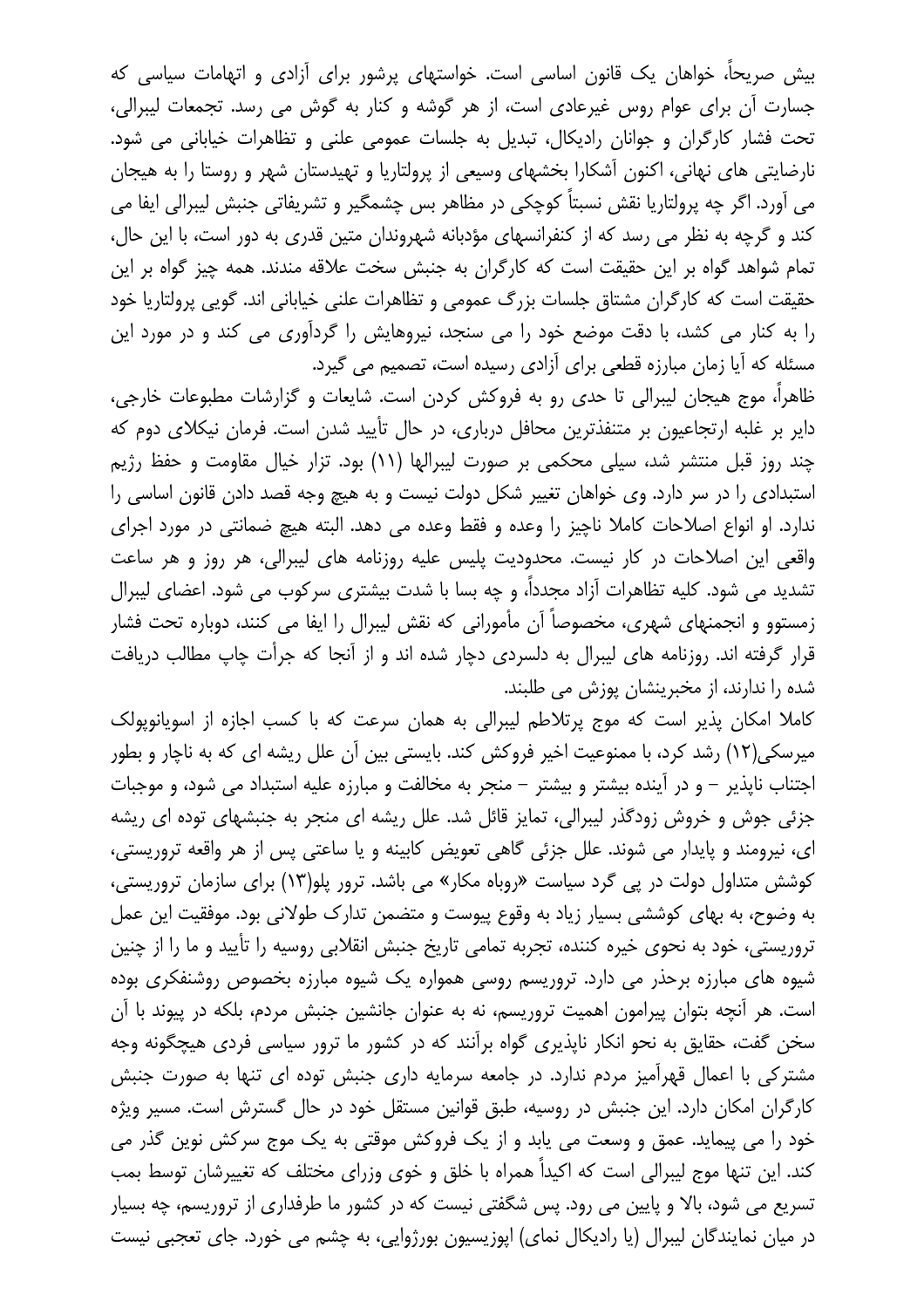که در میان روشنفکران انقلابی، کسانی که بیش از همه (به مدت طولانی یا برای لحظه ای) ممکن است به تروریسم کشانده شوند، همانهایی هستند که به بنیه زیست و توانایی پرولتاریا و مبارزه طبقاتی پرولتری هیچ ایمانی ندارند. این حقیقت که بروز ناگهانی فعالیت لیبرالی، به هر دلیل، زودگذر و ناپایدار است، البته نمی تواند موجب فراموش کردن این امر شود که بین استبداد و نیازهای جامعه بورژوایی در حال توسعه تضادی حل نشدنی موجود است. استبداد به ناچار وبال گردن پیشرفت اجتماعی می باشد. منافع بورژوازی بمثابه یک طبقه، همانند منافع روشنفکران، که بدون آنان تولید سرمایه داری نوین غیرقابل تصور است، به مرور زمان، بیشتر و بیشتر با استبداد تصادم پیدا می کند. هر چند دلیل اظهارات لیبرالها ممکن است سطحی و ماهیت موضع مشکوک و نیم بند آنان حقیر باشد، استبداد تنها با مشتی از صاحب منصبان ممتاز طبقه زمیندار و تاجر، و نه به هیچ وجه با تمامی آن طبقه، قادر به برقرار ساختن آرامش واقعی است. نمایندگی مستقیم منافع طبقه حاکمه، به شکل یک قانون اساسی، برای کشوری که می خواهد تبدیل به کشوری اروپایی شود، و از درد شکست اقتصادی و سیاسی و به واسطه موقعیتش مجبور است چنین کند، امری ضروری است. بنابراین برای پرولتاریای با آگاهی طبقاتی، داشتن درک روشنی از اجتناب ناپذیر بودن اعتراضات لیبرالها علیه استبداد، و نیز از ماهیت به راستی بورژوایی این اعتراضات، بي اندازه مهم است.

طبقه کارگر در مقابل خود اهداف پرعظمت و دوران ساز رها نمودن بشریت از هر نوع ستم و استثمار انسان از انسان را قرار می دهد. طی دهه های متمادی، این طبقه در سراسر جهان، بدون هراس از شکستهای گاه به گاه و عقب نشینی های موقتی، به سختی کوشیده است که به این اهداف نایل آید و با مداومت، مبارزه اش را وسیع تر، و خود را در احزاب توده ای متشکل کرده است. برای چنین طبقه به راستی انقلابی ای، هیچ چیز حیاتی تر از این نیست که خویشتن را از هر گونه خود فریبی، سراب و پنداشت بزداید. این تصور که جنبش لیبرالی ما یک جنبش بورژوایی نیست و انقلاب قریب الوقوع در روسیه انقلابی بورژوایی نخواهد بود، یکی از رایج ترین و مبرم ترین توهمات موجود در روسیه است. روشنفكر روس، از معتدل ترين ليبرال آسواباژدنيه(١۴) گرفته تا افراطي ترين سوسياليست انقلابي(١۵)، همیشه می پندارد که اگر انقلابمان را یک انقلاب بورژوایی بنامیم، آنرا بی رنگ، پست و مبتذل ساخته ايم. در روسيه، براي پرولتارياي داراي آگاهي طبقاتي، اين درک تنها توصيف صحيح طبقاتي از اوضاع می باشد. مبارزه برای آزادی سیاسی و جمهوری دمکراتیک در یک جامعه بورژوایی، برای پرولتاریا، تنها یکی از مراحل ضروری در مبارزه برای انقلاب اجتماعی است که به سرنگونی نظام بورژوایی می انجامد. تفکیک دقیق مراحلی که اساساً متفاوت است و بررسی هوشیارانه شرایطی که این مراحل در آن تظاهر می کند، به هیچ وجه به معنای به تعویق انداختن نامحدود هدف نهایی و یا کند کردن پیشرفت به جلو، نمی باشد. برعکس، شناخت رابطه طبقات در جامعه امروزی، تنها بخاطر تسریع این پیشرفت و نیل به هدف نهایی با سرعت و اطمینان هر چه بیشتر است که ضروری می گردد. هیچ چیز به جز سرخوردگی و تزلزل بی پایان، در انتظار کسانی که از نظرگاه به اصطلاح یکجانبه طبقاتی اجتناب می ورزند، نمی باشند؛ هم آنان که سوسیالیست هستند اما از بورژوایی نامیدن انقلاب آتی – انقلابی که در روسیه شروع شده است – واهمه دارند.

مطابق معمول، دمکراتیک ترین مطبوعات علنی، درست در اوج جنبش مشروطه فعلی، با استفاده از آزادی ناگهانی، نه تنها «بوروکراسی»، بلکه همچنین «تئوری منحصر کننده و در نتیجه غلط مبارزه طبقاتی» را که گویا «از نظر علمی غیرقابل قبول است»، مورد حمله قرار دادند («زندگی ما» (۱۶) شماره ۲۸). اگر بخواهید، مسئله نزدیکتر کردن روشنفکران به توده ها «تاکنون تنها با تأکید بر تضادهای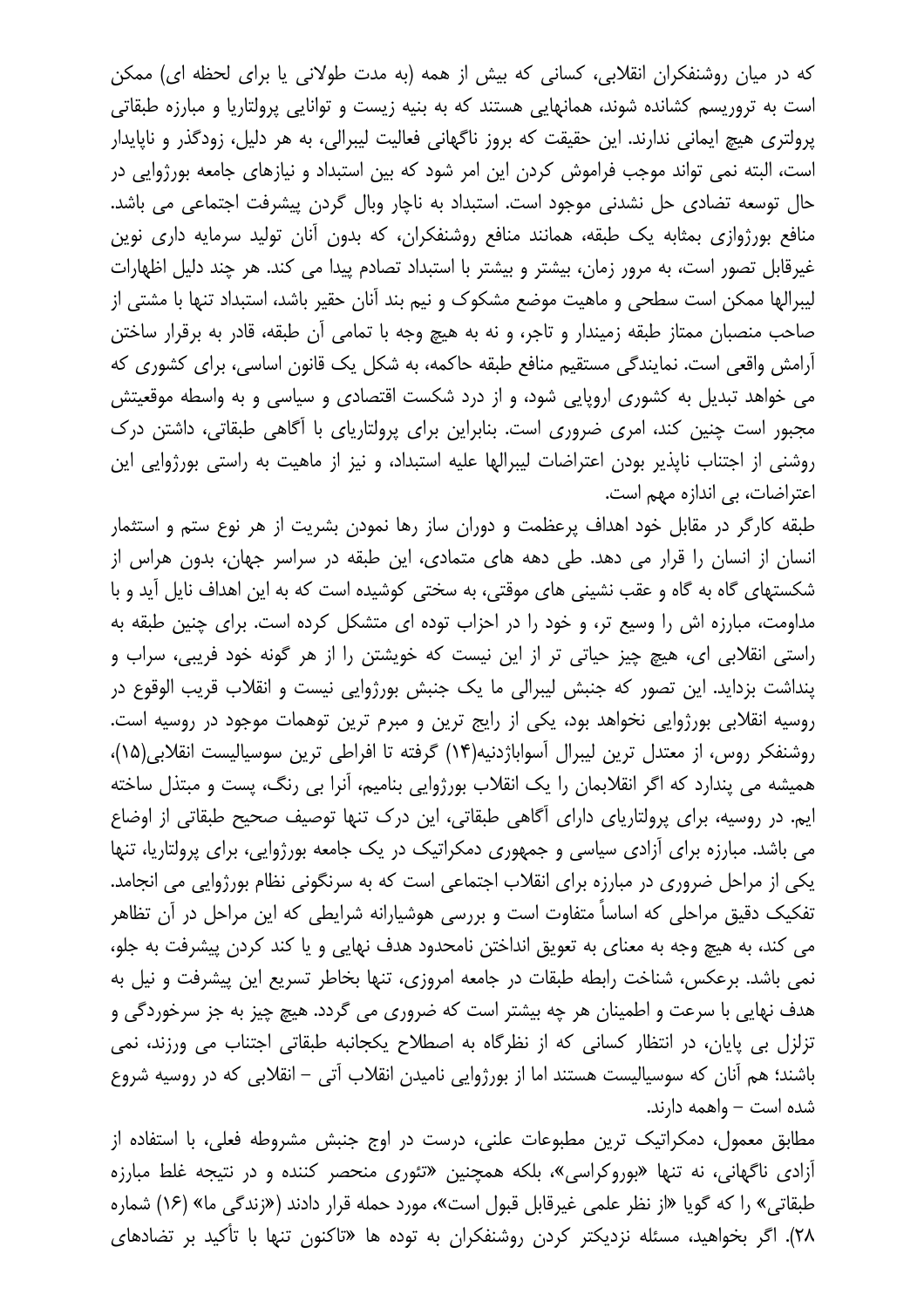طبقاتی موجود بین توده ها و آن بخشهای جامعه که ... قسمت عمده روشنفکران از آن برخاسته اند، مورد رسیدگی قرار گرفته است». لازم به گفتن نیست که این طرز ارائه حقایق، کاملا با واقعیت اوضاع مغایرت دارد. حقیقت درست برعکس این است. خصلت ژرف تضادهای طبقاتی موجود در روسیه بطور عام، و بخصوص در روستاها، همواره توسط تمامی توده روشنفکران اصلاح طلب علناً فعال روسیه، همه سوسیالیستهای قدیمی روسیه، همه شخصیتهای سیاسی از نوع آسواباژدنیه، نادیده گرفته شده است. حتی روشنفکران رادیکال چپ افراطی در روسیه، یعنی حزب سوسیالیست انقلابی، بیش از همه در نادیده گرفتن این حقیقت، مرتکب گناه می شوند. تنها لازم است استدلالات متداولشان را بخاطر بیاوریم که از «دهقانان رنجبر» سخن مي گويد و يا انقلاب قريب الوقوع را «نه بورژوايي، بلكه دمكراتيك» مي خواند. خير، هر چه لحظه انقلاب نزديكتر و جنبش مشروطه حادتر مي شود، حزب پرولتاريا بايد هر چه اكيدتر استقلال طبقاتی خود را حفظ کند و اجازه ندهد که خواستهای طبقاتیش در اصطلاحات عام دمکراتیک غرق شود. هر چه نمایندگان به اصطلاح جامعه، بیشتر و قاطعانه تر با آنچه که مدعی اند خواستهای تمامی مردم است به جلو آیند، سوسیال دمکراتها نیز بایستی هر چه بیرحمانه تر خصلت طبقاتی این «جامعه» را افشا کنند. قطعنامه رسوای کنگره «مخفی» (۱۷) زمستوو را در نظر بگیرید که در ۶–۸ نوامبر برگزار شد. خواهید دید که آرمانهای مشروطه خواهانه نیم بند و مبهم، در متن آن عمداً گنجانده شده است. خواهید دید که در آن، از مردم و جامعه یاد شده است؛ البته بیشتر از جامعه تا مردم. خواهید دید که در آن، پیشنهاداتی برای اصلاح انجمنهای زمستوو و شهری – انجمنهایی که نماینده منافع زمینداران و سرمایه داران است – به دقیق ترین و جامع ترین شکلی آمده است. خواهید دید که در آن، از اصلاحاتی در شرایط زندگی دهقانان و از رهایی آنان از قید بندگی و نیز از حمایت اشکال صحیح حقوقی، سخن می رود. کاملا روشن است که با نمایندگان طبقات دارا روبرو هستید که تنها مایل به کسب امتیازات از استبدادند و ابداً خیال هیچگونه تغییر در پایه های نظام اقتصادی را ندارند. اگر چنین مردمی خواهان یک «تغییر ریشه ای [به اصطلاح ریشه ای(۱۸)] در وضع کنونی نابرابری و ستمکشی دهقانان» هستند، این خود بار دیگر ثابت می کند که سوسیال دمکراتها در تأکید خستگی ناپذیرشان بر عقب ماندگی دستگاه و موقعیت زندگی دهقانان و شرایط عمومی نظام بورژوایی، محق بوده اند. سوسیال دمکراتها همواره اصرار ورزیده اند که پرولتاریای دارای آگاهی طبقاتی باید در جنبش عمومی دهقانی، اکیداً منافع و خواسته های مسلط بورژوازی دهقانی را، تمیز دهد. هر چند ممکن است این خواسته ها گنگ و در لفافه باشد و ایدئولوژی دهقانی (و عبارت پردازی سوسیالیست انقلابی) آنان را به هر خرقه مساوات طلبی تخیلی بیاراید. قطعنامه های ۵ دسامبر ضیافت مهندسین در سنت پترزبورگ را در نظر بگیرید. خواهید دید که ۵۹۰ میهمان و ۶۰۰۰ مهندس امضا کننده قطعنامه از قانون اساسی ای که «بدون آن صنعت روسیه به راستی نمی تواند حمایت شود» جانبداری کردند و در همان حال نسبت به اعطای سفارشات دولتی به شرکتهای خارجی معترض بودند.

آیا هنوز کسی هست که در زیر آرمانهای مشروطه خواهانه ای که به فوران آمده است، منافع تمام بخشهای بورژوازی زمیندار، تجاری، صنعتی و دهقانی را نبیند؟ آیا این امر که روشنفکران دمکرات بازگو کننده منافع فوق می باشند، روشنفکرانی که در تمام انقلابات بورژوازی در اروپا همواره و همه جا نقش مقاله نویسان، سخنرانان و رهبران سیاسی را ایفا کرده اند، بایستی موجب گمراهی ما شود؟

اکنون پرولتاریای روسیه با وظیفه سنگینی روبرو است. استبداد متزلزل است. جنگ بی نتیجه و تحمل ناپذیری که خود را بدان گرفتار کرده است، پایه های قدرت و حکومتش را جداً به مخاطره انداخته است. اکنون دیگر بدون توسل به طبقات حاکمه، بدون حمایت روشنفکران، قادر به حفظ قدرت نیست؛ لیکن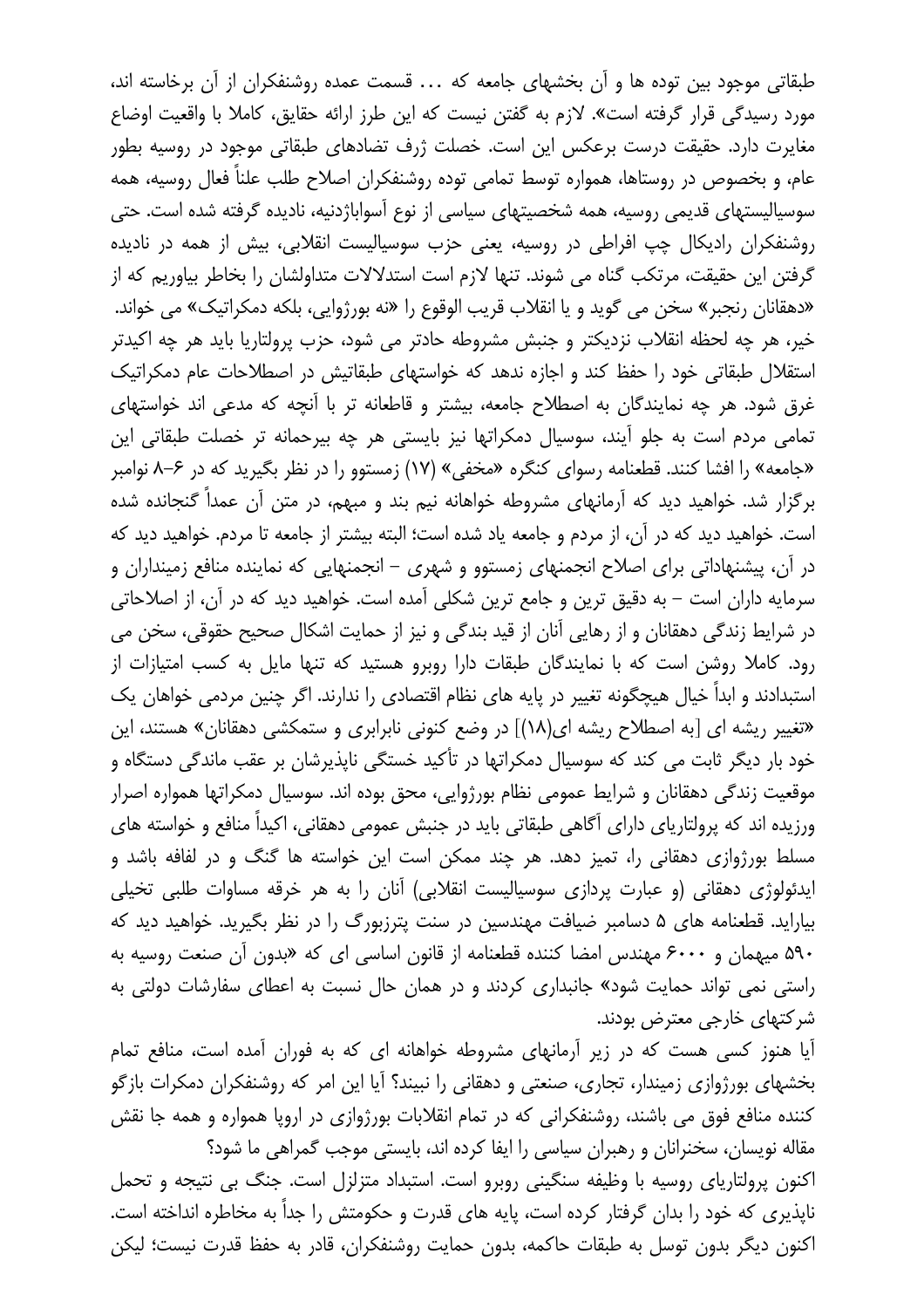این توسل و حمایت به ناچار، به خواسته های مشروطه طلبی می انجامد. طبقات بورژوا سعی دارند در سايه وضع وخيم دولت، براي خود امتيازاتي چند به چنگ آورند. دولت مأيوسانه عمل مي كند، به سختي می کوشد با دادن چند امتیاز ناچیز، اصلاحات غیرسیاسی و وعده های بی تعهد، همانطور که حکم جدید تزار مملو از آنهاست، خود را از مخمصه نجات دهد. اینکه در این راه حتی موقتاً و یا تاحدی موفق خواهد شد، سرانجام به پرولتاریای روسیه، درجه تشکل و نیروی انقلابی آن، وابسته است. پرولتاریا باید از اوضاع سیاسی ای که برایش مناسب است استفاده کند. پرولتاریا باید از جنبش مشروطه بورژوازی پشتیبانی کند، باید بپا خیزد و با گردآوردن وسیع ترین بخشهای ممکن توده های استثمار شده به دور خود و بسیج تمام نیروهایش در لحظه ای که دولت در سخت ترین مضیقه هاست، در اوج ناآرامی توده ای، قیام را آغاز كند.

حمایت پرولتاریا از مشروطه خواهان در حال حاضر چه شکلی باید به خود بگیرد؟ عمدتاً، بهره برداری از ناآرامی توده ای، به منظور ادامه دادن به تهییج و سازمان دهی غیرفعال ترین و عقب مانده ترین بخشهای طبقه کارگر و دهقانان. طبیعی است که پرولتاریای متشکل، یعنی سوسیال دمکراسی، باید نیروهایش را به میان تمام طبقات مردم روانه کند؛ اما طبقات هر چه اکنون مستقل تر عمل کنند، مبارزه حادتر و لحظه نبرد واقعی نزدیکتر می شود، و به همان اندازه کار ما باید بیشتر در جهت آماده کردن خود پرولترها و نیمه پرولترها، بخاطر مبارزه مستقیم برای آزادی، متمرکز شود. در چنین لحظه ای، تنها فرصت طلبان می توانند سخن افراد کارگر را در جلسات زمستوو و دیگر جلسات عمومی، بمثابه مبارزه ای بسیار فعال یا شیوه جدیدی از مبارزه و یا عالی ترین نوع مداخله، توصیف کنند. این اظهارات، کاملا در درجه دوم اهمیت قرار می گیرد. بسیار مهم تر است که اکنون توجه پرولتاریا را به اشکال حقیقتاً عالی و فعال مبارزه، مانند تظاهرات توده ای معروف «روستف» و تعدادی از تظاهرات توده ای در جنوب (١٩)، معطوف داریم. بسیار مهم تر است که اکنون به صفوف خود بیافزاییم، نیروهایمان را متشکل کنیم و برخورد توده ای هر چه مستقیم تر و آشکارتر را تدارک ببینیم.

البته این به هیچ وجه به معنی رها ساختن فعالیت روزمره سوسیال دمکراتها نیست. سوسیال دمکراتها هرگز از این فعالیت که برایشان تدارک واقعی برای نبرد قطعی است، دست نمی کشند؛ زیرا که آنان تماماً و منحصراً، بر فعالیت، أگاهی طبقاتی، تشکل پرولتاریا و نفوذش در بین توده های زحمتکش و استثمار شده متکی هستند. مسئله بر سر نشان دادن راه صحیح، بر سر جلب توجه به لزوم حرکت به پیش و زیان تزلزل تاکتیکی است. فعالیت روزمره پرولتاریای دارای آگاهی طبقاتی، که هرگز نباید تحت هیچ شرایطی فراموش شود، کار تشکل را نیز دربر می گیرد. دست زدن به یک مبارزه پیروزمند علیه استبداد، بدون وجود سازمانهای وسیع و گوناگون کارگری و بدون ارتباطشان با سوسیال دمکراسی انقلابی، غیرممکن است. از سوی دیگر، کار تشکیلاتی، بدون رد قاطعانه تمایلات ضد تشکل، غیرممکن است. این تمایلات در کشور ما، مانند همه جای دیگر، درون حزب توسط عناصر روشنفکر سست اراده، که شعارهایشان را چون دستکش عوض می کنند، تجلی می کند. کار تشکیلاتی، بدون مبارزه علیه «تئوری» یوچ و ارتجاعی تشکل – همچون – پروسه، که باعث پنهان کردن همه نوع سردرگمی می شود، امکان ندارد.

فعلا، بروز بحران سیاسی در روسیه، اکنون عمدتاً به جریان جنگ با ژاپن بستگی خواهد داشت. این جنگ بیش از هر چیز دیگر پوسیدگی استبداد را افشا نموده است. بیش از هر چیز دیگری بنیه نظامی و مالی استبداد را به تحلیل می برد و توده های رنجبر مردم را عذاب می دهد و به شورش می کشاند؛ همان توده هایی که این جنگ جنایت بار و ننگین از آنان انتظار فداکاریهای بی حد دارد. روسیه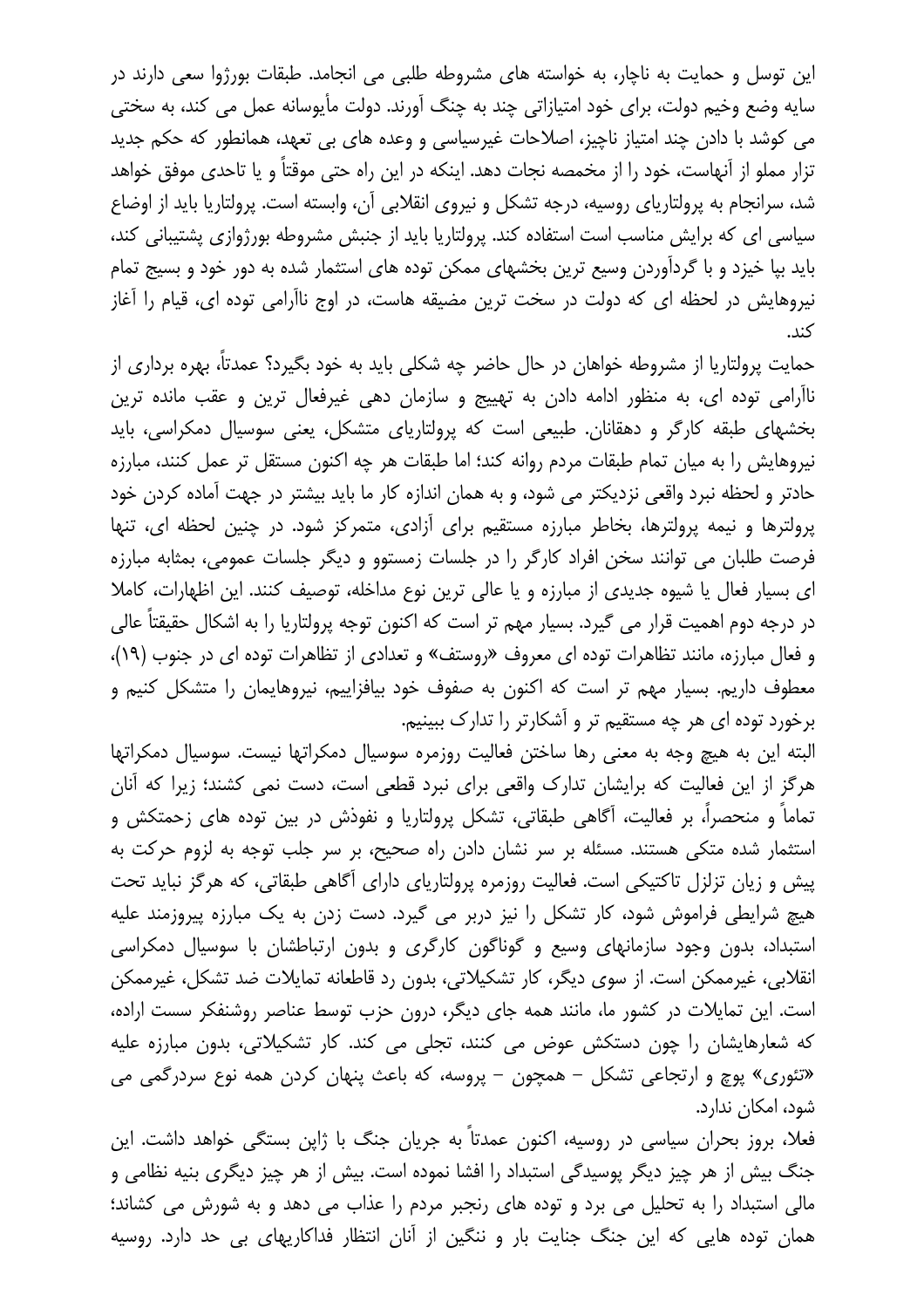استبدادی دیگر از ژاپن مشروطه شکست خورده است و ادامه دادن جنگ صرفاً این شکست را فاحش تر و شدیدتر می کند. بهترین بخش نیروی دریایی روسیه نابود شده است، «پورت آرتور» در موقعیت بی درمانی است و اسکادران دریایی امدادی که برای کمک فرستاده شده است، نه تنها شانس پیروزی، بلکه کوچکترین احتمال رسیدن به مقصد را نیز ندارد. سپاه اصلی تحت فرماندهی کوروپاکتین بیش از ۲۰۰۰۰۰ سرباز از دست داده است و کاملا بی رمق و ناتوان در مقابل دشمن، که پس از فتح پورت آرتور بي شک آن سياه را خرد خواهد کرد، ايستاده است. فاجعه نظامي اجتناب نايذير است و به ناچار همراه با آن نارضایتی، ناآرامی و خشم ده برابر افزایش خواهد یافت.

باید برای آن لحظه با حداکثر نیرو تدارک ببینیم. در آن لحظه، یکی از همین طغیانهایی که اینجا و آنجا بیشتر و بیشتر بیا می شود، به جنبش توده ای عظیم تبدیل خواهد شد. در آن لحظه پرولتاریا به یا می خیزد و مقام خود را در رأس قیام جهت کسب آزادی، برای تمامی مردم و تضمین امکان مبارزه آشکار و گسترده بخاطر سوسیالیسم، احراز خواهد کرد. مبارزه ای که از کلیه تجارب اروپا غنی است.

ویرید (۲۰) شماره ۱ ۴ ژانویه ۱۹۰۵ (۲۲ دسامبر ۱۹۰۴)

## <u>طبقه کارگر و دمکراسی بورژوائی</u>

مسئله برخورد سوسیال دمکراتها یا دمکراتهای طبقه کارگر به دمکراتهای بورژوا، مسئله ای کهنه و در عین حال همیشه نو است. کهنه از این نظر که از بدو پیدایش سوسیال دمکراسی، این مسئله مطرح بوده است؛ اصول تئوریک آن را اولین کتب مارکسیستی مانند «مانیفست کمونیست» و «سرمایه» روشن ساختند. و همیشه نو، زیرا هر گام در رشد هر کشور سرمایه داری ترکیب ویژه و اصیلی از سایه روشنهای مختلف دمکراسی بورژوایی به دست می دهد و گرایشهای متفاوتی درون جنبش سوسیالیستی به وجود مے , آورد.

در روسیه نیز این مسئله قدیمی، این روزها بخصوص تازه شده است. برای اینکه بتوانیم نحوه صحیح طرح این مسئله را امروزه برای خود روشن سازیم، نظری اجمالی به تاریخ می افکنیم. ناردنیکهای (۲۱) انقلابی قدیم روسیه، نظرگاهی تخیلی و نیمه آنارشیستی داشتند. اینان، دهقانان کمونهای ده را سوسیالیستهای حاضر و آماده به حساب می آوردند و در پس لیبرالیسم اعیان تحصیل کرده روسیه، خواسته های بلند پرواز بورژوازی این کشور را به روشنی دیده و مبارزه برای به دست آوردن آزادی سیاسی را، همچون مبارزه ای برای ساختن نهادهایی که به نفع بورژوازی است، مردود می شمردند. اعضای ناردنایاولیا (۲۲)، با دست زدن به مبارزه سیاسی، قدمی به جلو برداشته اما موفق نشدند این مبارزه را به سوسیالیسم پیوند دهند. حتی برخورد روشن سوسیالیستی به این مسئله نیز، هنگامی که ایمان فروخفته نسبت به سرشت سوسیالیستی کمونهای ما، مجدداً با ظهور تئوریهای مکتب و.و(۲۳) درباره خصلت غیرطبقاتی و غیربورژوایی روشنفکران دمکرات روسیه زنده شد، تحت الشعاع قرار گرفت. در نتیجه، ناردنیسم که در گذشته لیبرالیسم بورژوایی را قاطعانه مردود شناخته بود، رفته رفته با آن شروع به ادغام کرد و گرایش واحد لیبرال - ناردیست را به وجود آورد. سرشت بورژوا دمکراتیک جنبش روشنفكران روسيه، از ميانه روترين آن، يعني جنبش اصلاح طلب گرفته تا افراطي ترين آن يعني جنبش تروریستی انقلابی، با پیدایش و رشد ایدئولوژی پرولتری (سوسیال دمکراسی) و جنبش توده ای طبقه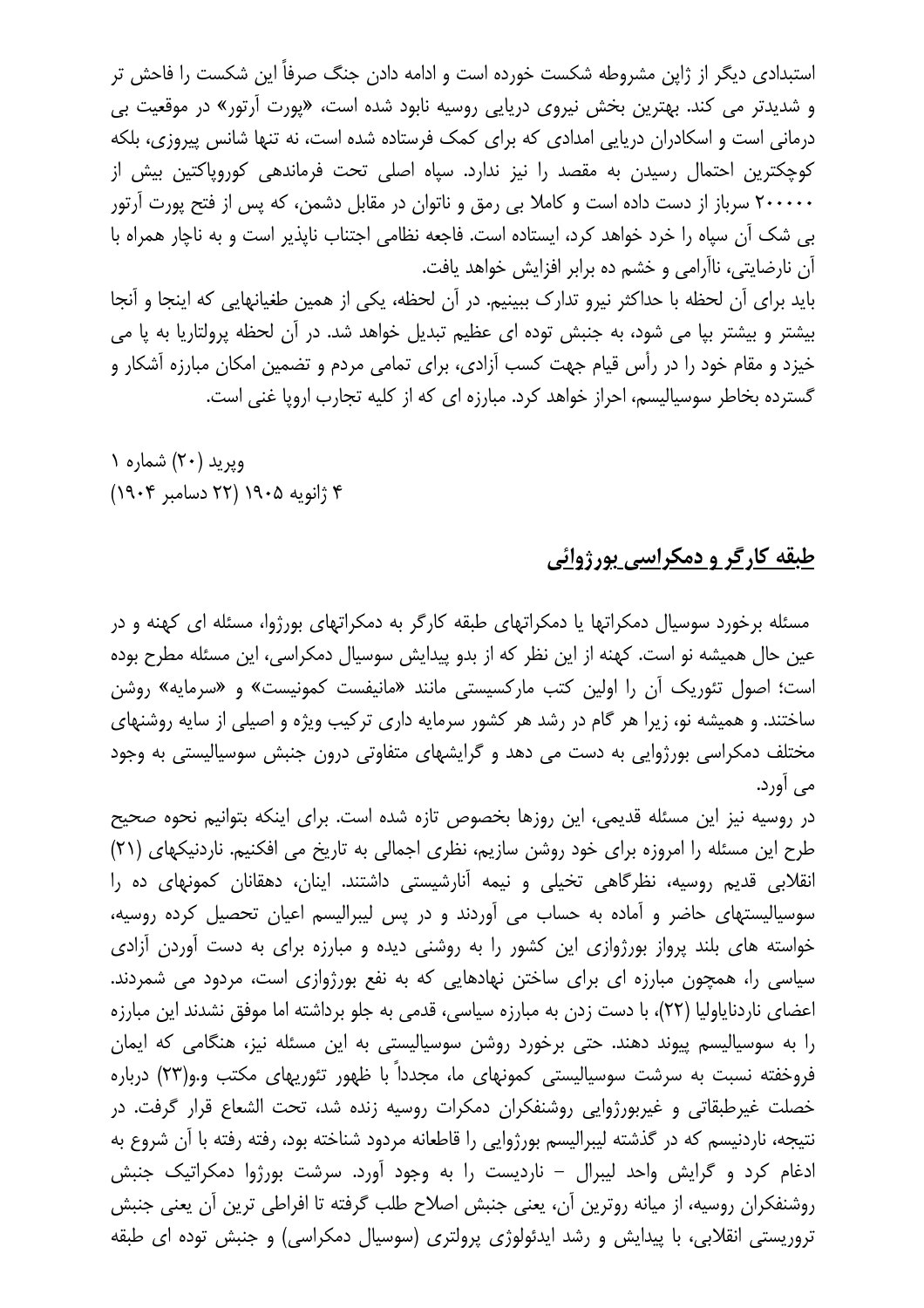کارگر، هر چه بیشتر روشن شد. اما رشد این جنبش کارگری، با شکافی درون سوسیال دمکراتها همراه بود. بدینسان، دو جناح انقلابی و فرصت طلب، درون سوسیال دمکراسی، به وضوح شکل گرفت که اولی نماینده گرایشهای کارگری و دومی نماینده گرایش روشنفکران در جنبش ما بود. به زودی ثابت شد که «مارکسیسم قانونی»(۲۴)، در واقع «انعکاس مارکسیسم در نوشته های بورژوایی»(۲۵) بود که از طریق فرصت طلبی برنشتاینی(۲۶)، به لیبرالیسم خاتمه یافت. از یک سو، اکونومیستهای درون جنبش سوسیال دمکراتیک با درک نیمه آنارشیستی خود از جنبش کارگری ناب، پشتیبانی سوسیالیستها از ایوزیسیون بورژوایی را خیانتی به دیدگاه طبقاتی دانسته، اعلام کردند که دمکراسی بورژوایی در روسیه شبحی بیش نیست(۲۷). از سوی دیگر، اکونومیستهایی از نوع دیگر، با همان درک از جنبش کارگری ناب، سوسیال دمکراتهای انقلابی را متهم به نادیده گرفتن مبارزه اجتماعی لیبرالهای ما، اعضای زمستوو و اصلاح طلبان عليه حكومت خودكامه كردند(٢٨).

ایسکرای سابق(۲۹)، زمانی به عناصر دمکراسی بورژوایی در روسیه اشاره نمود که بسیاری حتی تصور آن را نمی کردند. ایسکرا، خواستار حمایت پرولتاریا از این گرایش دمکراتیک شد. (رجوع شود به ایسکرای شماره ٢، درباره پشتیبانی از جنبش دانشجویی (٣٠)، شماره ٨، درباره کنگره غیرقانونی زمستوو، شماره ۱۶، درباره مارشال های لیبرال اشرافیت(۳۱)، شماره ۱۸ (۳۲)، درباره تحرک در داخل زمستوو(۳۳) و غیره). ایسکرا همواره بر خصلت طبقاتی و بورژوایی جنبش لیبرال و رادیکال تأکید می کرد و درباره هواداران متزلزل آسواباژدنیه، این چنین می گفت: «زمان درک این حقیقت ساده فرا رسیده است که آنچه یک مبارزه متحدانه واقعی (و نه صرفاً لفظی) را علیه دشمن مشترک تضمین می کند، همانا شرکت واقعی در مبارزه و وحدت واقعی در مبارزه است، و نه مغالطه در کار سیاسی و یا به گفته اسپنیاک (۳۴) مرحوم، خودیوشی و خودداری، و نه دروغ مرسوم به رسمیت شناسی متقابل دیپلماتیک. هنگامی که مبارزه سوسیال دمکراتهای آلمان، علیه ارتجاع نظامی – پلیسی و فئودال – مذهبی، حقیقتاً با مبارزه هر حزب واقعی دیگر که بر یک طبقه مشخص مردم (مثلا بورژوازی لیبرال) تکیه داشت، یکی گردید، آنگاه بدون آنکه اثری از جمله پردازی درباره به رسمیت شناسی متقابل به چشم خورد، عمل مشترک به راه افتاد.»(شماره ۲۶) (۳۵).

این روش ایسکرای سابق برای بررسی مسئله، ما را مستقیماً به اختلافات کنونی سوسیال دمکراتها در مورد طرز برخورد به لیبرالها می کشاند. همانطور که می دانیم، این اختلافات، از کنگره دوم شروع شد که در آن دو قطعنامه، یکی بیانگر نظریات اکثریت (قطعنامه پلخانف) و دیگری بیانگر نظریات اقلیت (قطعنامه استارور) (۳۶) اتخاذ گردید. قطعنامه اول، دقیقاً خصلت طبقاتی لیبرالیسم را بمثابه جنبش بورژوازی تعریف می کند و توضیح جوهر ضدانقلابی و ضد پرولتری گرایش عمده لیبرالها (جنبش آسواباژدنیه) را برای پرولتاریا، از وظایف اصلی سوسیال دمکراتها می داند. این قطعنامه، در حالیکه لزوم پشتیبانی پرولتاریا را از دمکراسی بورژوایی بیان می کند، به نیرنگ به رسمیت شناسی های دوجانبه سیاستمداران متوسل نشده، بلکه همراه با آرمانهای ایسکرای سابق، مسئله را به عنوان مبارزه جمعی مطرح می سازد. «تا آنجایی که بورژوازی، در مبارزه اش علیه تزاریسم، انقلابی یا صرفاً ستیزه جو است»، سوسیال دمکراتها «باید از آن پشتیبانی کنند».

برعکس، قطعنامه استارور، از لیبرالیسم و دمکراسی هیچ گونه تحلیل طبقاتی ارائه نمی دهد. این قطعنامه، پر از نیات خیر است و شرایط احتمالا بهتر و متعالی تری را برای توافق ابداع می کند، که متأسفانه خیالی و فقط حرف توخالی است: لیبرالها و یا دمکراتها باید فلان چیز را اعلام دارند؛ نباید بهمان چيز را تقاضا كنند؛ بايد فلان و بهمان شعار را اتخاذ كنند. گويي تاريخ دمكراسي بورژوايي در هيچ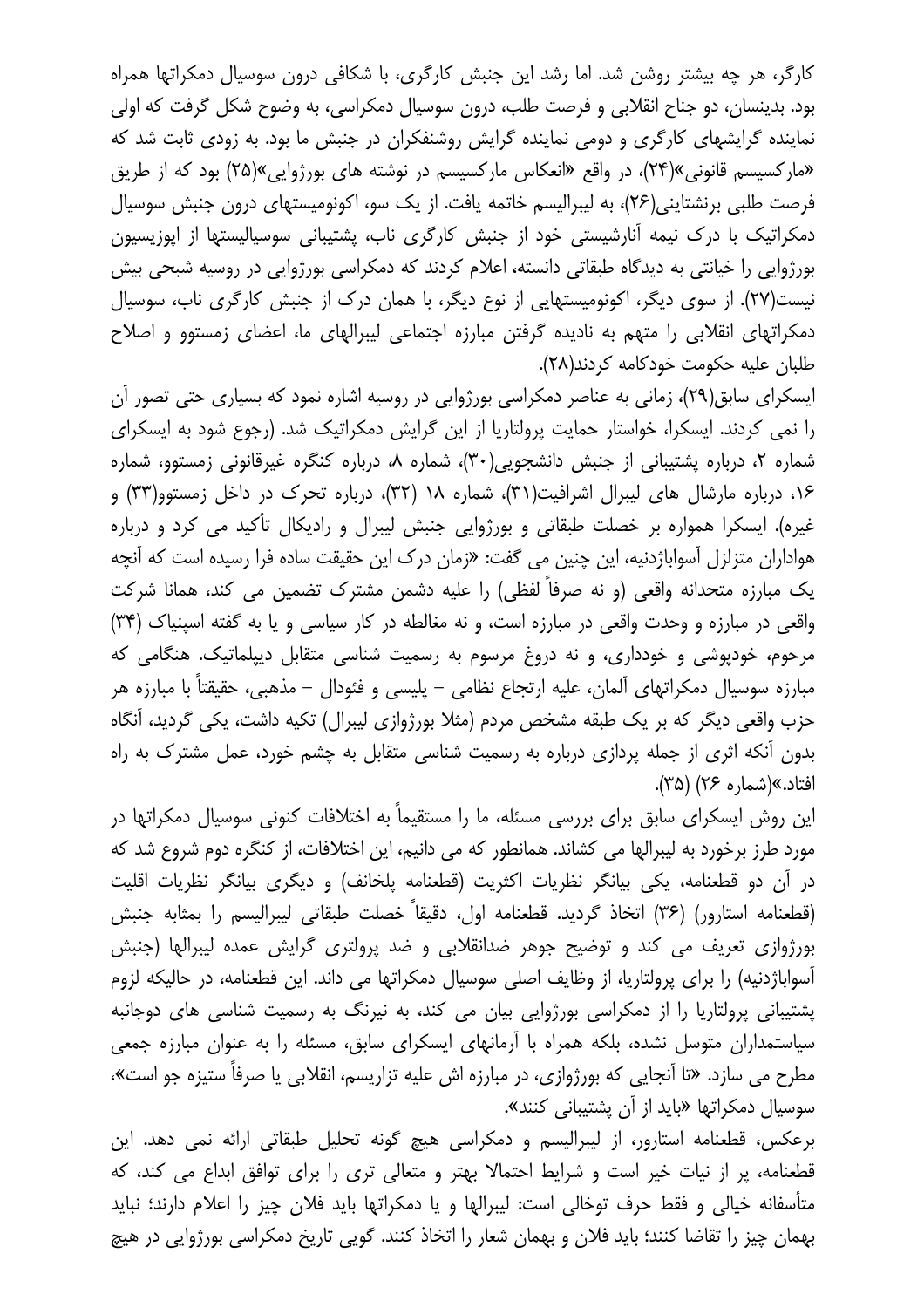جا به کارگران هشدار نداده است که نباید به اینگونه اظهاریه ها، خواسته ها و شعارها اعتماد کنند. گویی تاریخ، برای ما صدها نمونه فراهم نکرده است که دمکراتهای بورژوا، با شعار آزادی کامل و حتی برابری و همچنین شعارهای سوسیالیستی به جلو آمده اند – بدون اینکه به این مناسبت، خصلت بورژوا دمکراتیکشان را از دست بدهند – و از این راه ذهن پرولتاریا را، هر چه بیشتر «مغشوش» ساخته اند. جناح روشنفکری سوسیال دمکراسی، به منظور مبارزه با این سردرگمی، شرایطی را در مقابل دمکراتهای بورژوا می گذارد، تا بدین وسیله آنها را وادار به خودداری از مغشوش ساختن ذهن پرولتاریا کند. جناح پرولتری، در مبارزه اش، به تحلیل محتوی طبقاتی دمکراتیسم متوسل می شود. جناح روشنفکری، به شکار کلمات می رود تا از این طریق مفاد توافق را فراهم کند. جناح پرولتری، خواستار همکاری عملی در مبارزه است. جناح روشنفکری، معیاری برای شناسایی بورژوازی خوب و مهربان اختراع می کند که لایق توافق با وی باشد. جناح پرولتری، انتظار هیچ گونه مهربانی را از بورژوازی ندارد، ولی از هر بورژوازی، حتا بدترين آن، تا آنجايي كه عليه تزاريسم واقعاً مي جنگد، حمايت مي كند. جناح روشنفكري، تدريجاً به صورت یک دلال درمی آید: اگر شما بجای سوسیالیست انقلابی ها، از سوسیال دمکراتها جانبداری کنید، آنگاه با هم بر سر یک پیمان علیه دشمن مشترک به توافق خواهیم رسید، والا خیر. جناح پرولتری، نظرگاهی اصلاح اندیش دارد: پشتیبانی ما از شما منحصراً مشروط بر این است که آیا این حمایت، ما را در موقعیتی قرار می دهد که بتوانیم ضربه ای (قویتر یا ضعیفتر) به دشمن بزنیم.

كليه نقائص قطعنامه استارور، در اولين برخورد با واقعيت نمايان شد. طرح معروف هيئت تحريريه ایسکرای نو، یعنی طرح «بسیج از نوع پیشرفته تر» درباره مسائل اصولی بحث شده در شماره ۷۷ (سرمقاله «دمکراسی بر سر دو راهی») و شماره ۷۸ (یاورقی «استارور») به صورت معیاری درآمد. این طرح در رساله لنین مفصلا بحث شد، ولی لازم است که استدلالات آن را در اینجا دقیق تر بررسی کنیم. بحث عمده (و یا بهتر بگویم اشتباه عمده بحث) ایسکرای نو، در تمایز گذاردن بین لیبرالهای زمستوو و دمکراتهای بورژوا است. این تمایز، در واقع راهنمای درک هر دو مقاله است. ضمناً خواننده تیزبین متوجه می شود که بجای عبارت دمکراسی بورژوایی، به موازات و مترادف با آن، اصطلاحات زیر بکار رفته است: دمکراسی، روشنفکران رادیکال (بله اشتباه نخوانده اید!)، دمکراسی نوظهور و دمکراسی روشنفکری. این تمایز، به عنوان یک کشف بزرگ و یک درک اصیل که از «عهده» طفلک لنین «خارج بود»، با خوش آمدگویی فروتنانه ویژه ایسکرا مواجه شد. این تمایز، مستقیماً به روش تازه مبارزه، روشی که درباره اش از تروتسكي و مستقيماً از هيئت تحريريه ايسكرا بسيار شنيده ايم، مرتبط است، كه ليبراليسم زمستوو «فقط سزاوار نیش عقرب است»، در صورتی که توافق با دمکراسی روشنفکری مطلوب ماست. دمکراسی، باید مستقلا به عنوان یک نیروی مستقل عمل کند. «لیبرالیسم روسی، بدون درنظر گرفتن جزء اساسی تاریخیش، عصب محرکه [به این خوب توجه کنید!] و نیمه بورژوا دمکراتیک آن فقط سزاوار نیش عقرب است.» در درک لنین از «لیبرالیسم روسی، جایی برای چنین عناصر اجتماعی وجود نداشت تا سوسیال دمکراتها بتوانند در هر زمانی [!] در نقش پیشاهنگ دمکراسی، بر آنها اعمال نفوذ کنند».

تئوری جدید این چنین است. این، مانند تمام تئوریهای ایسکرای کنونی، به کلی مغشوش است. اولا، ادعای تقدم در کشف دمکراسی روشنفکری، بی اساس و یاوه گویی است. ثانیاً، تفاوت گذاری بین لیبرالیسم زمستوو و دمکراسی بورژوایی، اشتباه است. ثالثاً تصور اینکه قشر روشنفکر می تواند به یک نيروى مستقل تبديل شود، معتبر نيست. رابعاً اظهار اينكه ليبراليسم زمستوو (بدون نيمه بورژوا دمكراتيك آن) فقط شایسته تنبیه شدن و غیره است، منصفانه نیست. بیایید تمام این نکات را بررسی کنیم. به گمان آنها، لنین تولد دمکراسی روشنفکری و عنصر سوم را نادیده گرفته است.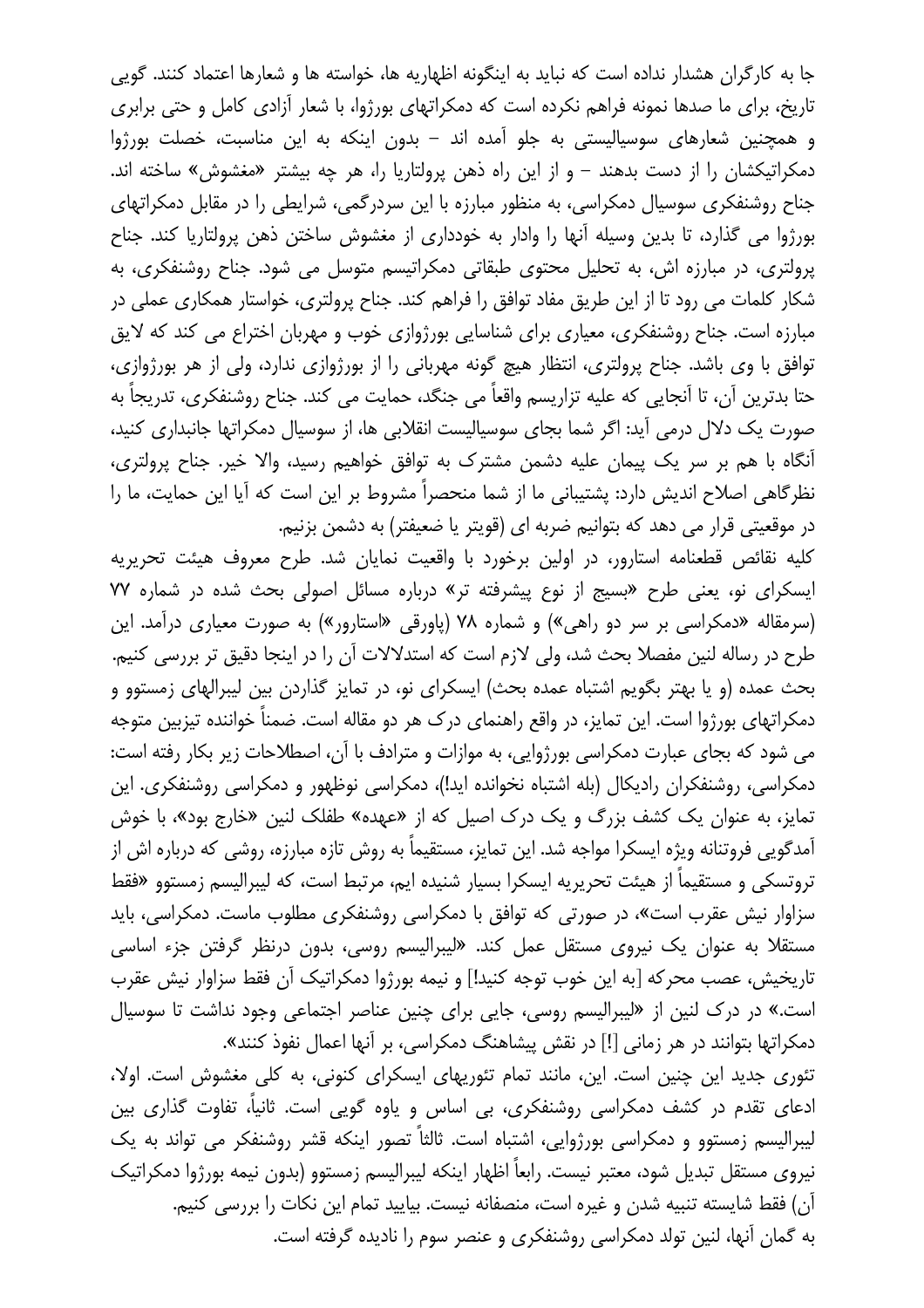بیایید نشریه زاریای (۳۷) شماره ۲–۳ را باز کنیم و مقاله «نگاهی بر مسائل داخلی» را، که از آن در پاورقی استارور نقل قول شده، برداریم. عنوان بخش سوم به نام «عنصر سوم» را می خوانیم. در تمام این بخش به مطالب زیر برمی خوریم: «ازدیاد تعداد و نفوذ اشخاصی مانند دکترها و تکنیسین ها و غیره که در زمستووها خدمت می کنند»؛«رشد اقتصادی خارج از کنترلی ... که باعث به وجود آمدن نیاز به این روشنفکران، که تعدادشان روز به روز فزونی می پابد، شده است»؛«اجتناب ناپذیری درگیری بین این روشنفکران و بوروکراتها و کله گندگان دستگاه اداری»؛«شیوع آشکار این درگیریها در این اواخر»؛«آشتی ناپذیری حکومت خودکامه با منافع عمومی روشنفکران» و یک فراخوان مستقیم به این عناصر برای گرد آمدن «به زیر پرچم» سوسیال دمکراسی ...

شرح جالبی است، اینطور نیست؟ «کشف» جدید دمکراسی روشنفکری و لزوم فراخواندن آن به زیر پرچم سوسیال دمکراسی، سه سال پیش توسط لنین فتنه انگیز، به عمل آمده بود!

البته، آنتی تز بین اعضای زمستوو و دمکراتهای بورژوا در آن روزها هنوز کشف نشده بود. اما در مقابل یکدیگر قرار دادن این دو همان اندازه منطقی است که مقابله «گوبرنیای(۳۸) مسکو و قلمرو امپراطوری روسیه». هم اعضای زمستوو که معتقد به حق رأی مشروط هستند و هم مارشال های اشرافیت تا آنجایی که با حکومت خودکامه و سرف داری مخالفت می کنند، دمکرات به حساب می آیند. دمکراتیسم آنان، مانند همه انواع دمکراتیسم بورژوایی، به درجات متفاوت، محدود، کوته بین و ناییگیر است. هیئت تحریریه ایسکرا، در شماره ۷۷، در تحلیل لیبرالهای ما، آنان را به چهار گروه تقسیم می کند: ۱– مالکان سرفدار؛ ٢– مالکان لیبرال؛ ٣– روشنفکران لیبرال که خواستار یک قانون اساسی با حق رأی مشروط هستند؛ ۴– چپ افراطی – روشنفکران دمکرات. این تحلیل، ناکامل و درهم است. زیرا، تقسیم بندی روشنفکران، با تقسیم بندی طبقات و گروههای مختلفی که منافعشان توسط این روشنفکران بازگو می شود، اشتباه می شود. دمکراتیسم بورژوایی روسیه، گذشته از انعکاس منافع بخش وسیعی از زمینداران، منافع توده تجار و صاحبان کارگاههای کوچک و متوسط ، همچنین (و این اهمیت بخصوص دارد) منافع توده مالکان و خرده مالکان دهقان را نیز منعکس می کند. اولین اشکال تحلیل ایسکرا، نادیده گرفتن این وسیع ترین بخش حوزه بورژوا دمکراتیک روسیه است. دوم آنکه ایسکرا، قادر نیست ببیند که روشنفکران دمکرات روسی، الزاماً و نه بر حسب تصادف، از نظر عقاید سیاسی به سه گرایش اصلی تقسیم می شوند: آسواباژدنیه، سوسیالیست انقلابی و سوسیال دمکرات. هر یک از این گرایشها، تاریخچه ای طولانی دارد و به ترتیب بیان کننده (به روشنی ای که تحت حکومت خودکامه میسر است) دیدگاه ایدئولوگهای میانه رو و انقلابی دمکراتهای بورژوا و نظرگاه پرولتاریا است. هیچ چیز نمی تواند به اندازه این خواست معصومانه ایسکرای نو مسخره باشد که «دمکراتها باید به عنوان یک نیروی مستقل عمل کنند»، در حالیکه همین دمکراتها را با روشنفکران رادیکال یکی می داند. ایسکرای نو، از یاد برده است که روشنفکران رادیکال یا جنبش دمکراتیک روشنفکری که به صورت «یک نیروی مستقل» درآمده، چیزی جز «حزب سوسیالیست انقلابی» ما نیست! روشنفکران دمکرات ما نمی توانند هیچ «چپ افراطی» دیگری داشته باشند. لکن منطقی به نظر می رسد که بتوان از نیروی مستقل چنین روشنفکرانی، فقط به مفهوم طعنه آمیز یا تروریست کلمه صحبت کرد. ایستادن بر سکوی دمکراتهای بورژوا و حرکت به سوی چپ و دور شدن از آسواباژدنیه، نمی تواند حرکتی جز به سوی سوسیالیست انقلابی ها باشد. در خاتمه، آخرین کشف ایسکرای نو، حتی کمتر از بقیه تاب انتقاد را دارد، کشفی که می گوید «لیبرالیسم

بدون نيمه بورژوا دمكراتيك آن» فقط سزاوار نيش عقرب است، يعني اگر جز به اعضاي زمستوو نتوان به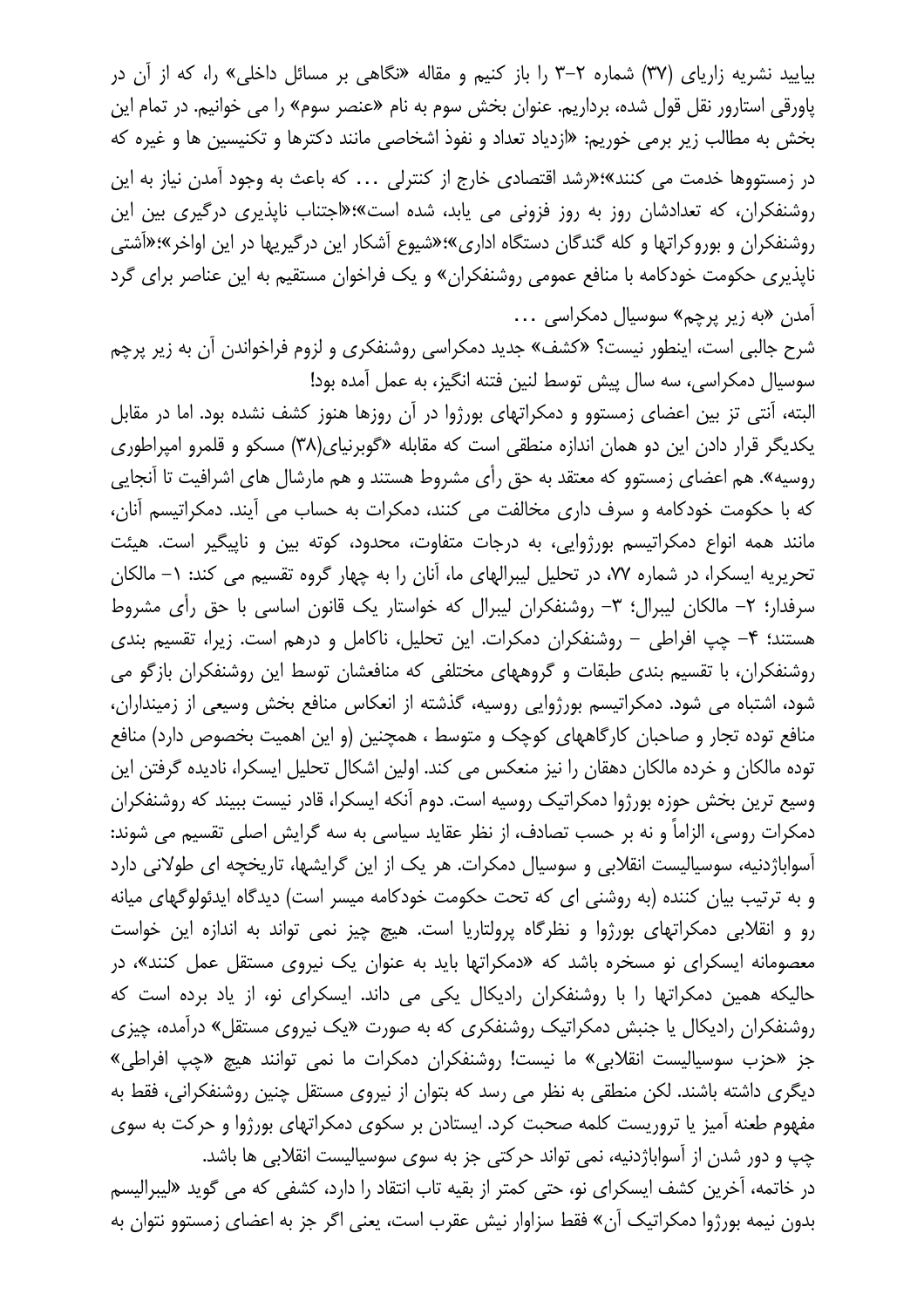کس دیگری روی آورد، «عاقلانه تر است که اعتقاد به هژمونی را به کنار بیاندازیم». هر نوع لیبرالیسمی، تا آنجا که واقعاً مخالف حکومت خودکامه باشد، شایسته پشتیبانی سوسیال دمکراتهاست. این حمایت تنها دمکراتهای واقعاً پیگیر (یعنی پرولتاریا) از دمکراتهای ناپیگیر (یعنی بورژوا) است که به ایده هژمونی جامه تحقق می پوشاند. فقط یک دلال خرده بورژوا می تواند هژمونی را به صورت یک سازش، یک به رسمیت شناسی متقابل و یا به عنوان شرایط یک توافق در حرف، تصور کند. از دیدگاه پرولتری، هژمونی در نبرد با کسی است که از همه فعالانه تر بجنگد، که هیچ فرصتی را برای وارد آوردن ضربه به دشمن از دست ندهد، که همیشه گفته را با عمل منطبق کند و نتیجتاً رهبر ایدئولوژیک نیروهای دمکرات باشد و هر نوع مشی نیم بند را مورد انتقاد قرار دهد(٣٩). ایسکرای نو، مرتکب خطای تأسف آوری می شود اگر معتقد باشد که تزلزل یک صفت اخلاقی و نه خاصیت سیاسی – اقتصادی دمکراسی بورژوایی است، و اگر فکر می کند که ممکن و ضروری است که درجه ای از تزلزل را به عنوان مرزی برگزیند که تا آن حد ليبراليسم فقط مستحق نيش عقرب و فراتر از آن شايسته توافق باشد. اين صرفاً به معناى «پیشداوری حد مجاز فرومایگی» است. به راستی در معنای این عبارات تعمق کنید: به رسمیت شناختن حق رأی مساوی، مستقیم و مخفی برای همگان را شرط سازش با گروههای اپوزیسیون قرار دادن درست برابر است با «ارائه دادن مطمئن ترین راه آزمایش خواستهای ما، یعنی سنگ محک دمکراسی و قرار دادن تمامی وزنه حمایت با ارزش پرولتاریا در کفه طرح های سیاسی آنان»(شماره ۷۸). چه کلام زیبایی، و چه بسیار انسان می خواهد به نویسنده این کلمات زیبا، آقای استارور، بگوید: دوست عزیز من، آرکادی نیکولایویچ، کلمات قشنگ شما به هدر رفته است! آقای استروو(۴۰) با یک چرخش ساده قلم هنگامی که رأی همگانی را جزء برنامه جامعه آسواباژدنیه نوشت، محک مطمئن استارور را بی مصرف ساخت و همین استروو با اعمالش بارها به ما نشان داده است که تمام این برنامه ها از نظر لیبرالها، چیزی جز کاغذ پاره نیستند (نه سنگ محک بلکه سنگ معمولی) زیرا برای یک دمکرات بورژوا مشکل نیست امروز یک چیز بنویسد و فردا چیز دیگری. این حتی از خصوصیات عده بسیاری از روشنفکران بورژوا است که به سوسیال دمکراسی می پیوندند. تمامی تاریخ لیبرالیسم اروپایی و روسی، صدها نمونه تناقض گفته و عمل را در مقابل ما می گذارد و به همین دلیل آرزوی استارور، برای یافتن سنگ محک مطمئن، ساده لوحانه است.

این خواست ساده لوحانه، استارور را به این نتیجه بزرگ می رساند که، پشتیبانی از مبارزات ضد تزاری بورژواهایی که مخالف حق رأی همگانی هستند، به معنای «به هیچ رساندن مفهوم حق رأی همگانی است»! شاید استارور یک یاورقی زیبای (۴۱) دیگر برای ما بنویسد تا ثابت کند که در پشتیبانی از مبارزه سلطنت طلبان علیه حکومت خودکامه در واقع «مفهوم» یک جمهوری را به صفر تقلیل می دهیم؟ مشکل اینجاست که تفکرات استارور، لاعلاج در یک دایره معیوب عبارات، شعارها، خواستها و اعلانها می چرخند و تنها محک واقعی یعنی میزان شرکت عملی در مبارزه را نادیده می گیرند. در عمل، این به ناچار منجر به بزک کردن آن روشنفکران رادیکالی می شود که توافق با آنان امکان پذیر اعلام شده است. بدینسان با جلوه دادن روشنفکران همچون «عصب محرکه» (یا چرب زبان؟) لیبرالیسم، مارکسیسم تحقیر می شود. رادیکالهای فرانسوی و ایتالیایی را به این مفتخر می کنند که گویا خواسته های ضد دمکراتیک و ضد پرولتری برایشان بیگانه است، گرچه همه می دانند اینان دفعات بیشمار به پلاتفرم خود خیانت و پرولتاریا را گمراه کرده اند. با اینکه درست در صفحه بعد (ص ۷) همان شماره ایسکرا (شماره ۷۸) می خوانیم که سلطنت طلبان و جمهوری خواهان در ایتالیا، «متحداً علیه سوسیالیسم» می جنگند. قطعنامه روشنفكران ساراتف (انجمن خدمات بهداشتی)، كه مصرانه خواستار شركت نمایندگان تمام مردم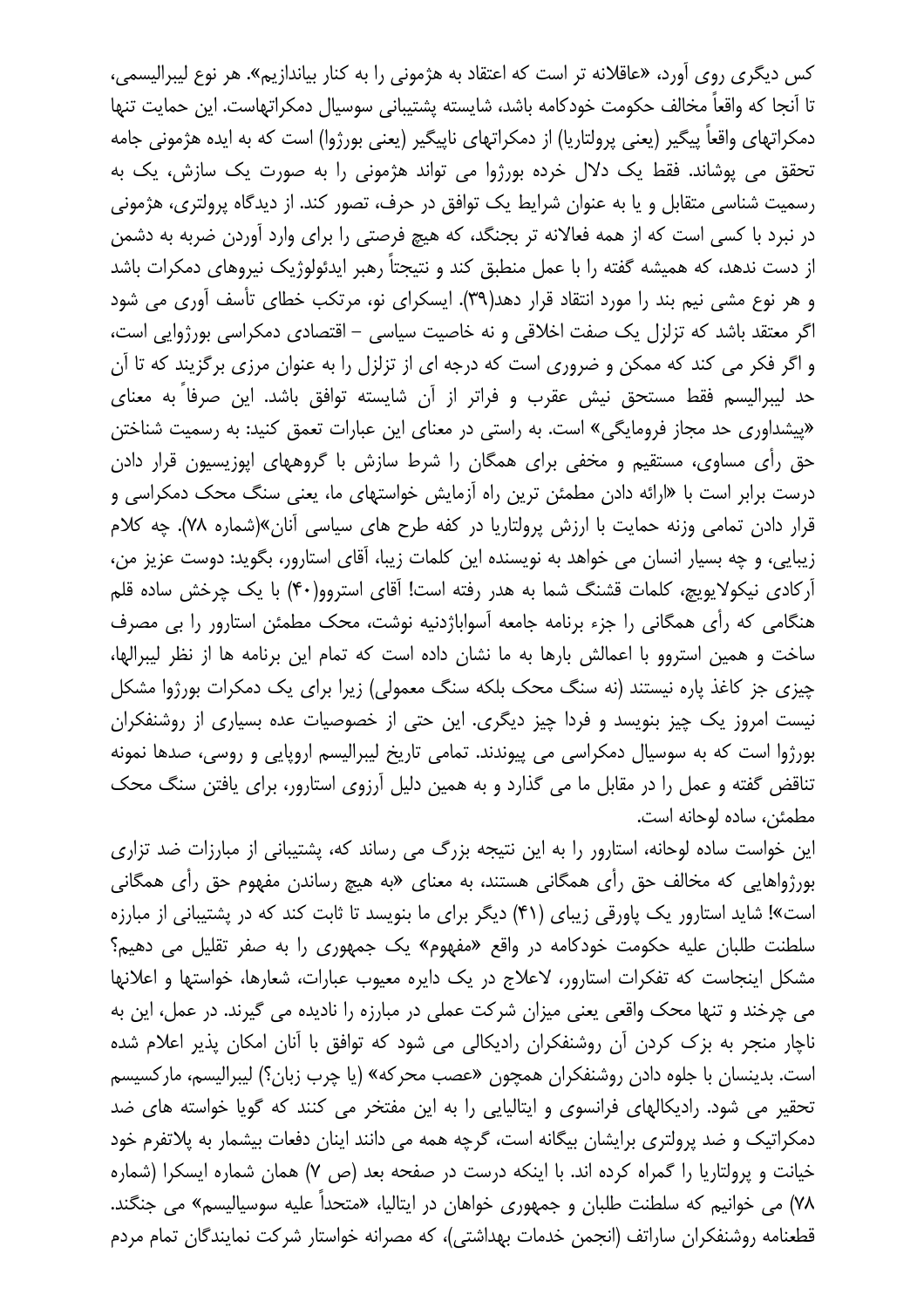در فعالیتهای تقنینی می باشد، «صدای حقیقی[!] دمکراسی» اعلام شده است! (شماره ۷۷). طرح عملی برای شرکت پرولتاریا در فعالیت مبارزاتی زمستوو همراه با این پند است که «باید با نمایندگان جناح چپ اپوزیسیون بورژوازی به توافق رسید» (همان سازش معروف برای جلوگیری از ایجاد هول و هراس). در پاسخ به پرسش لنین که به سر شرایط توافق بد نام استارور چه آمده است، هیئت تحریریه ایسکرای نو نوشت:

«این شرایط ، باید همواره در خاطر اعضای حزب باشد و اینان، با دانستن شرایط توافق های صوری سیاسی حزب با یک حزب دمکراتیک، اخلاقاً مقیدند، حتی در مورد توافق های محلی مذکور در نامه، اکیداً بین نمایندگان مورد اعتماد اپوزیسیون بورژوا دمکراتهای واقعی از یک طرف، و لیبرالهای مفتخور از طرف دیگر، تمایز قائل شوند.»(۴۲)

هر گام به گام دیگری می انجامد. اضافه بر توافق های حزبی (تنها توافق هایی که طبق قطعنامه استارور مجازند)، توافق های محلی نیز در شهرهای مختلف وجود داشته اند. همراه با توافق های صوری، توافق های اخلاقی نیز ظاهر شده اند. اکنون به نظر می رسد که به رسمیت شناسی لفظی «شروط» و نیروی «اخلاقی» تضمین کننده آن لقب «دمکرات قابل اعتماد» و «واقعی» را نیز به همراه دارد، اگر چه هر کودکی می فهمد که صدها نفر از روده درازان زمستوو حاضرند هر چیز را شفاهاً اظهار دارند و حتی سوگند شرف به سوسیالیست بودن خود یاد کنند – هر چیزی که بتواند سوسیال دمکراتها را ساکت نگه دار د.

خير، پرولتاريا به اين بازي شعارها و اظهاريه ها و توافقات كشيده نخواهد شد. پرولتاريا هيچ وقت از ياد نمی برد که دمکراتهای بورژوا هرگز دمکراتهای قابل اعتمادی نمی شوند. پرولتاریا از دمکراتهای بورژوا، نه بر اساس معاملاتی که جلوی هول و هراس را می گیرد و نه به مناسبت اعتقاد به معتمد بودن آنها، بلکه هنگامی که و تا آنجایی که ببیند علیه حکومت خودکامه عملا مبارزه می کنند، از آنها پشتیبانی می کند. چنین پشتیبانی، برای دستیابی به اهداف مستقل انقلاب اجتماعی پرولتاریا ضروری می باشد.

ويريد شماره ٣ ۲۴ (۱۱) ژانویه ۱۹۰۵

## وظايف دمكراتيك پرولتارياي انقلابي

حزب سوسیال دمکرات، بمثابه نماینده آگاه جنبش طبقه کارگر، هدف خود را در رهایی کامل توده های زحمتکش از کلیه اشکال ستم و استثمار قرار می دهد. نیل به این هدف – برانداختن مالکیت خصوصی وسایل تولید و ایجاد جامعه سوسیالیستی – سطحی عالی از گسترش نیروهای مولده سرمایه داری و تشکل طبقه کارگر را ایجاب می کند. بدون آزادی سیاسی، گسترش کامل نیروهای مولده در جامعه جدید بورژوایی، وجود مبارزه طبقاتی آشکار، آزاد و وسیع، آموزش سیاسی، تعلیم و بسیج پرولتاریا غیرقابل تصور است. از اینرو، مبارزه مصمم برای آزادی کامل سیاسی و انقلاب دمکراتیک همواره هدف پرولتاریای آگاه ىودە است.

این تنها پرولتاریا نیست که چنین وظیفه ای را در مقابل خود قرار می دهد؛ بورژوازی نیز به آزادی سیاسی نیازمند است. عناصر آگاه طبقات دارا، بسیار پیشتر، پرچم آزادی را به اهتراز درآوردند و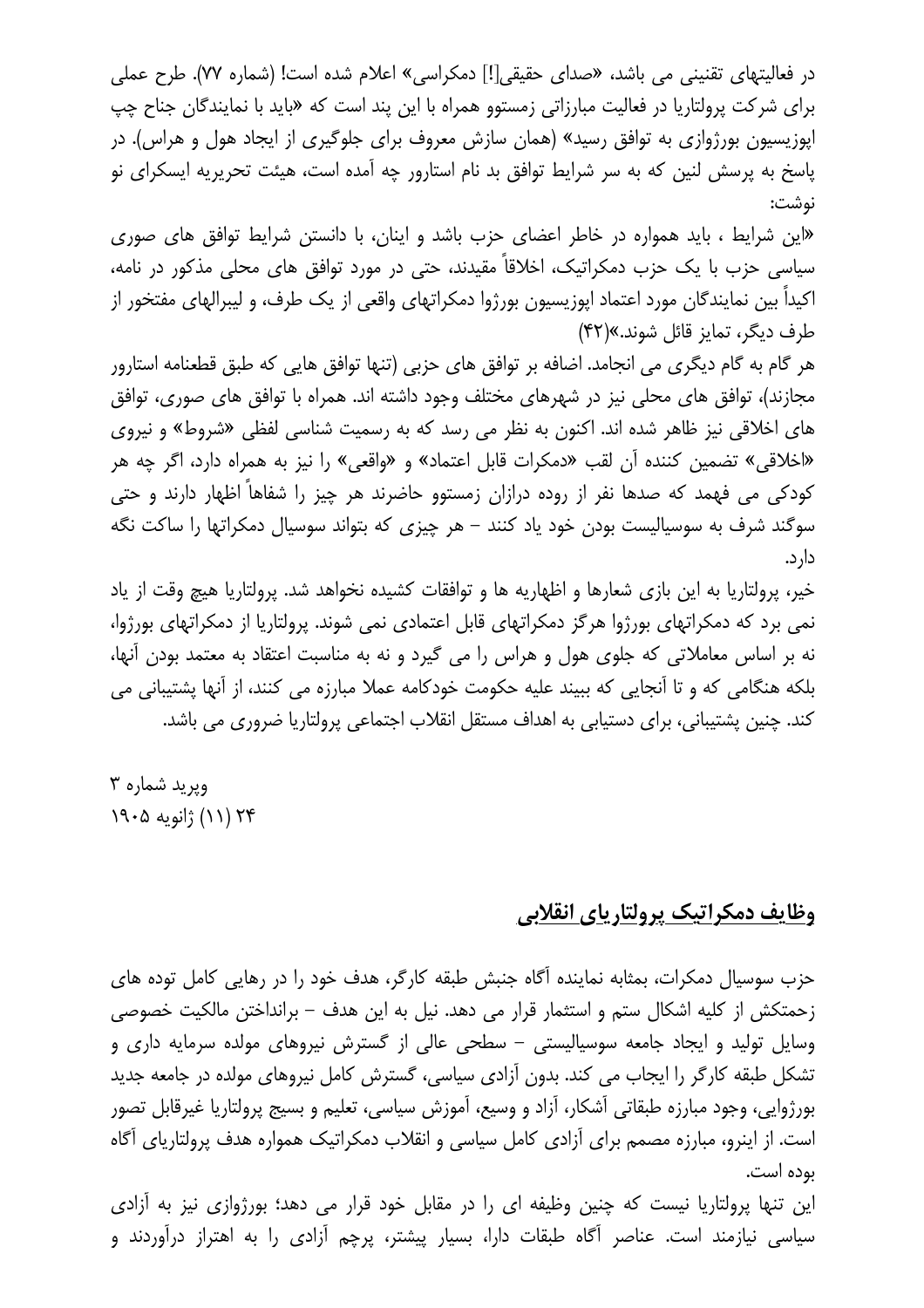روشنفکران انقلابی، که عمدتاً از این طبقاتند، قهرمانانه برای آزادی جنگیده اند. لیکن، بورژوازی بطور کلی قادر به مبارزه مصمم علیه حکومت خودکامه نیست، وی می ترسد در این مبارزه داراییش که او را به نظام موجود پیوند می زند، از دست برود، می ترسد کارگران در فعالیت به غایت انقلابی خویش به انقلاب دمکراتیک بس نکنند و به انقلاب سوسیالیستی میل نمایند، می ترسد دستگاه دولتی و بوروكراسي، كه منافعشان با هزاران قيد و بند به منافع طبقات دارا متصل است، كاملا كنار نهاده شوند. از اینروست که مبارزه بورژوازی برای آزادی، آشکارا بزدلانه، بی ثبات و نیم بند است. یکی از وظایف پرولتاریا، تحت فشار قراردادن بورژوازی است. پرولتاریا می بایستی در مقابل همگی مردم شعارهای انقلاب کامل دمکراتیک را طرح کند و جسورانه و مستقلا در جهت تحقق این شعارها دست به کار شود. به اختصار، بایستی در مبارزه برای آزادی همه مردم پیشقدم باشد و رهبری را به دست گیرد.

در پیگرد این هدف، سوسیال دمکراتهای روس چه بسیار مجبور به جدال علیه ناپیگیری لیبرالیسم بورژوایی شده اند. برای مثال آقای استروو را بخاطر بیاوریم که چگونه بدون مزاحمت سانسور، به عنوان مدافع سیاسی «آزادی» روسیه، پیشه خویش را آغاز کرد. وی با مقدمه اش بر «بخشنامه» ویته (۴۳) وارد صحنه گردید. در این مقدمه، استروو شعاری به وضوح «شیپوفی»(۴۴) (همانطور که در زبان سیاسی امروز مصطلح است) به پیش کشید: «حقوق و زمستوویی مقتدر». حزب سوسیال دمکرات، ماهیت پس گرا، پوچ و ارتجاعی این شعار را نشان داد و خواستار پلاتفرم دمکراتیک مشخص و سازش ناپذیری گردید و خود، چنین پلاتفرمی را همچون بخش لازمی از برنامه حزب به پیش نهاد. آنگاه که به اصطلاح «اکونومیست»ها، بهترین سعی خود را در بی ارزش کردن اهداف دمکراسی نمودند و «مبارزه اقتصادی علیه کارفرمایان و دولت» را پیش کشیدند، و آنگاه که به اصرار، مبارزه سیاسی ما را به کسب تدریجی حقوق و گذار از مرحله تهییج سیاسی (تئوری مراحل) موکول کردند، سوسیال دمکراسی مجبور به جدال با کوته بینی ای که درباره این اهداف درون حزب موجود بود، گردید.

اکنون، مبارزه سیاسی به نحوی گسترده توسعه یافته است و انقلاب سراسر این سرزمین را فرا گرفته است و معتدل ترین لیبرالها، «افراطی» شده اند. از اینرو ممکن است اشارات تاریخی ما به گذشته نزدیک، که ربطی به واقعیت طوفانی زمان حال ندارد، در اینجا بی ربط جلوه کند. ولی این تنها در نظر اول بدين گونه است. مسلماً، شعارهايي از قبيل مطالبه مجلس مؤسسان و حق رأي همگاني مستقيم و مساوی و مخفی (که سوسیال دمکراتها بسیار پیش از این و قبل از همه در برنامه حزب ارائه کردند) به عموم متعلق گشته است. آسواباژدنیه غیرقانونی، آنان را اتخاذ و در برنامه مجمع آسواباژدنیه گنجاند. زمستوو، آنان را به شعارهای خود تبدیل نمود و اکنون مطبوعات قانونی آنان را در انواع اشکال و قالبها تکرار می کنند. گسترش دمکراسی بورژوایی در روسیه در سالها و ماههای اخیر غیرقابل تردید است. دمکراسی بورژوایی از تجربه می آموزد، شعارهای کهنه (مانند شعار «شیپوفی» حقوق و زمستوویی مقتدر) را به دور می افکند و لنگ لنگان به دنبال انقلاب روان می گردد. ولی فقط در پس انقلاب می لنگد، تضادهای نو بین گفتار و کردارش، و بین دمکراسی در اصل و دمکراسی در «سیاست واقع بینانه»، جانشین تناقضات پیشین می گردد، چه، تحولات انقلابی، دمکراسی را پیوسته تحت مطالبات افزاینده قرار می دهد. دمکراسی بورژوایی، همواره به دنبال وقایع کشیده می شود، با اینکه شعارهای پیش افتاده تر را اقتباس می کند، لیک عقب می ماند. وی همواره شعارها را چندین مرتبه پایین تر از سطحی که مبارزه حقیقتاً انقلابی برای آزادی واقعی به آن محتاج است، تنظیم می کند. شعاری را که اکنون دیگر رایج و عموماً مورد قبول است در نظر بگیریم: «برقراری مجلس مؤسسان بر

اساس حق رأى همگاني، مستقيم، مساوى و مخفى». آيا اين شعار از نظر دمكراسي پيگير كافي است؟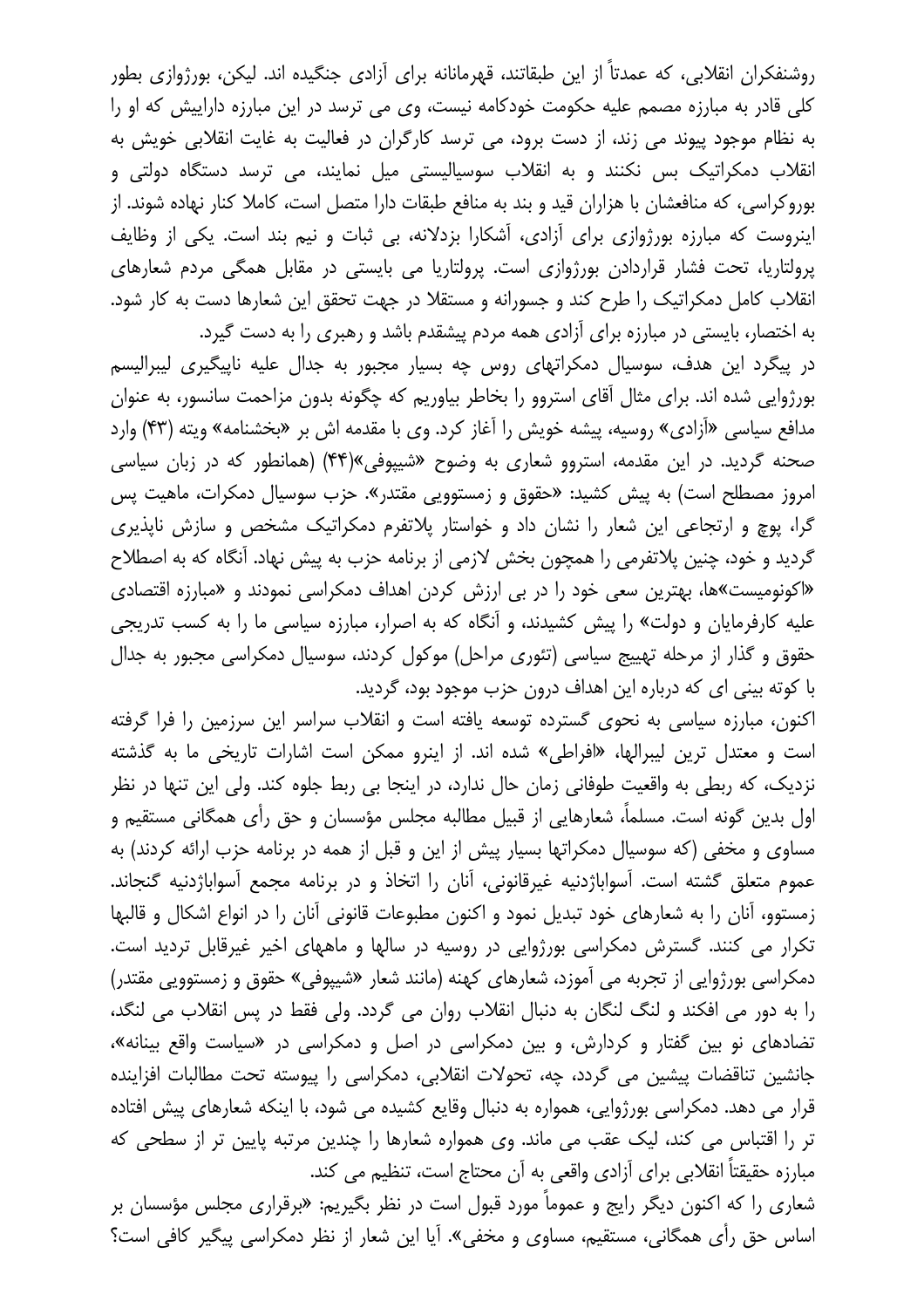آیا با در نظر گرفتن وظایف فوری انقلابی در زمان حال، شعاری مناسب است؟ پاسخ به هر دو پرسش فوق تنها می تواند منفی باشد. برای متقاعد شدن در این مورد کافیست برنامه حزب را که متأسفانه سازمانهای ما در بازگو کردن، انتشار و اشاره به آن کم کاری می کنند، به دقت بررسی کنیم. (چاپ تازه برنامه حزب به صورت برگه به وسیله کمیته های ریگا، ورونژ و مسکو را به عنوان یک استثنای فرخنده که بایستی هر چه گسترده تر سرمشق قرار گیرد ذکر می کنیم) اصل مهم برنامه ما نیز مطالبه مجلس مؤسسان توده ای است، (به جهت اختصار، لغت «توده ای» را برای رساندن مفهوم حق رأی همگانی بکار می بریم). لیکن این شعار به تنهایی برنامه ما را تشکیل نمی دهد. چارچوب برنامه، ضمائم و تبصره ها در مقابل ناپیگیرترین مبارزین برای آزادی و حتی مبارزین علیه آن، از هر گونه سوء تعبیر جلوگیری می کند. این تصریح، در رابطه با شعارهای دیگر برنامه ما چنانکه در زیر می آوریم، موجود است: ۱-سرنگونی حکومت خودکامه تزاری؛ ۲- جایگزین ساختن آن به وسیله جمهوری دمکراتیک؛ ۳- حاکمیت مردم که از طریق قانون اساسی دمکراتیک حفاظت گردد، یعنی تمرکز تام قدرت عالی دولتی در دست مجمع مقننی که با دربر گرفتن نمایندگان مردم مجلس واحدی را تشکیل دهد.

آیا می توان تردید داشت که هر دمکرات پیگیری مجبور به قبول کلیه شعارهای فوق است؟ چرا که لغت «دمکرات» خود، هم به وسیله ریشه شناسی و هم به واسطه اهمیت سیاسی که در سراسر تاریخ اروپا کسب کرده است، به عنوان هواخواه حاکمیت مردم دریافت می شود. بنابراین سخن گفتن از دمکراسی و در همان حال مردود شمردن حتى يكي از شعارهاى فوق، مهمل است. اما تناقض عمده، يعني تناقض موجود بین خواست بورژوازی برای حفظ مالکیت خصوصی به هر قیمت، و آرزوی وی برای آزادی آنقدر ژرف است که سخنگویان یا دنباله روان بورژوازی لیبرال به ناچار خویشتن را در چنین موقعیت مضحکی می پابند. همانطور که همه می دانند، در روسیه، حزب لیبرالی با ابعاد بسیار وسیع به سرعت در حال تشکیل است. هواخواهان این حزب، مجمع آسواباژدنیه، توده مردم زمستوو و روزنامه هایی از قبیل «زندگی ما»،«ایام ما»،«فرزندان میهن»،«نگارنده روس» و غیره و غیره می باشند(۴۵). این حزب لیبرال بورژوا مایل است به نام حزب «مشروطه – دمکراتیک» خوانده شود، ولی آنطور که از بیانیه ها و برنامه آسواباژدنیه غیرقانونی پیداست در حقیقت حزبی سلطنت طلب است. این حزب به هیچ وجه خواستار جمهوری نیست، نظام تک مجلسی را نمی خواهد و برای مجلس اعیان حق رأی غیرمستقیم و عملا غیرهمگانی (مشروط به اقامت) را پیشنهاد می نماید، کوچکترین اشتیاقی به انتقال تام قدرت عالی دولتی به مردم ندارد (با اینکه برای ظاهرسازی، چه بسیار شیفته گفتار درباره انتقال قدرت به مردم است)، و خواستار سرنگونی حکومت خودکامه نیست. تنها، خواهان تقسیم قدرت میان سه بخش زیر است: ١– سلطنت، ۲– مجلس اعیان (که در آن مالکین و سرمایه داران حاکمند) و ۳– مجلس عوام، تنها بخشی که بر اصول دمکراتیک بنا می گردد.

بدین ترتیب این حقیقتی انکارناپذیر است که بورژوازی «دمکراتیک» ما؛ حتی پیشرفته ترین و تحصیل كرده ترين نمايندگانش كه كمتر از همه تحت نفوذ مستقيم سرمايه بوده اند؛ در پس انقلاب روان است. این حزب «دمکراتیک» از حاکمیت مردم می ترسد، و در حالی که شعار ما یعنی مجلس مؤسسان توده ای را تکرار می کند، در حقیقت معنی و مفهوم آن را یکسره دگرگون می سازد و با استفاده، یا صحیح تر است بگوییم سوء استفاده از این شعار، مردم را به بیراهه می کشد.

مجلس «مؤسسان توده ای» چیست؟ مجلسی است که در وهله اول، به راستی اراده مردم را بیان کند. بدین منظور، وجود حق رأی همگانی در کلیه جوانب دمکراتیک و تضمین کامل آزادی مبارزه انتخاباتی لازم است. در وهله دوم، این مجلس در «بنیان گذاردن» نظمی سیاسی که حاکمیت مردم را تأمین کند،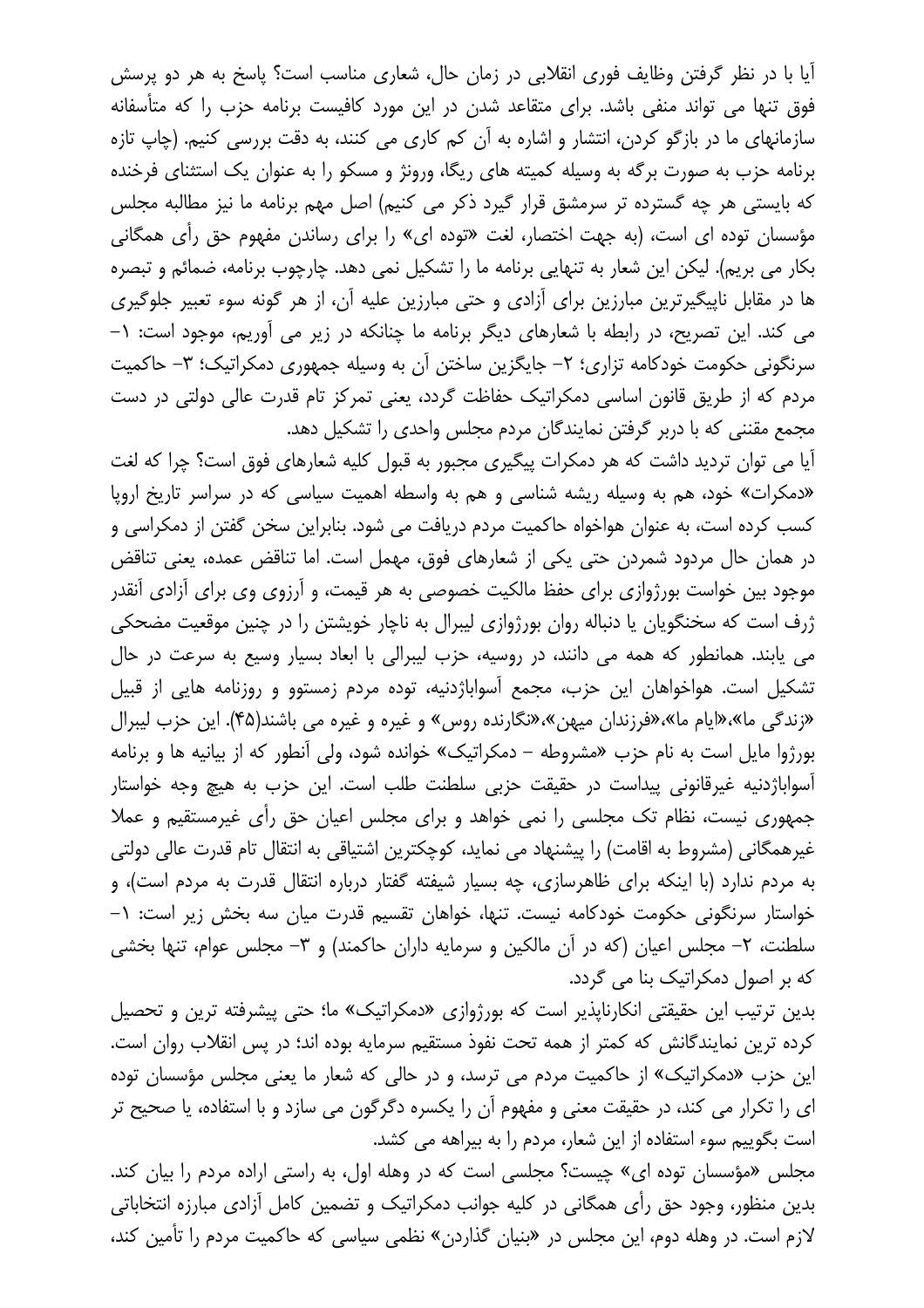به راستی دارای قدرت و اختیار است. چون روز روشن است که بدون این دو شرط ، مجلس نه واقعاً توده ای و نه در حقیقت مؤسس می تواند باشد. لیکن بورژواهای لیبرال ما و طرفداران مشروطه سلطنتی (که ادعای دمکرات بودنشان ریشخند مردم است) تضمین و حفاظت واقعی هیچکدام از شرایط فوق را نمی خواهند! نه تنها از تضمین واقعی آزادی کامل در تبلیغات انتخاباتی، از انتقال واقعی قدرت و اختیار به مجلس مؤسسان عاجزند، بلکه برعکس، از آنجا که حفظ سلطنت را هدف قرار می دهند، درصدد غیرممکن ساختن انجام هر دو وظیفه فوق می باشند. قدرت و اختیار واقعی در دست نیکلای خونخوار باقی می ماند، و این بدان معنی است که تشکیل مجلس و «تضمین» انتخابات آزاد و همگانی، به عهده دشمن شوم مردم گذارده شده است. واقعاً که چقدر دمکراتیک است! بدین ترتیب مجلس مؤسسان هرگز نخواهد توانست (به نظر بورژواهای لیبرال نباید بتواند) قدرت تام را به دست گیرد. این مجلس کاملا خالی از قدرت و اختیار خواهد بود، صرفاً موظف است با نیکلای دوم به کنار بیاید، توافق حاصل کند، با وی به تفاهم برسد و یا معامله نماید، تا اندکی از قدرت شاهانه به مجلس اعطا گردد! مجلس مؤسسان منتخب به وسیله حق رأی همگانی، کوچکترین تفاوتی با مجلس عوام نخواهد داشت. این بدان معنی است که مجلس مؤسسان، که بایستی برای بازگویی و اجرای اراده مردم تشکیل گردد، به وسیله بورژوازی لیبرال، علیه اراده مردم به وسیله «تأسیس» اراده مجلس اعیان و در رأس آن اراده سلطنت و نيكلا، طراحي شده است.

آیا این بدیهی نیست که بورژواهای لیبرال، این اعیان متعلق به آسواباژدنیه، طی گفتگو، سخن پراکنی و داد و بیداد در مورد مجلس مؤسسان همگانی، عملا مجلسی مشورتی و ضد مردمی را طرح ریزی می كنند؟ مي خواهند بجاي رهايي بخشيدن به مردم از طريق قانوني، أنها را از يكسو، تحت سلطه تزار (سلطنت طلبی) و از سوی دیگر، در زیر قدرت بورژوازی بزرگ متشکل (مجلس اعیان) مقید کنند.

اگر کسی مایل به انکار نتیجه فوق است بایستی صریحاً اظهار دارد: ۱– که بدون آزادی کامل تبلیغ و بدون الغاي واقعي كليه حقوق ويژه تبليغاتي دولت تزارى، بيان واقعي اراده عامه در انتخابات ممكن است، یا ۲– مجلسی از نمایندگان که قدرت و اختیار واقعی را نه در نزد خود، بلکه در دست تزار باقی گذارده است، در عمل هیئتی صرفاً مشورتی نیست. مدعی سخنان فوق می بایست، یا حقه بازی بی شرم باشد، یا احمقی بی درمان. تاریخ قاطعانه ثابت می کند مجلسی از نمایندگان که با شکل سلطنتی دولت همزیستی کند در واقعیت امر، مادامی که قدرت دولتی در دست سلطنت است، هیئتی مشورتی است که اراده پادشاه را به اراده مردم مقید نمی کند، بلکه خواست مردم را با اراده پادشاه سازش می دهد. بدین ترتیب، این مجلس، قدرت را بین پادشاه و مردم تقسیم می کند و برای یک نظام جدید چک و چانه می زند، ليک اّن را نمي سازد. تاريخ قاطعانه ثابت مي کند که انتخابات واقعاً اّزاد نمي تواند وجود داشته باشد، و توضیح اهمیت و خصوصیت چنین انتخاباتی به همگی مردم امکان پذیر نیست، مگر دولت انقلابی موقت جایگزین دولتی گردد که با انقلاب در جنگ است. به فرض محال، اگر دولت تزاری، پس از تصمیم به برگزاری مجلس «مؤسسان» (بخوانید: مشورتی) رسماً آزادی تبلیغات را تضمین کند، با این وصف کلیه مزایا و تسهیلات عالی برای مبارزات انتخاباتی، که از قدرت متشکل دولت منتج می شود، در دست وي باقي خواهد ماند. اين مزايا و تسهيلات تبليغاتي در طول انتخابات اولين مجلس مردم در اختيار همانهایی خواهد بود که با تمام قدرت به مردم ستم روا داشته اند، و مردم به زور شروع به بیرون کشیدن آزادی از چنگال آنان نموده اند.

در یک کلام، به همان نتیجه ای می رسیم که قبلا (پرولتری شماره ۳)، (۴۶) هنگامی که این مسئله را از زاویه دیگری مورد بررسی قرار دادیم، به دست آمد. شعار مجلس مؤسسان توده ای به خودی خود و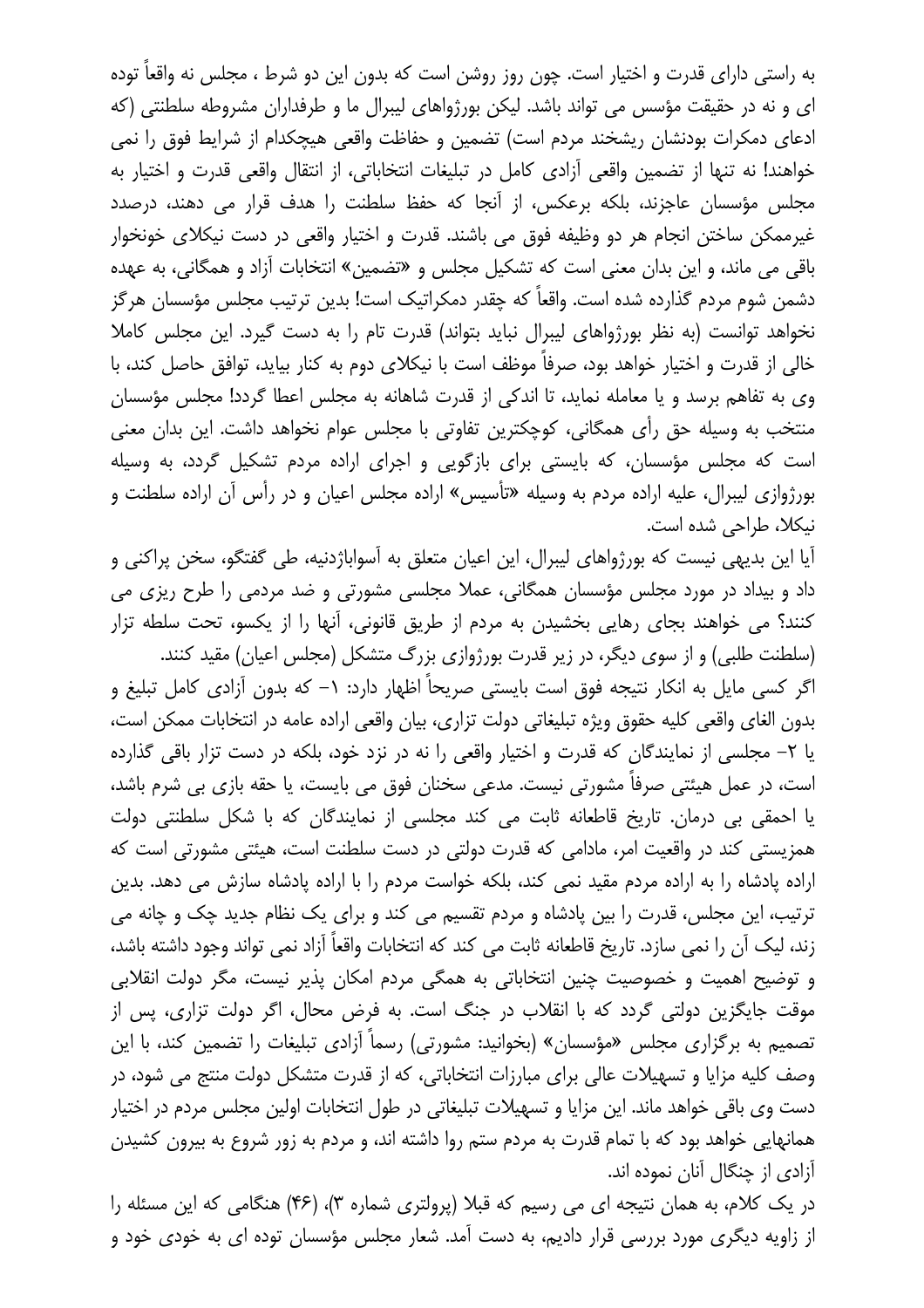جداگانه، در حال حاضر شعار بورژوازی سلطنت طلب است که معامله بین بورژوازی و تزار را طلب می کند. تنها، سرنگونی دولت تزاری و جایگزینی آن به وسیله دولت انقلابی موقت که موظف به تشکیل مجلس مؤسسان توده ای باشد، می تواند شعار مبارزه انقلابی را به دست دهد. پرولتاریای روسیه در این مورد نبایستی به هیچ توهمی دچار شود. در غوغای هیجان عمومی، پرولتاریا را با استفاده از شعارهای خود وی فریب می دهند. اگر نتوانیم در مقابل نیروی مسلح دولتی نیروی مسلح مردم را قرار دهیم، اگر برکناری دولت تزاری و جایگزینی آن توسط دولت انقلابی موقت کاملا انجام نگیرد، هر مجلس نمایندگان، با هر عنوانی که بر آن نهاده شود – «توده ای» ، «مؤسسان» و غیره – در واقعیت مجلس نمایندگان بورژوازی بزرگ خواهد بود که به منظور معامله برای تقسیم قدرت با تزار تشکیل گردیده است.

هر چه مبارزه مردم علیه تزار بیشتر اوج می گیرد و هر چه احتمال تحقق سریع خواست آنان برای برقراری مجلس نمایندگان مردم فزونی می یابد، پرولتاریای انقلابی بایستی به همان اندازه با دقت بیشتری مراقب بورژوازی «دمکراتیک» باشد. به محض کسب آزادی، این متحد پرولتاریا به دشمن وی مبدل خواهد شد. دو عامل، این تغییر و تبدیل را از نظر پوشیده خواهد داشت: ١– ماهیت مبهم، ناقص و غیرمتعهد شعارهای به ظاهر «دمکراتیک» بورژوازی و ۲- کوشش در تبدیل شعارهای پرولتاریا به عبارات توخالی و جایگزین کردن مطالباتی که آزادی و انقلاب را به راستی محافظت و تضمین کند توسط وعده های پوچ. کارگران اکنون بایستی با هوشیاری بیش از پیش مراقب «دمکراتها» باشند. اگر به واسطه شرایط عملی موجود که تحت آن مبارزه انتخاباتی و خود انتخابات اجرا می شود، مجلس از بیان خواست مردم عاجز بماند و مستقلا قادر به برقرار نمودن نظام جدید نباشد، «مجلس مؤسسان توده ای» چیزی جز یک عبارت توخالی نخواهد بود. مسئله فراخواندن مجلس مؤسسان توده ای، بمثابه نکته اساسی مورد بحث، اکنون جای خود را به مسئله شیوه انجام این فراخواندن داده است. ما در شرف رویدادهای نهایی هستیم. پرولتاریا نباید به شعارهای کلی دمکراتیک دل بندد، بلکه بایستی در مقابل أنان شعارهای پرولتری – دمکراتیک خویش را با همه وسعتش طرح نماید. تنها أن نیرو واقعاً قادر به تضمین پیروزی کامل انقلاب است که چنین شعارهایی را رهنمود خود قرار دهد.

«پرولتري» شماره ۴ ۱۷ ژوئن ۱۹۰۵

> وظايف ما و شوراي نمايندگان كارگران (نامه ای به سردبیر) (۴۷)

رفقا، اکنون مسئله اهمیت و نقش شورای نمایندگان کارگران، با فوریت در مقابل سوسیال دمکراتهای سن پترزبورگ و تمامی پرولتاریای پایتخت قرار دارد. من قلم به دست می گیرم تا عقایدی چند پیرامون این موضوع مهم بیان کنم، اما قبل از آن، مطلقاً لازم می دانم مهمترین شرط را قائل شوم: من به عنوان يک نگرنده سخن مي گويم؛ هنوز مجبور به نوشتن از آن «راه دور» لغتي، از «خارجه» نفرت انگيز يک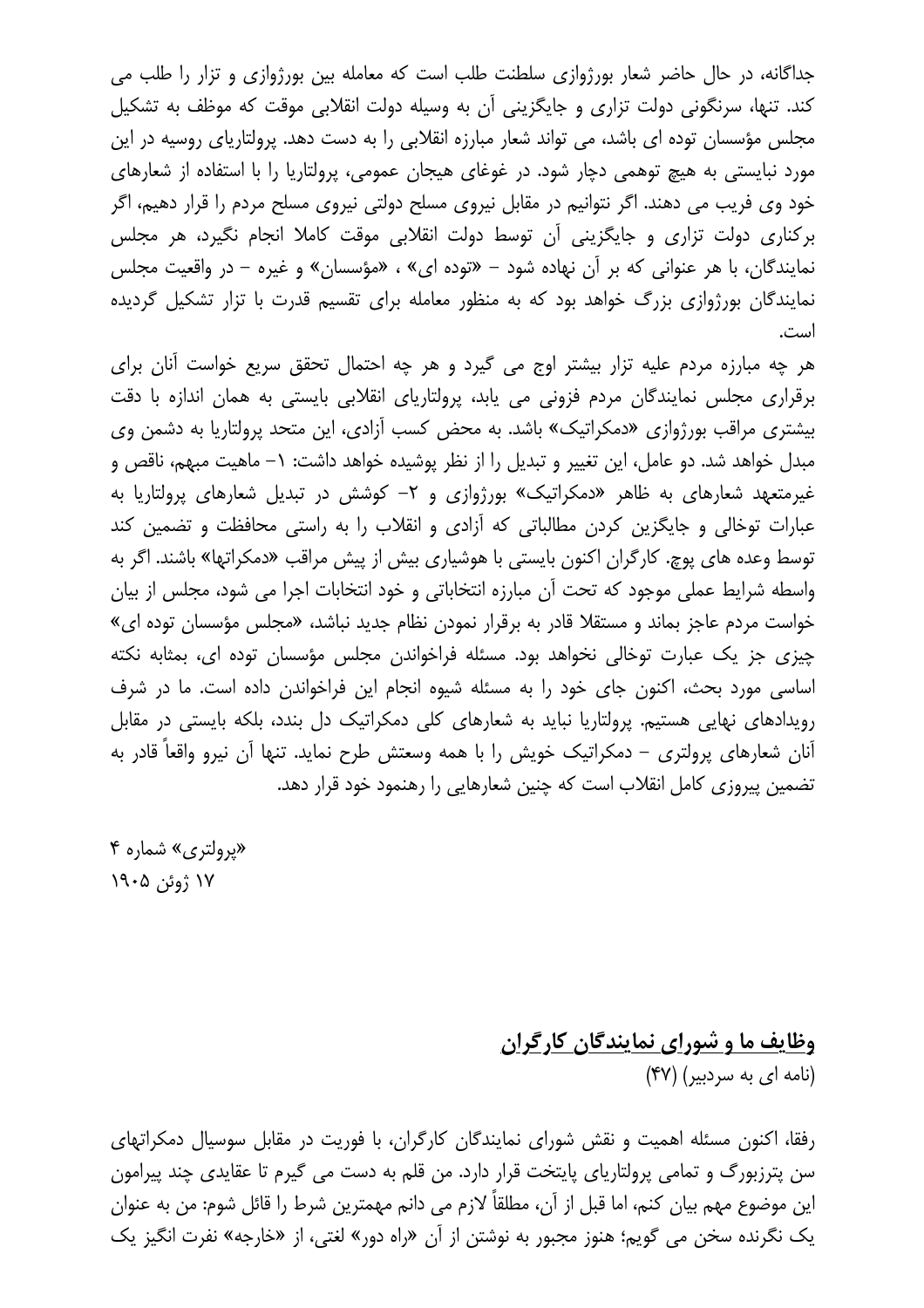تبعیدی می باشم، و این برای هر کسی، اگر در سن پترزبورگ نبوده است، اگر هرگز شورای نمایندگان كارگران را نديده، يا با رفقا در محل تبادل نظر نكرده باشد، كاملا غيرممكن است عقيده صحيحى از اين موضوع واقعی و عملی به دست آورد. بنابراین، چاپ این نامه را، که به وسیله شخصی بی اطلاع نگاشته شده است، به صلاحدید هیئت تحریریه واگذار می کنم. من این حق را برای خود قائلم، هر زمان که بالاخره فرصت كردم خود را با موضوع ، از طريق چيزي بيش از اطلاعات «كاغذي» آشنا سازم، در عقايدم تجديد نظر كنم.

و حالا بپردازیم به موضوع. به نظرم می رسد که رفیق رادین، در طرح سؤال: شورای نمایندگان کارگران یا حزب؟ در شماره ۵ نوایاژیزن(۴۸) (من کلا فقط ۵ شماره از این ارگان مرکزی ح.ک.س.د.ر خودمان را دیده ام)، اشتباه می کند. فکر می کنم مطرح کردن سؤال به این شکل اشتباه باشد، و تصمیم قطعاً باید این باشد: هر دو، شورای نمایندگان کارگران و حزب. تنها سؤال – و سؤالی بس مهم – اینستکه چگونه وظایف شورا و حزب کارگر سوسیال دمکرات روسیه را از هم تفکیک، و چگونه با هم ترکیب کنیم.

من فکر می کنم برای شورا، بطور کلی پیوستن به تنها یک حزب به دور از صلاح باشد. از آنجا که این عقيده احتمالا موجب شگفتي خواننده خواهد شد، بلادرنگ به توضيح دادن نظرياتم مي پردازم (بازهم، و بسيار مصراً، اظهار مي دارم كه اين عقيده يک نگرنده است).

شورای نمایندگان کارگران از درون اعتصاب عمومی، در ارتباط با اعتصاب، و برای اهداف آن به وجود آمد. چه کسی اعتصاب را رهبری کرد و به پیروزی نهائی رسانید؟ تمامی پرولتاریا، که دربرگیرنده غیر سوسیال دمکراتها – خوشبختانه یک اقلیت – می باشد. اهداف اعتصاب چه بود؟ این، هر دو، اقتصادی و سیاسی بود. اهداف اقتصادی، نه تنها مربوط به کارگران دستمزدی، بلکه مربوط به تمامی پرولتاریا، همه کارگران و حتی تا حدی همه مردم زحمتکش بود. اهداف سیاسی، دربرگیرنده همه مردم، یا حتی همه مردمان روسیه بود. این اهداف در جهت رها ساختن تمام مردمان از زیر یوغ استبداد، بقایای سرف داری، حق کشی و ستم پلیسی بود.

بگذارید جلوتر رویم. آیا پرولتاریا باید به مبارزه اقتصادیش ادامه دهد؟ البته، در این مورد هیچ اختلاف نظری در بین سوسیال دمکراتها نیست، و نمی تواند باشد. آیا این مبارزه باید تنها توسط سوسیال دمکراتها، یا زیر پرچم سوسیال دمکراتیک هدایت شود؟ من اینطور فکر نمی کنم؛ من هنوز به نظریه ای که در «چه باید کرد؟» (درست است که در شرایط کاملا متفاوت و اکنون کهنه شده) عنوان کردم، پایبندم، یعنی صلاح نمی باشد که ترکیب اتحادیه های کارگری، و از اینرو ترکیب کسانی را که در مبارزه اتحادیه ای، یا مبارزه اقتصادی شرکت می کنند، به اعضای حزب سوسیال دمکرات محدود کرد. به نظرم می رسد که شورای نمایندگان کارگران، بمثابه سازمانی بیانگر کلیه مشاغل، باید بکوشد تا دربرگیرنده نمایندگانی از تمامی کارگران صنعتی، حرفه ای و اداری، خدمتکاران خانگی، کارگران زراعتی و غیره باشد، یعنی دربر گیرنده نمایندگانی از همه کسانی که قادر به، و خواهان جنگیدن بطور جمعی برای زندگی بهتر برای تمام مردم زحمتکش اند، از همه کسانی که دارای حداقل درجه ابتدائی از صداقت سیاسی اند، از همه بجز «مرتجعین سیاه»(۴۹). تا آنجا که به ما سوسیال دمکراتها مربوط می شود، حداکثر سعی خود را خواهیم کرد تا نخست، کلیه سازمانهای حزبمان کاملا، تا سرحد امکان، در تمام اتحادیه ها انعکاس یابند، و دوماً، سعی خواهیم کرد از مبارزه ای که مشترکاً همراه با همقطاران پرولتریمان، بدون توجه به نظریاتشان، به آن دست می زنیم، برای مدافعه سرسخت و خستگی ناپذیر از تنها جهان بینی نامتناقض، تنها جهان بيني راستين پرولتري، يعني ماركسيسم، استفاده كنيم. ما البته در راه ترويج اين جهان بيني، و در انجام این فعالیت تبلیغی و تهییجی، حزب طبقاتی پرولتاریای آگاه، حزب پیوسته اصولی و کاملا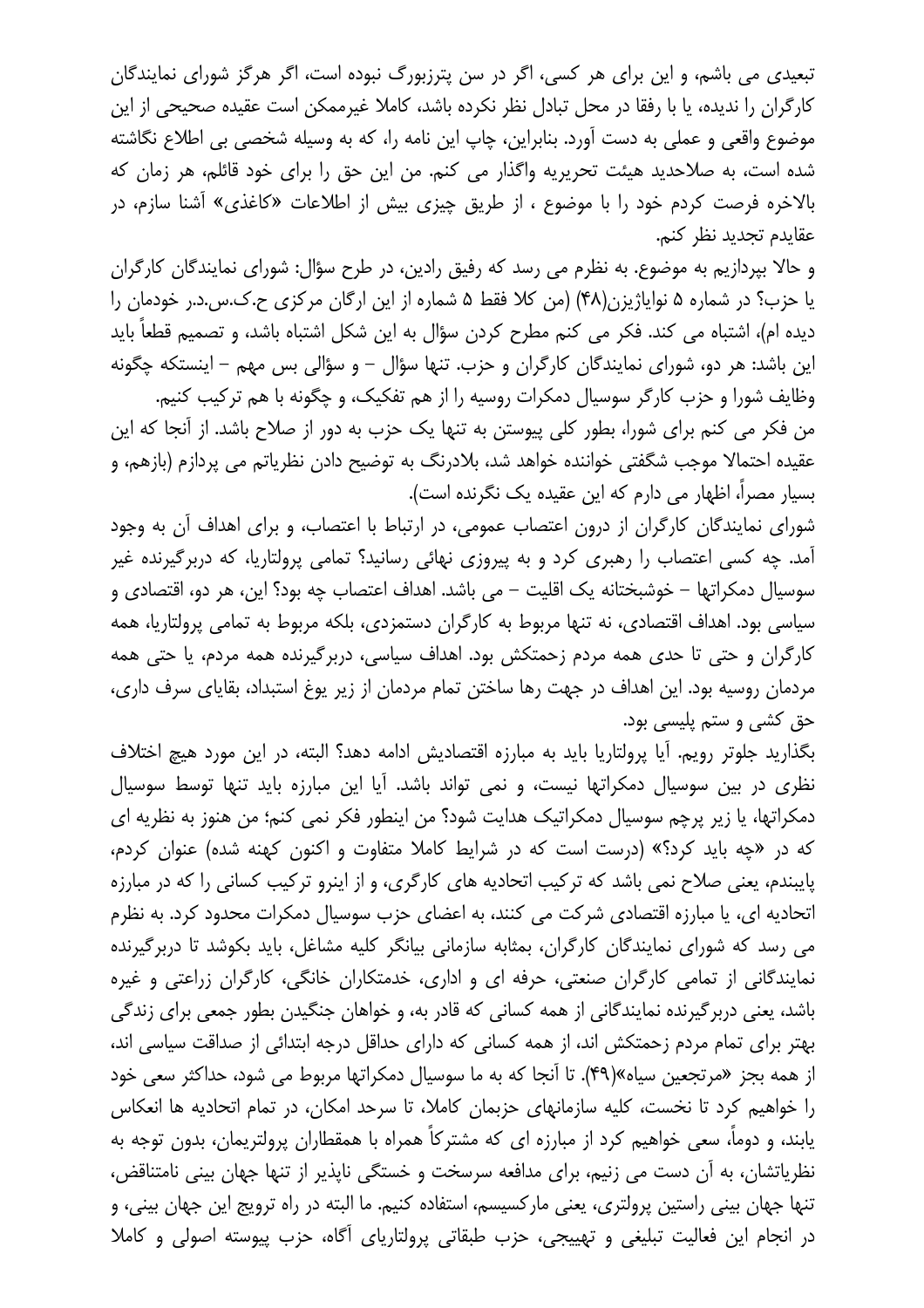مستقل خود، یعنی حزب کارگر سوسیال دمکرات روسیه را، محافظت می کنیم و آن را تحکیم و توسعه خواهیم بخشید. هر قدم در مبارزه پرولتری، اگر با فعالیتهای متشکل و منظم ما سوسیال دمکراتها به طرز جداناپذیری متصل باشد، توده های طبقه کارگر در روسیه و سوسیال دمکراتها را هر چه بیشتر به هم نزدیک مے کند.

مبارزه سیاسی هم اکنون به مرحله ای از رشد رسیده است که در آن نیروهای انقلاب و ضدانقلاب تقریباً برابرند. مرحله ای که دولت تزار، در سرکوب انقلاب، دیگر توانی ندارد، در حالیکه انقلاب، برای از میان بردن دولت «مرتجعین سیاه»، هنوز به حد کافی نیرومند نیست. زوال دولت تزار به حد کامل رسیده است. اما حتی در حالیکه زنده زنده می پوسد، تمامی روسیه را با زهر عفونت خود آلوده می سازد. در مقابل زوال نیروهای ضدانقلابی، مطلقاً ضروری است که نیروهای انقلابی را، فوراً، بی درنگ و بدون كوچكترين تأخير سازمان داد. اين سازماندهي، بخصوص اخيراً پيشرفت درخشاني كرده است. اين امر، از تشکیل بخشهای ارتش انقلابی (جوخه های دفاعی و غیره)، رشد سریع سازمانهای توده ای سوسیال دمکراتیک پرولتاریا، ایجاد کمیته های انقلابی دهقانی توسط دهقانان انقلابی، و اولین جلسات آزاد برادران پرولتر ما در اونیفورم سربازی و ملوانی، که برای خود راه سخت و پرمشقت، ولی واقعی و روشن به سوی آزادی و سوسیالیسم را هموار می سازند، مشهود است.

آنچه اکنون مورد نیاز است، وحدت کلیه نیروهای واقعاً انقلابی است، کلیه آن نیروهایی که هم اکنون به نحوی انقلابی عمل می کنند. آنچه مورد نیاز است، یک مرکز سیاسی سراسری روسیه می باشد، مرکزی فعال و تازه که به واسطه ریشه های عمیق خود در میان مردم، نیرومند است، مرکزی که از اعتماد مطلق توده ها برخوردار است، دارای نیروی خستگی ناپذیر انقلابی است و از نزدیک با احزاب سازمان یافته انقلابی و سوسیالیست در تماس است. چنین مرکزی تنها می تواند توسط پرولتاریای انقلابی بنا نهاده شود: که اعتصاب سیاسی را شکوهمندانه به انجام رسانده است و اکنون قیام مسلحانه تمامی مردم را سازمان می دهد، پرولتاریایی که نیمی از آزادی را برای روسیه کسب کرده است و آزادی کامل را نیز برایش کسب خواهد کرد.

ممکن است این سؤال پرسیده شود: چرا شورای نمایندگان کارگران نمی تواند تبدیل به نطفه چنین مرکزی شود؟ آیا به این دلیل است که در شورا، تنها سوسیال دمکراتها نیستند؟ اما این، یک مزیت است نه یک زیان. ما همواره صحبت از ضرورت اتحاد مبارزه جویانه سوسیال دمکراتها و دمکراتهای بورژوازی انقلابی می کرده ایم. ما صحبت از آن می کرده ایم و کارگران آن را عملا انجام داده اند، و این بسیار شایسته است. هنگامی که نامه ای از رفقای کارگر وابسته به حزب سوسیالیست انقلابی را در نوایاژیزن می خوانم، که به ادغام شورا در یکی از احزاب معترضند، نمی توانم نیذیرم که این رفقای کارگر در بسیاری از جنبه های عملی محق می باشند. لازم به گفتن نیست که نظریات ما و آنان با یکدیگر فرق می کند و به هم پیوستن سوسیال دمکراتها و سوسیالیست انقلابی ها قابل طرح نمی باشد و چنین پیشنهادی نیز نمی شود. ما عمیقاً متقاعدیم، آن کارگرانی که به نظریات سوسیالیست انقلابی ها می گروند و معهذا در صفوف پرولتاریا می جنگند، متزلزلند. زیرا آنان علیرغم حمایتشان از یک هدف به راستی پرولتری، نظریات غیرپرولتری را حفظ می کنند. ما بایستی از نظر ایدئولوژیک، در مقابل تزلزل آنان، با راسخ ترین عزم بجنگیم، اما در این راه باید مراقب باشیم که هدف انقلابی، این هدف زنده، سوزان و حیاتی که به تصدیق همه رسیده است و تمامی مردم صدیق را متحد کرده است، صدمه نبیند. ما هنوز معتقدیم که نظریات سوسیالیست انقلابی ها، دمکراتیک – انقلابی است و نه سوسیالیستی. شورا، سازمانی مبارزه جویانه است و بایستی باشد، و ما بخاطر اهداف مبارزه جویانه مان، در حالی که استقلال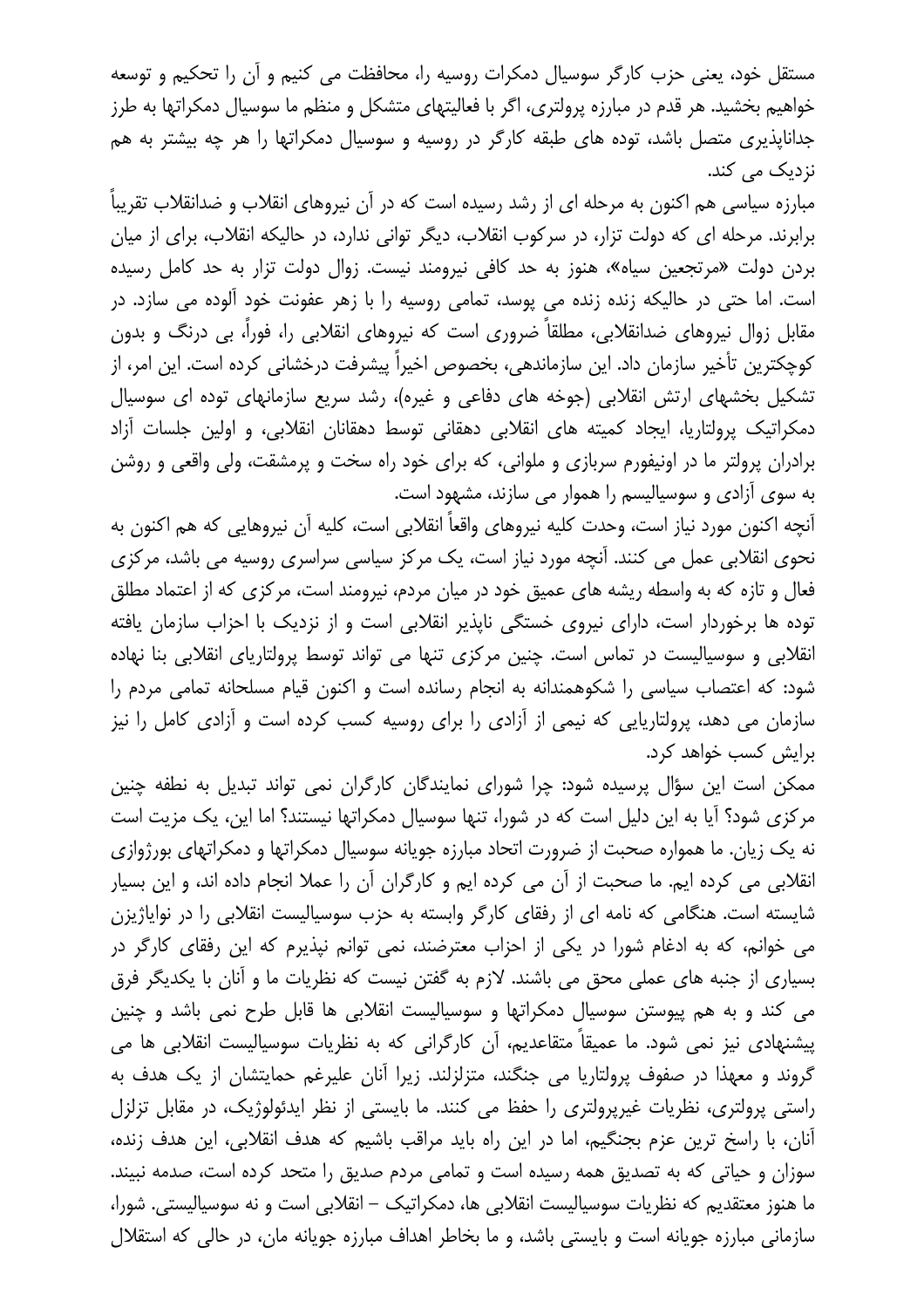حزبمان را حفظ می کنیم، باید به اتفاق یکدیگر گام برداریم. اخراج دمکراتهای انقلابی صدیق و فداکار، به هنگامی که انقلاب دمکراتیک را می گذرانیم، کاری عبث می باشد، این یک حماقت است. ما بر غالب آمدن بر تزلزل آنان هیچ مشکلی نخواهیم داشت، زیرا نظریات ما توسط خود تاریخ، در هر قدم توسط واقعیت حمایت می شود. اگر جزوه مان سوسیال دمکراسی را به آنان نیاموخته است، انقلابمان خواهد آموخت. مطمئناً آن کارگرانی که مسیحی باقی می مانند، و به خدا عقیده دارند، و آن روشنفکرانی که از تصوف دفاع می کنند (وای بر آنها!)، نیز متزلزلند، اما ما آنها را از شورا و یا حتی از حزب اخراج نخواهیم کرد، زیرا این ایمان محکم ماست که مبارزه واقعی و کار در میان لایه های گوناگون، تمام عناصر دارای روحیه زنده را قانع خواهد کرد که مارکسیسم حقیقت است، و آن کسانی را که فاقد روحیه زنده هستند، به کنار خواهد راند. و ما قدرتمان، قدرت مقاومت ناپذیر مارکسیستها در حزب کارگر سوسیال دمکرات روسیه را، لحظه ای مورد تردید قرار نمی دهیم.

به نظر من، نمایندگان کارگران، بمثابه مرکزی انقلابی، که رهبری سیاسی را تأمین می کند، نه تنها سازمان وسیعی نیست، بلکه بعکس، بسیار محدود است. شورا باید خود را دولت موقت انقلابی اعلام کند، یا چنین دولتی را تشکیل دهد، و در این راه بایستی به هر طریق، شرکت نمایندگان جدیدی را منظور دارد، این نمایندگان نه تنها از کارگران، بلکه در وهله اول، از ملوانان و سربازان که در همه جا جویای آزادی اند، دوماً، از دهقانان انقلابی، و سوماً، از روشنفکران بورژوای انقلابی می باشند. شورا باید هسته ای نیرومند را برای دولت موقت انقلابی برگزیند، و آن را توسط نمایندگان کلیه احزاب انقلابی و کلیه دمکراتهای انقلابی (ولی، البته انقلابی و نه لیبرال) استحکام بخشد. ما از چنین ترکیب مختلط و وسیعی نمی هراسیم – به راستی خواهان آنیم، زیرا انقلاب کبیر روسیه نمی تواند کاملا موفق گردد، مگر آنکه پرولتاریا و دهقانان متحد شوند، و مگر آنکه سوسیال دمکراتها و دمکراتهای انقلابی در مبارزه متحد گردند. این، اتحادی موقت برای برآورده کردن وظایف عملی بلاواسطه و مشخص خواهد بود، در حالیکه منافع مهم تر پرولتاریای سوسیالیست، منافع اساسی و اهداف نهایی اش، توسط حزب مستقل و پیوسته اصولی کارگر سوسیال دمکرات روسیه سرسختانه مورد حمایت قرار می گیرد.

ممکن است اعتراض شود که اگر این ترکیب مختلط و وسیع باشد، مشکل بتوان مرکزی به حد کافی مستحکم و متحد، برای اعمال رهبری عملی، بنا نهاد. من این را با یک سؤال پاسخ می دهم: از انقلاب اکتبر(۵۰)، چه درسهایی گرفته ایم؟ آیا کمیته اعتصاب، در واقعیت امر ثابت نکرد که خود، مرکز عموماً به رسمیت شناخته شده است، که دولت واقعی است؟ و آیا آن کمیته، از روی میل، نمایندگان آن بخش از اتحادیه ها و «اتحاد اتحادیه ها»(۵۱) را که حقیقتاً انقلابی است و از مبارزه سرسختانه پرولتاریا برای آزادی حمایت می کند، در صفوف خود نمی پذیرد؟ نکته اساسی اینستکه بخش عمده و خالص پرولتری دولت موقت انقلابی باید نیرومند باشد، و مثلا بایستی در مقابل هر صدها نماینده کارگران، ملوانان، سربازان و دهقانان، چند دوجین نماینده از اتحادیه های روشنفکران انقلابی موجود باشد. ایمان دارم که جناح پرولتری در عمل سریعاً قادر خواهد بود که نسبت مناسب را مستقر سازد.

ممکن است اعتراض شود که مشکل بتوان برای چنین دولتی، برنامه ای به حد کافی کامل طرح کرد که پیروزی انقلاب را تضمین کند، و به حد کافی وسیع باشد که یک اتحاد مبارزاتی عاری از هر گونه محافظه کاری، ابهام، نارسائی و ریاکاری را ممکن سازد. پاسخ خواهم داد: چنین برنامه ای هم اکنون، بطور كامل توسط واقعيت مطرح شده است. اين برنامه، هم اكنون، در اساس، توسط كليه عناصر داراي آگاهی سیاسی، مطلقاً از تمام طبقات و بخشهای جمعیت، منجمله کشیش های ارتدکس، به رسمیت شناخته شده است. تحقق کامل آزادی سیاسی، که تزار چنان ریاکارانه قول آن را داده است، باید در صدر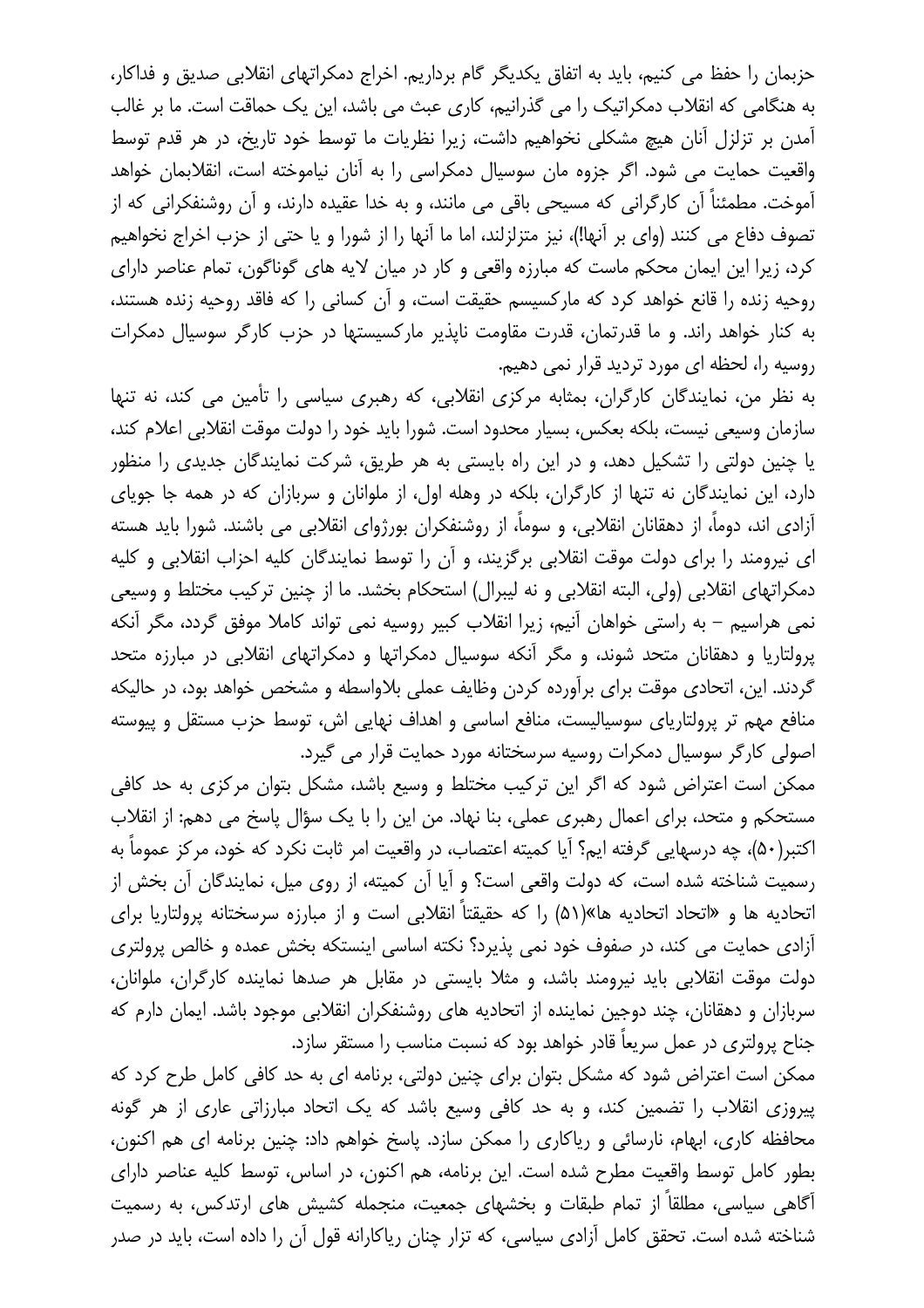این برنامه قرار گیرد. الغاء کلیه قوانین محدود کننده آزادی بیان، اندیشه، گردهم آیی، مطبوعات، اجتماعات و اعتصابات، و نسخ كليه نهادهاى محدود كننده اين آزاديها، بايستى بلاواسطه و واقعى باشد، این آزادیها بایستی تضمین شوند و به راستی به اجرا درآیند. این برنامه بایستی تشکیل یک مجلس مؤسسان ملی را، که از حمایت مردمی آزاد و مسلح برخوردار است، و برای مستقر کردن نظمی نوین در روسیه اختیار و قدرت کامل دارد، تأمین کند. این برنامه باید تسلیح مردم را میسر سازد. همگی ضرورت مسلح شدن مردم را درک کرده اند. آنچه باید انجام شود، این است که فعالیتهایی که هم اکنون آغاز شده است و همه جا در حال انجام می باشد، تکمیل و متحد گردد. برنامه دولت موقت انقلابی، همچنین بایستی، اعطای بلاواسطه آزادی کامل واقعی به ملیتهای تحت ستم هیولای تزاری را تأمین کند. روسیه ای آزاد متولد شده است. پرولتاریا آماده انجام وظیفه است. او اجازه نخواهد داد بار دیگر لهستان قهرمان سرکوب گردد. او خود وارد عمل خواهد شد، او نه فقط توسط اعتصابات صلح آمیز، بلکه همچنین با زور اسلحه برای هر دو، روسیه ای آزاد و لهستانی آزاد خواهد جنگید. برنامه فوق باید هشت ساعت روزانه کار، که هم اکنون کارگران در حال «به چنگ آوردن» آن هستند، و اقدامات فوری دیگر برای تحدید استثمار سرمایه داری را تأمین کند. بالاخره، این برنامه باید لزوماً شامل انتقال تمامی زمینها به دهقانان، پشتیبانی از هر اقدام انقلابی که دهقانان برای گرفتن زمینها به آن دست می زنند (البته، بدون پشتیبانی کردن از خیال واهی تصاحب قطعات کوچک و «متساوی» زمین) و تشکیل کمیته های انقلابی دهقانان در همه جا، که اکنون خود به خود شروع به شکل گرفتن کرده است، باشد.

امروز چه کسی بجز «مرتجعین سیاه» و دولت «مرتجعین سیاه»، ماهیت مبرم و ضرورت عملی این برنامه را انکار می کند؟ در حقیقت، حتی لیبرالهای بورژوا، مایل به پذیرش آن در تئوری هستند! تا آنجا که به ما مربوط می شود، باید با کمک نیروهای مردم انقلابی آن را به عمل درآوریم؛ برای انجام این امر، باید آن نیروها را با سرعت ممکن، از طریق پرولتاریا، که دولت موقت انقلابی را اعلام می کند، متحد سازیم. درست است، تنها قیامی مسلحانه حقیقتاً قادر به پی ریزی اساس چنین دولتی است. اما دولت پیشنهاد شده، در حقیقت ارگان این قیام رشد یابنده و بیش از پیش تکمیل شونده، خواهد بود. تشکیل یک دولت انقلابی، عملا نمی تواند آغاز شود مگر آنکه قیام ابعادی آشکار برای همه یافته باشد، ابعادی که برای همه ملموس باشد. اما اکنون، وقت آنست که این قیام را از لحاظ سیاسی متحد ساخت، آن را متشکل نمود و برای آن برنامه صریحی عرضه کرد؛ وقت آنست که بخشهای ارتش انقلابی را، که هم اکنون متحدند و سریعاً نیرومند می گردند، به ابزارها و تکیه گاه عمده این دولت جدید حقیقتاً آزاد و حقيقتاً مردمي، مبدل كرد. مبارزه قريب الوقوع، قيام، اجتناب ناپذير و جنگ قطعي نزديک است. وقت آنست که مستقیماً به میدان آییم، نیروهای متشکل پرولتاریا را برعلیه رژیم پوسیده تزار بگماریم، از جانب دولت موقت انقلابی متشکل از پیشروترین کارگران، بیانیه ای به تمامی مردم عرضه کنیم.

اکنون برای ما بدیهی است که در میان مردم انقلابی، افرادی را می توان یافت که قادرند این وظیفه خطیر را به انجام رسانند، افرادی کاملا وفادار به انقلاب، از این مهم تر، افرادی با انرژی خستگی ناپذیر و بی پایان. اکنون برای ما بدیهی است که عناصر یک ارتش انقلابی، که از این هدف پشتیبانی خواهد کرد، وجود دارد، و اینکه این افراد، از هر طبقه مردم، که منصف و هوشیار و دارای آگاهی سیاسی هستند، هنگامی که دولت جدید، جنگی قطعی علیه دولت پلیسی و نیمه فئودال روسیه اعلام می کند، از تزاریسم به کلی روی برمی گردانند.

شهروندان – بجاست در آن اعلام جنگ، در آن بیانیه دولت انقلابی گفته شود – شهروندان، انتخاب خود را بکنید! آنجا، با تمامی روسیه قدیم، با همه نیروهای شوم استثمار، ستم و خشونت علیه انسان روبروییم.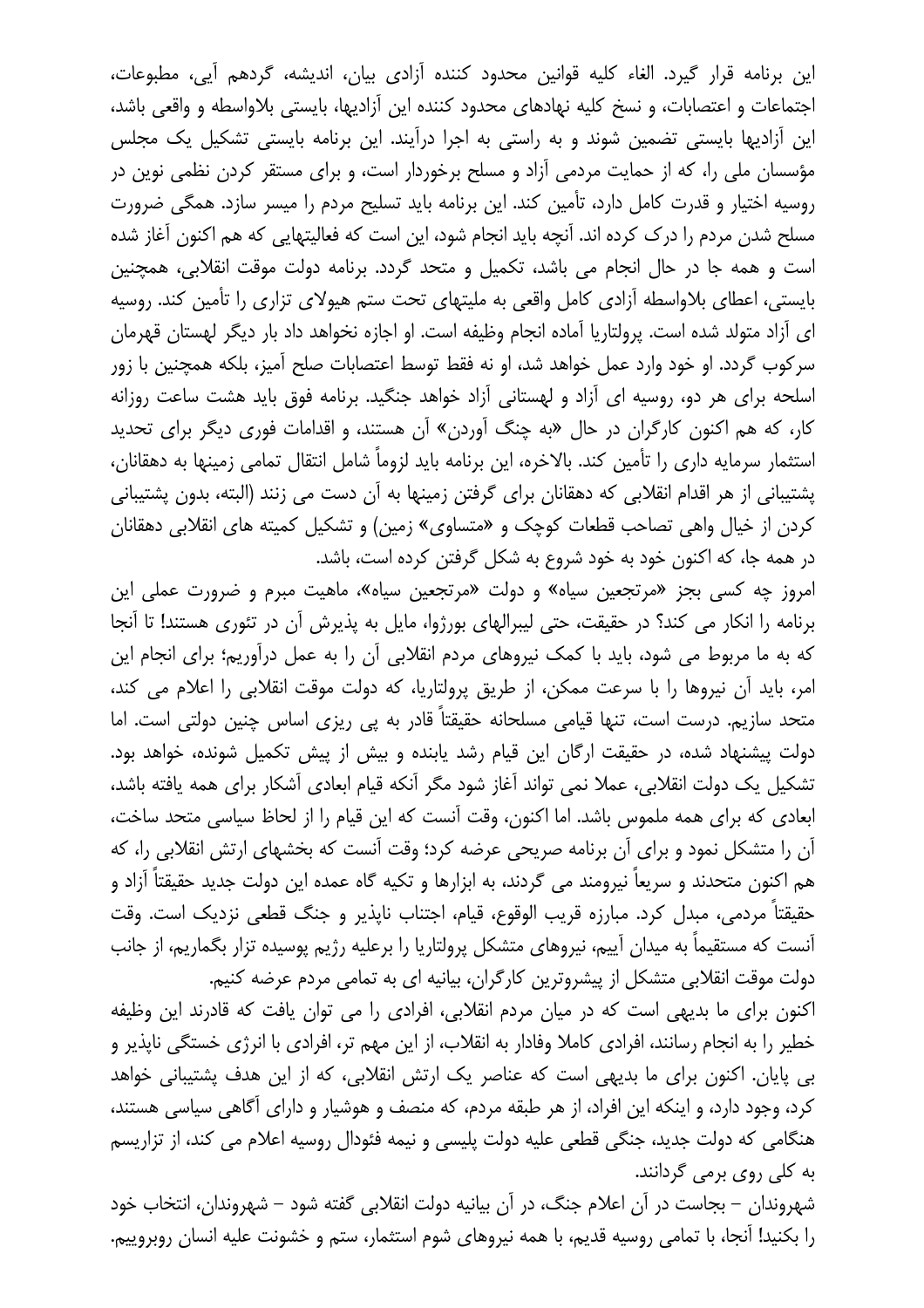و اینجا، با اتحادی از شهروندان آزاد که دارای حقوق متساوی در کلیه امور دولتی هستند، روبروییم. آنجا، با اتحادی از استثمارگران، متمولان و پلیس روبروییم. و اینجا، با اتحادی از تمامی مردم زحمتکش، تمامی نیروهای حیاتی مردم، تمامی روشنفکران منصف، روبروییم. آنجا با «مرتجعین سیاه» روبروییم، و اینجا، با کارگران متشکلی که برای آزادی، برای آموزش و پرورش و برای سوسیالیسم می جنگند.

انتخاب خود را بکنید شهروندان! اینست برنامه ما، که از مدتی قبل توسط تمامی مردم، پیش کشیده شده است. اینها، اهدافمان هستند که به نام آنها علیه دولت «مرتجعین سیاه»، اعلام جنگ می کنیم. ما سعی نداریم ابداعات ذهنی خود را به مردم تحمیل کنیم، تنها ابتکار عمل را در پدید آوردن آنچه که بدون آن زندگی در روسیه بیش از این غیرممکن است، چیزی که عموماً و یکصدا تأیید شده است، به دست می گیریم. ما خود را از مردم انقلابی جدا نمی کنیم، بلکه هر قدم که برمی داریم و هر تصمیمی که می گیریم، به قضاوت آنان می گذاریم. ما کاملا و فقط به ابتکار آزاد خود توده های زحمتکش اتکا می کنیم. ما مطلقاً، کلیه احزاب انقلابی را متحد می سازیم و نمایندگانی از همه گروههای مردم که مایلند برای آزادی، برای برنامه ما، که حقوق ابتدائی را تضمین و احتیاجات اولیه مردم را برآورده می کند، بجنگند، به صفوفمان فرا می خوانیم. بخصوص، دستهایمان را به طرف رفقای کارگرمان در اونیفورم سربازی و به جانب برادران دهقانمان دراز می کنیم تا بتوانیم به اتفاق هم، تا به آخر علیه یوغ زمینداران و بوروکراتها، برای زمین و آزادی بجنگیم.

برای مبارزه قطعی آماده شوید شهروندان! ما به دولت «مرتجعین سیاه» اجازه اعمال خشونت علیه روسیه نخواهیم داد. ما بخاطر جابجا شدن چند بوروکرات یا استعفای چند افسر پلیس، در حالیکه تمامی توده پلیس «مرتجعین سیاه» قدرت کشتن، چپاول و بی حرمتی علیه مردم را برای خود محفوظ می دارد، فریب نخواهیم خورد. بگذار بورژواهای لیبرال در مقابل دولت «مرتجعین سیاه» سر تعظیم فرود آورند. «مرتجعین سیاه» هنگامی که به محاکمه در همان دادگاههای قدیمی تزاری و به وسیله همان مأموران قدیمی تزاری تهدید شوند، خنده سر می دهند. ما به واحدهای ارتشی خود دستور خواهیم داد پهلوانان «مرتجعین سیاه» را، که مردم جاهل را با ودکا مست و فاسد می کنند، دستگیر کنند؛ ما همه آن هیولاها، مانند رئیس پلیس کرونشتات را به محاکمه علنی و انقلابی، توسط همه مردم، می کشانیم.

شهروندان، همه کس به غیر از «مرتجعین سیاه» از دولت تزاری روی برگردانیده است. پس در پشت دولت انقلابی صف آرایی کنید، از پرداخت هر گونه مالیات و عوارض خودداری کنید و تمام نیروی خود را صرف سازماندهی و تسلیح یک نیروی میلیس آزاد مردمی کنید. روسیه، آزادی واقعی را تنها زمانی خواهد داشت که مردم انقلابی بر نیروهای دولت «مرتجعین سیاه» دست بالا را بیابند. در یک جنگ داخلی، هیچ کس بیطرف نیست و نمی تواند باشد. حزب بیرق سفید، دورویی بزدلانه محض است. آن کس که از مبارزه عقب می کشد، تکیه گاه سلطه «مرتجعین سیاه» می گردد. کسی که له انقلاب نباشد، علیه انقلاب است. کسی که انقلابی نیست، بخصوص از «مرتجعین سیاه» می باشد. ما متعهد می شویم که نیروها را برای قیامی مردمی، صف آرایی کنیم و تعلیم دهیم. بگذار تا سالروز آن روز بزرگ، نهم ژانویه(۵۲)، هیچ اثری از نهادهای قدرت تزاری در روسیه بجای نماند. باشد که تعطیل بهاری پرولتاریای جهان، روسیه را همانا کشوری آزاد، با مجلس مؤسسانی که از سوی تمامی مردم آزادانه تشکیل شده است، بيابد.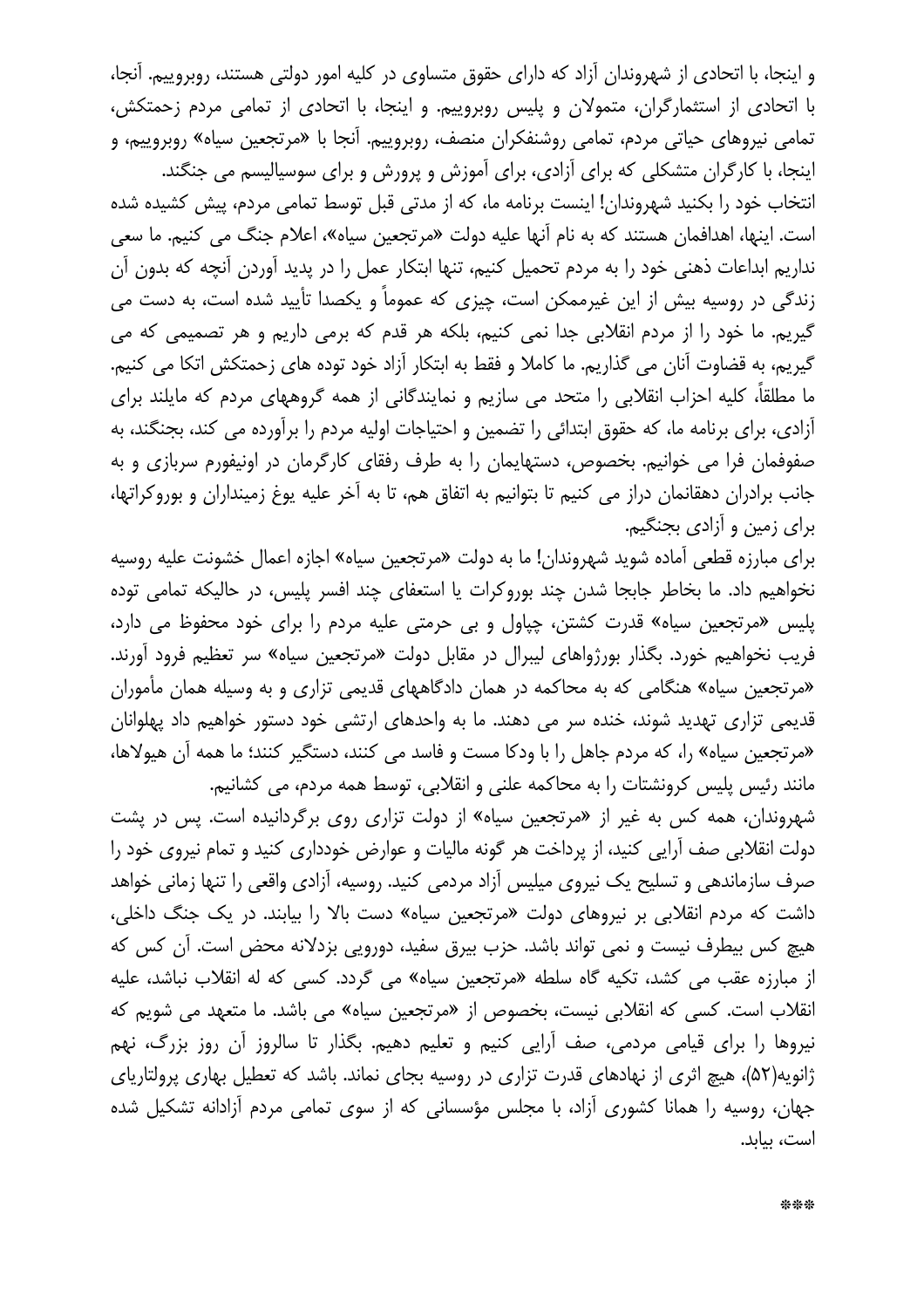من تحول شورای نمایندگان کارگران به یک دولت موقت انقلابی را بدین گونه تصویر می کنم. و این وظایفی است که در مرتبه اول و مهم تر از هر چیز، برای تمام سازمانهای حزبمان، تمام کارگران آگاه، خود شورا، کنگره قریب الوقوع کارگران در مسکو و برای کنگره اتحادیه دهقانان(۵۳)، معین می کنم.

نوشته شده بین نوامبر ۲–۴ (۱۵–۱۷) ۱۹۰۵ نخستین بار در ۵ نوامبر ۱۹۴۰، در شماره ۳۰۸ پراودا به چاپ رسید.

فقط توضيحاتي كه با \* مشخص شده است از لنين است. ۱– «گروه رهایی کار»، نخستین گروه مارکسیستی روسیه بود که در سال ۱۸۸۳ توسط پلخانف در سوئیس تشکیل شد. اکسلرود، دویچ، زاسولیچ و ایگناتوف نیز از اعضای این گروه بودند. این گروه به توسعه مارکسیسم در روسیه کمک بزرگی کرد. کتابهای «مانیفست حزب کمونیست» اثر مارکس و انگلس، «کار دستمزدی و سرمایه» اثر مارکس و «سوسیالیسم تخیلی و علمی» اثر انگلس از جمله آثاری هستند که توسط این گروه به زبان روسی ترجمه، چاپ و در داخل روسیه منتشر شدند. در کنگره دوم حزب کارگر سوسیال دمکرات روسیه، در سال ۱۹۰۳، این گروه انحلال خود را اعلام داشت.

توضيحات

۲– «کردو» (Credo)، مانیفست اکونومیستها بود که در سال ۱۸۹۹ توسط ا.د. کوسکووا انتشار یافت. لنین پس از دریافت این نوشته مقاله «اعتراض سوسیال دمکراتهای روسیه» را نوشت و به آن شدیداً انتقاد کرد.

۳- رابوچایا میسل (Rabochaya Mysl «اندیشه کارگر»)، روزنامه اکونومیستها بود که توسط ک.م. تاختارف و عده دیگری از اکتبر ۱۸۹۷ تا دسامبر ۱۹۰۲ منتشر می شد. این روزنامه رویهم رفته ۱۶ شماره داشت. شماره ۳ تا ۱۱ و ۱۶ آن در برلین و بقیه در سن پطرزبورگ انتشار یافت.

۴- ناردنایاولیا (Narodnaya Volya «اراده مردم»)، سازمان مخفی سیاسی - چریکی ناردنیکها («خلق گرایان») بود که در سال ۱۸۷۹، به دنبال انشعاب درون سازمان ناردنیکی «زملیا ای وليا» (Zemlya I Volya «زمين و آزادي»)، تشكيل شد. ناردناياوليا با حفظ نظريات تخيلي سوسیالیسم ناردنیکی، وظیفه خود را در به دست آوردن آزادی سیاسی تعیین نمود. آنان سرنگونی حکومت خودکامه و به دست آوردن آزادی سیاسی را فوری ترین هدف خود می دانستند. برنامه آنها تشکیل یک مجلس دائم توده ای بر پایه رأی همگانی، برقراری آزادیهای دمکراتیک، دادن زمین به مردم و فراهم آوردن طرحی برای واگذاری کارخانجات به کارگران بود. این گروه، مبارزه قهرمانانه ای را علیه حکومت خودکامه به اجرا درآورد. ولی همواره از جلب پشتیبانی توده های وسیع مردم ناتوان ماند. سعی آنان بر این بود که با ترور فردی، دولت را گیج و مختل نمایند. پس از ترور الکساندر دوم در مارس ١٨٨١، دولت با استفاده از روشهای شدید اختناق و اعدام دسته جمعی، سازمان ناردنایاولیا را از هم یاشید. اگر چه لنین به برنامه تخیلی ناردنایاولیا انتقاد می کرد ولی به مبارزه از خود گذشته اعضای آن علیه تزاریسم، روشهای مخفی کاری پرارزش و مرکزیت تشکیلات آنان ارج می نهاد.

۵– اکونومیست ها. اکونومیسم (ECONOMISM) گرایش فرصت طلب درون سوسیال دمکراسی روسیه بود که در اواخر قرن ۱۹ و اوایل قرن ۲۰ پدید آمد. روزنامه رابوچایا میسل («اندیشه کارگر») و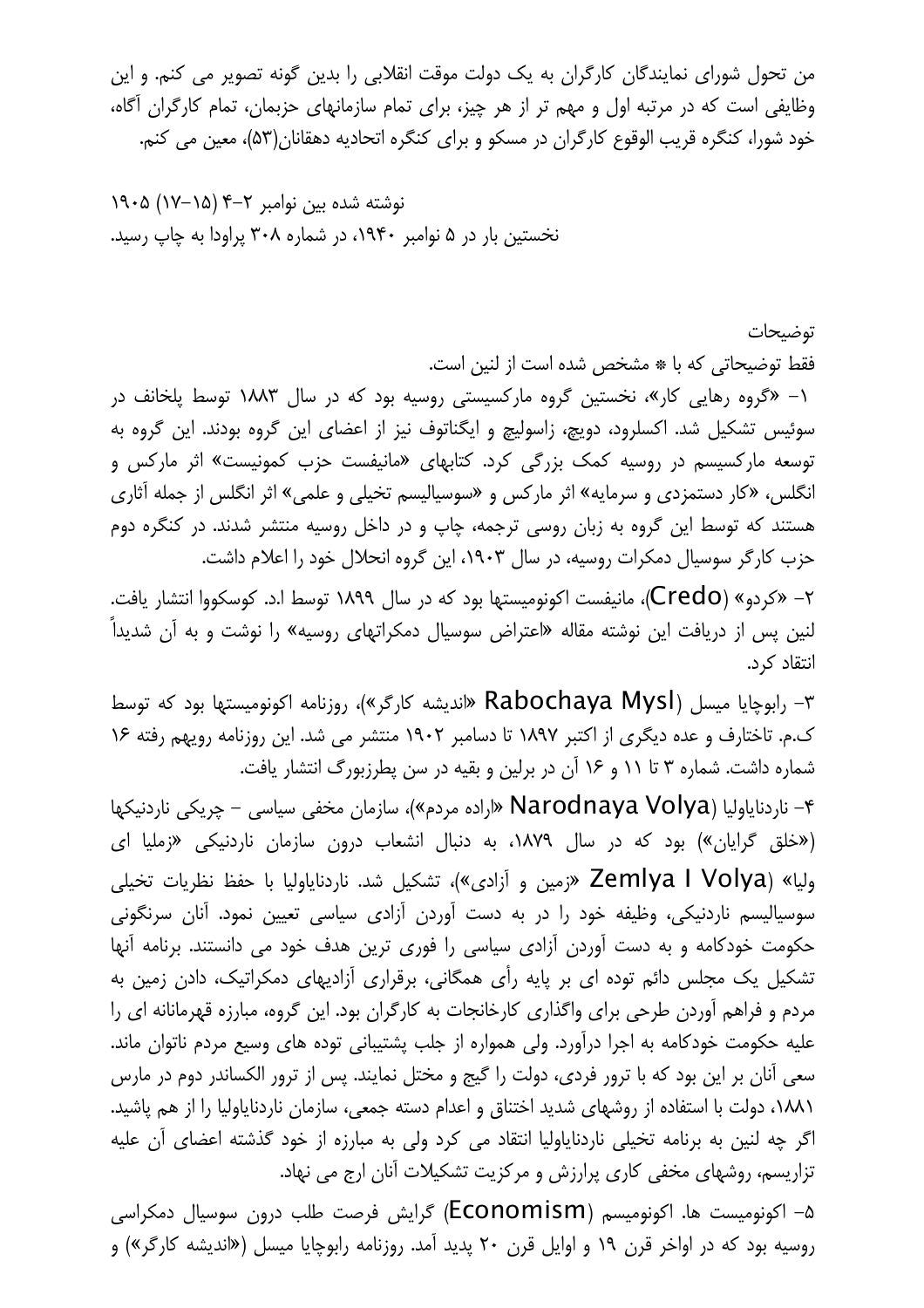مجله رابوچیه دیلو («آرمان کارگر») ارگانهای اکونومیستها بودند. اکونومیستها معتقد بودند که طبقه کارگر باید صرفاً به مبارزه اقتصادی برای به دست آوردن حقوق بیشتر و شرایط کار مناسبت تر بپردازد. آنان عملا پیکار سیاسی را از وظایف بورژوازی لیبرال می دانستند و اعتقادشان بر این بود که آگاهی طبقاتی و سوسیالیستی بطور خود به خودی در روند مبارزات اقتصادی طبقه کارگر به وجود می آید و اینکه حزب فقط باید به شرکت در مبارزات خودانگیخته طبقه بسنده کند.

۶– برنشتاینیسم، گرایش غیرمارکسیستی جنبش سوسیال دمکراسی آلمان و جهان بود که در اواخر قرن ۱۹ و اوایل قرن ۲۰ به پیروی از نظریات ادوارد برنشتاین (E. Bernstein) آلمانی به وجود آمد. وی در سالهای ۹۸–۱۸۹۶، رشته مقالاتی تحت عنوان «مسائل سوسیالیسم» برای مجله نوی تسایت (Die Neue Zeit) ارگان تئوریک سوسیال دمکراسی آلمان نوشت. وی در این مقالات می کوشید تحت لوای «آزادی انتقاد»، در اصول فلسفی، اقتصادی و سیاسی مارکسیسم تجدید نظر کند و تئوریهای سازش و همکاری طبقات را جایگزین آن نماید. برنشتاین، حقایق جامعه بورژوایی را از قبیل بی چیز شدن طبقه کارگر، رشد تضادهای طبقاتی، بحرانها، ضرورت فروپاشی نظام سرمایه داری، انقلاب سوسیالیستی و دیکتاتوری پرولتاریا رد نمود و برنامه ای را برای تغییر تدریجی جامعه ارائه داد. در سال ۱۸۹۹، مقالات وی در کتابی به نام «پیش شرطهای سوسیالیسم و وظایف سوسیال دمکراسی» منتشر شد. اکونومیستهای روسیه در زمره فرصت طلبانی بودند که در «بین الملل دوم» به پشتیبانی از این نظریات برخاستند.

۷– نقل از «قوانین عام جامعه بین المللی کارگران» (بین الملل اول) که توسط کارل مارکس نوشته شد. ٨– ييوتر الكسيف (Pyotr Alexeyev)، كارگر انقلابي روس در سالهاي ٧٠ قرن ١٩. وي در ١٠ مارس ۱۸۷۷ در مقابل یک دادگاه تزاری در سنت پطرزبورگ، نطقی ایراد کرد که برای اولین بار در مجموعه ای به نام «ویریود» (Vperyod «به پیش») که بطور غیرمنظم انتشار می یافت، چاپ شد. این سخنرانی، بعدها مکرراً بطور غیرقانونی تجدید چاپ شد و در میان کارگران روس طرفداران بسیار ىافت.

۹- رجوع کنید به توضیح ۲۹.

۱۰- زمستوو (Zemstvo)، هیئتهای دولتی محلی که در سال ۱۸۶۴، در استانهای مرکزی روسیه تزاری تشکیل شد. زمستووها، تحت تسلط اشراف و حوزه قدرتش در حد مسائل صرفاً اقتصادی محلی (بیمارستان، جاده سازی، آمارگیری، بیمه و غیره) بود. فرمانداران محلی و وزارت کشور، این هیئت را تحت نظارت خود داشتند و می توانستند تصمیماتی را که مورد موافقت دولت قرار نمی گرفت لغو نمایند. / ١- اشاره به فرمان تزار به «سنا» در دسامبر ١٩٠۴.

۱۲– اشاره به دوره کوتاهی در سال ۱۹۰۴ است که طی آن دولت تزاری به لیبرالها امتیازاتی داد. سویاتوپولک میرسکی Svyatopolk Mirsky ، وزیر کشور، به زمستووها اجازه تشکیل جلسه داد، سانسور را کمی معتدل ساخت و چند سیاستمدار لیبرال تبعیدی را عفو کرد.

۱۳– و.ک. پلو (Plehve)، یکی از سیاستمداران روسیه تزاری که بین سالهای ۱۹۰۲ و ۱۹۰۴، وزیر کشور و رئيس ژاندارمري بود. او سرسختانه عليه جنبش انقلابي جنگيد.

۱۴– لیبرالهای آسواباژدنیه (Osvobozhdeniye)، لیبرالهای بورژوا که حول مجله آسواباژدنیه («رهایی») که در سالهای ۵–۱۹۰۲ در خارج از روسیه تحت نظر پ.ب. استروو چاپ می شد، گرد آمده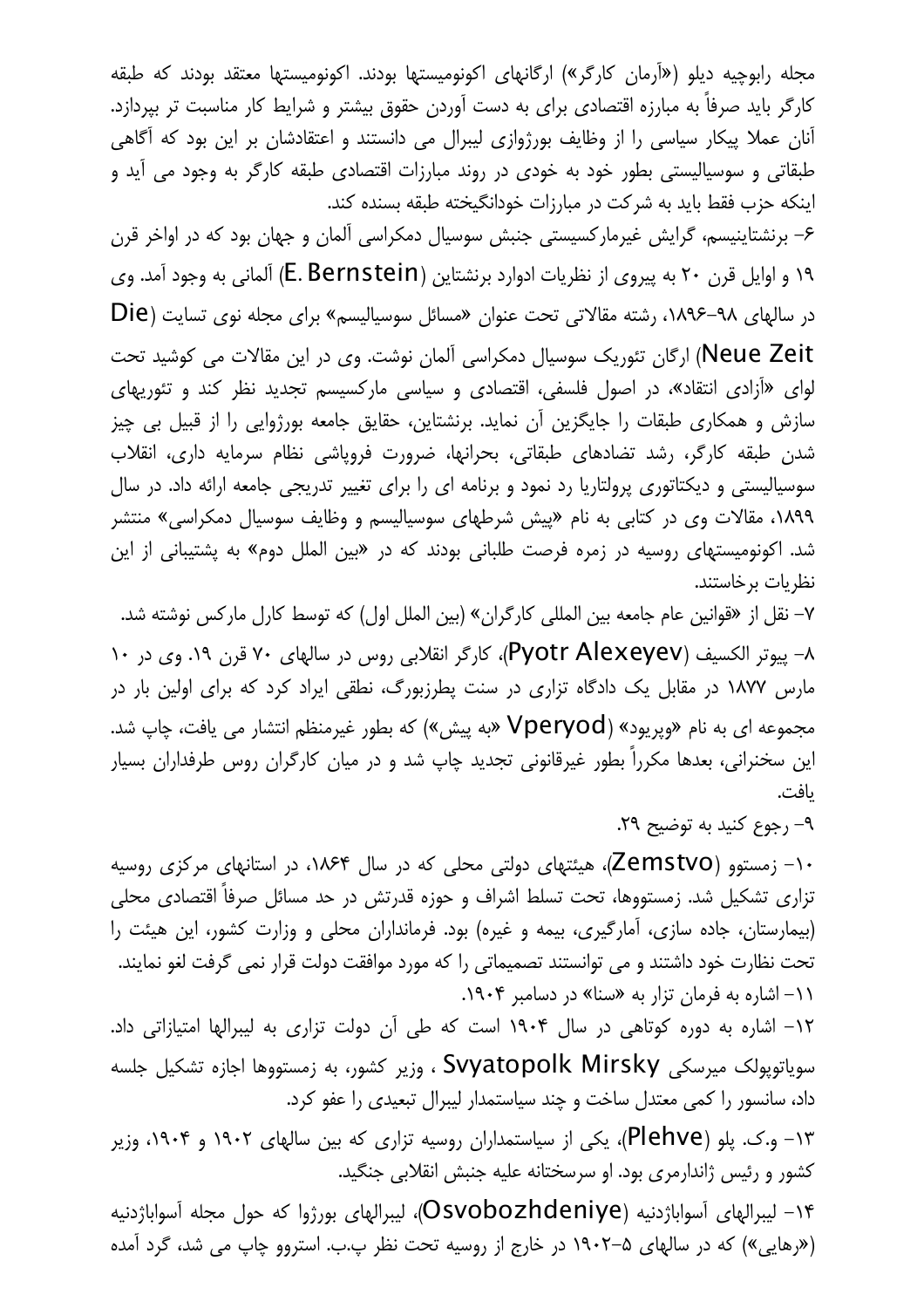بودند. لیبرالهای آسواباژدنیه در سال ۱۹۰۴، «جامعه» لیبرال – سلطنت طلب آسواباژدنیه را تشکیل دادند. در سالهای بعد، این عده هسته مرکزی عمده ترین حزب بورژوایی روسیه یعنی «حزب دمکرات مشروطه خواه» (كادت Cadet) را تشكيل دادند.

۱۵– سوسیالیست انقلابی ها (SR یا Socialists Revolutionaries) یک حزب خرده بورژوایی بود که در اواخر سال ۱۹۰۱ و اوایل ۱۹۰۲ در نتیجه وحدت گروهها و محفلهای ناردنیکی، به وجود آمد. آنان هیچ تمایز طبقاتی بین کارگران و دهقانان نمی دیدند و تفاوتهای طبقاتی درون دهقانان را نادیده می گرفتند، رهبری پرولتاریا را در انقلاب رد می کردند و روش مبارزاتی آنان علیه استبداد، تاکتیک ترور فردی بود. برنامه ارضی این گروه شامل از بین رفتن مالکیت خصوصی زمین، تشکیل سازمانهای تعاونی و بطور کلی آماده کردن شرایط برای رشد کشاورزی بود. در انقلاب ۱۹۰۵ روسیه، این گروه به دو جناح راست و چپ منشعب شد. جناح راست که عقایدی نزدیک به «کادت» ها داشت، «حزب توده ای سوسیالیست زحمتکشان» را که حزبی قانونی بود تشکیل داد. جناح چپ نیز به صورت یک گروه آنارشیستی درآمد.

۱۶– ناشاژیزن (Nasha Zhizn «زندگی ما»)، روزنامه ای بود که بین سالهای ۵–۱۹۰۴، در سنت يترزبورگ چاپ مي شد. نظريات اين روزنامه، نزديک به عقايد جناح چپ کادتها بود. ١٧- اینجا لنین واژه «مخفی» را بطور طعنه آمیزی در مورد کنگره رؤسا و سایر مأموران زمستوو، که قرار بود با اجازه تزار در ۶ نوامبر ۱۹۰۴ در سنت پترزبورگ تشکیل شود، بکار می برد.

١٨- عبارت داخل كروشه، توسط لنين به نقل قول اضافه شده است.

۱۹– اعتصاب معروف شهر روستف، در ۲ نوامبر ۱۹۰۲ شروع و به سرعت به یک تظاهرات سیاسی تبدیل شد که در آن بیش از ۳۰۰۰۰ کارگر شرکت کردند. این اعتصاب تا روز ۲۵ نوامبر ادامه داشت و رهبری آن در دست کمیته دن طرفدار ایسکرا و البته حزب کارگر سوسیال دمکرات روسیه بود. منظور لنین از «تعدادی از تظاهرات توده ای در جنوب» همان اعتصابات و تظاهرات توده ای است که در سال ۱۹۰۳ در جنوب روسیه، در باکو، تفلیس و باطوم و شهرهای اصلی اوکراین، ادسا، کیف و اکاترنیوسلاو به وقوق ييوست.

۲۰– وپرید (Vperyod «به پیش»)، هفته نامه زیرزمینی بلشویکها بود که از دسامبر ۱۹۰۴ تا ماه مه ۱۹۰۵ در ژنو انتشار می یافت. مجموعاً ۱۸ شماره از این هفته نامه ظاهر شد. وپرید، در مبارزه علیه منشویسم و سازماندهی و نشر اصول حزبی نقش بسزایی ایفا کرد.

۲۱– ناردیسم (Narodism «خلق گرایی»)، گرایشی خرده بورژوایی در جنبش انقلابی روسیه که در دهه های ۶۰ و ۷۰ قرن ۱۹ به وجود آمد. ناردنیک ها خواستار سرنگونی استبداد و واگذاری زمین به دهقانان بودند و از آنجا که رشد سرمایه داری را در روسیه غیرممکن می پنداشتند، نیروی عمده انقلابی روسیه را در دهقانان جستجو می کردند. آنان به منظور برانگیختن دهقانان برای مبارزه علیه استبداد، با شعار «به میان خلق رویم»، فعالیت خود را در روستا متمرکز ساختند. در دهه های ۸۰ و ۹۰ ناردنیک ها با اتخاذ سیاست سازش با تزاریسم و بازگو کردن منافع دهقانان مرفه، پیگیرانه علیه مارکسیسم مبارزه کردند (همچنین رجوع کنید به توضیح ۴). ٢٢- رجوع كنيد به توضيح ۴.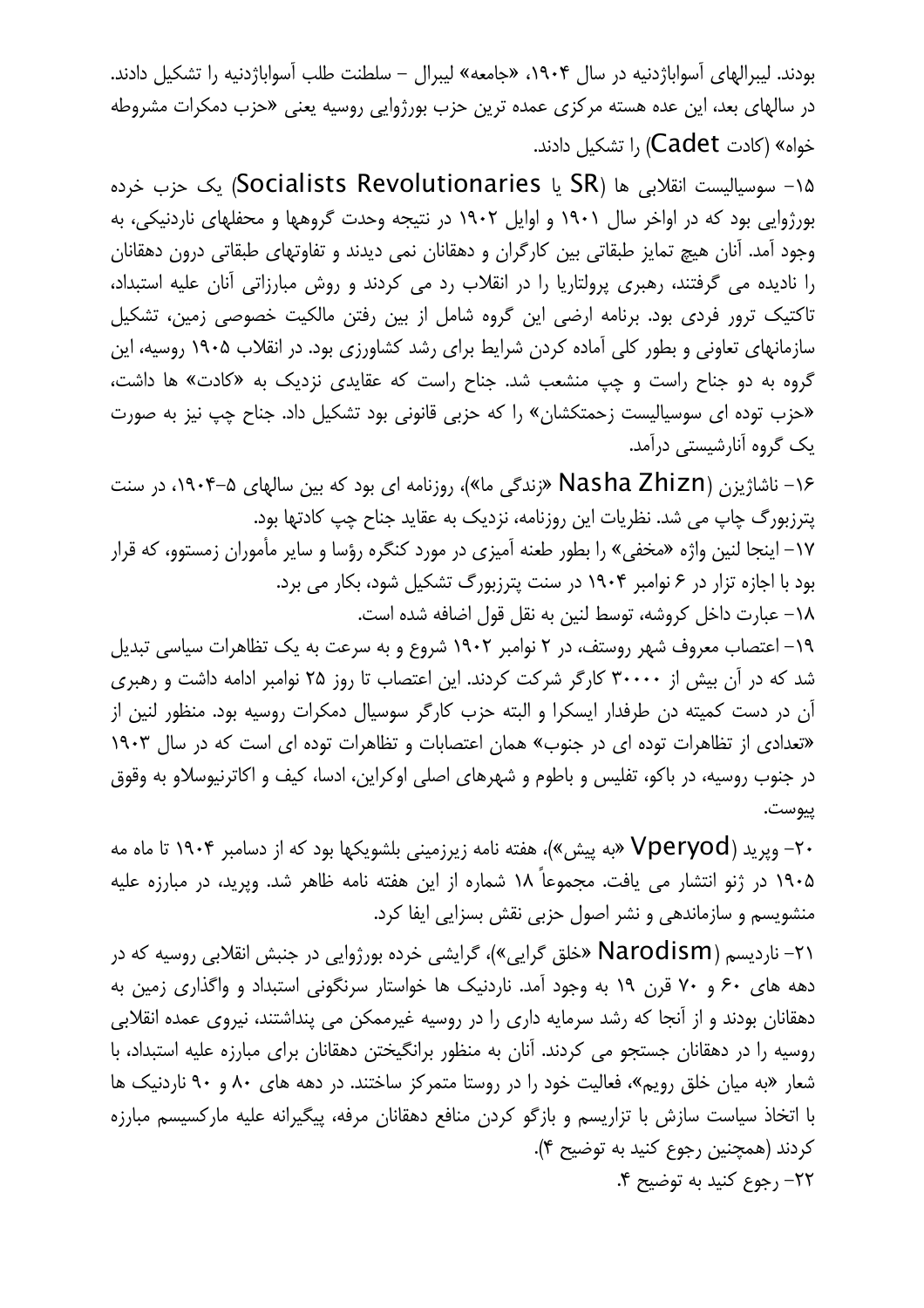۲۳- و.و، نام مستعار و.پ. ورونتسف (V.P.Vrontsov) است. وی در سالهای ۸۰ و ۹۰ قرن گذشته یکی از ایدئولوگ های ناردنیسم لیبرالی بود. ۲۴– «مارکسیسم قانونی»، نوعی انحراف بورژوایی در مارکسیسم بود که در سالهای ۹۰ قرن ۱۹ به رهبری استروو و با انتشار کتاب وی به نام «یادداشت های انتقادی درباره رشد اقتصادی روسیه»، پایه ریزی شد. این کتاب حمله شدیدی به ناردنیسم بود ولی در مقابل سرمایه داری موضعی خجول و غیرقاطعانه داشت. «مارکسیست های قانونی» سعی می کردند از جنبش کارگری به نفع بورژوازی استفاده نمایند. آنان مارکسیسم را از مفاهیم انقلاب پرولتری و دیکتاتوری پرولتاریا تهی کردند. خود استروو بعدها سردبیری آسواباژدنیه را به عهده گرفت. ٢۵- اشاره به كتاب استروو (توضيح ٢۴). ٢۶- رجوع كنيد به توضيح ۶. \*۲۷+ رجوع شود به «رابوچیه دیلو»، جزوه «دو کنفرانس» (ص ۳۲)، علیه ایسکرا. \*۲۸+ رجوع شود به «ضمیمه جداگانه» به رابوچایا میسل سپتامبر ۱۸۹۹. ۲۹– ایسکرا (Iskra «جرقه»)، اولین روزنامه مارکسیستی و مخفی سرتاسری روسیه بود که توسط لنین در سال ۱۹۰۰ شروع به انتشار کرد. ایسکرا، نقش اساسی و مهمی را در تشکیل حزب مارکسیستی، افشای اکونومیستها، گردهم آیی و وحدت گروههای پراکنده سوسیال دمکرات و در تدارک دومین کنگره حزب کارگر سوسیال دمکرات روسیه ایفا کرد. اولین شماره ایسکرا در دسامبر ۱۹۰۰، در لایپزیک منتشر شد و پس از آن در مونیخ و لندن و بالاخره در بهار ۱۹۰۳ در ژنو انتشار یافت. لنین، پلخانف، مارتف، اکسلرد، پاترسف و زاسولیچ، اعضای هیئت تحریریه ایسکرا بودند. لنین، مسائل اساسی ساختمان حزب، مبارزه طبقاتی کارگران روسیه و مسائل مهم بین المللی را در این نشریه تحت بررسی قرار داد. در کنگره دوم، لنین، پلخانف و مارتف به عنوان هیئت تحریریه ایسکرا انتخاب شدند. مارتف حاضر به شرکت در آن نشد و شماره های ۴۶ تا ۵۱ ایسکرا زیر نظر لنین و پلخانف منتشر گردید. سپس پلخانف به منشویکها پیوست و درخواست بازگشت سایر اعضای منشویک هیئت تحریریه سابق را نمود. لنین با این امر مخالفت کرد و در اکتبر ۱۹۰۳ از عضویت هیئت تحریریه استعفا نمود. از شماره ۵۲ به بعد، ایسکرا ارگان رسمی منشویکها شد. از آن پس ایسکرای لنین، از شماره ۱ تا ۵۱ «ایسکرای سابق» و شماره های بعدی، «ایسکرای نو» خوانده می شد. ٣٠- مقاله لنين، احضار ١٨٣ دانشجو براى خدمت در ارتش، ايسكرا، فوريه ١٩٠١. ٣١- مقاله لنين، «تهييج سياسي و نقطه نظر طبقاتي»، ايسكرا، فوريه ١٩٠٢. ٣٢- مقاله لنين به نام «نامه اي به زمستوويست ها»، ايسكرا، مارس ١٩٠٢. \*٣٣- از اين فرصت استفاده مي كنم تا صميمانه از استارور و يلخانف كه وظيفه سودمند فاش كردن نام نگارندگان مقالات امضاء نشده ایسکرای سابق را به عهده گرفتند، قدردانی کنم. امید است این کار را به اتمام برسانند. این مطالب برای ارزیابی تغییر مسلک «ایسکرای نو» به نظرگاه «رابوچیه دیلو» بسیار جالب خواهد بود. ۳۴– استینیاک کراوچینسکی (۵۸۱–۹۵–۹۵) ،(Stepnyak Kravchinsky) نویسنده و انقلابی عضو «ناردناباوليا». ۳۵- مقاله لنین به نام «مبارزه سیاسی و مغلطه کاری سیاسی»، ایسکرا، اکتبر ۱۹۰۲.

۳۶- استارور (Starover)، نام مستعار یکی از منشویکها به نام ا.ن. پاترسف (Potresov).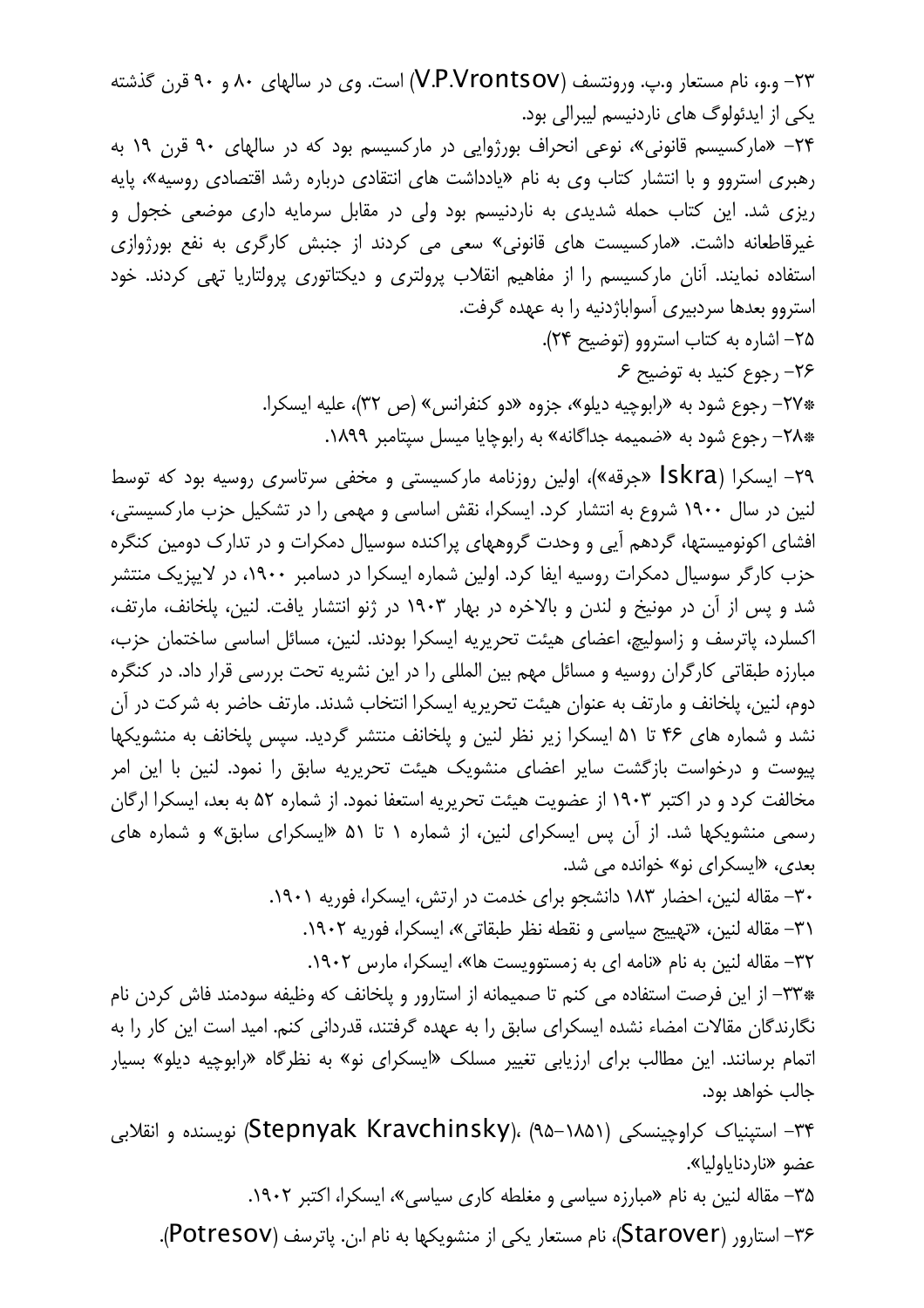۳۷- زاریا (Zaria «سحر»)، مجله تئوریک – سیاسی مارکسیستی بود که در سالهای ۲-۱۹۰۱ در اشتوتگارت توسط هیئت تحریریه ایسکرا منتشر می شد. چندین مقاله از لنین در آن به چاپ رسید. روی هم رفته ۴ شماره زاریا، در سه جلد، منتشر گردید.

۳۸– گوبرنیا (Gubernia)، یویزد (Uyezd)، ولوست (Volost)، واحدهای منطقه ای اداری روسیه بود. گوبرنیا، بزرگترین اینان خود به چند پویزد و هر پویزد به نوبه خود به چند ولوست تقسیم می شد. این سیستم تقسیم بندی تا سالهای ۳۰–۱۹۲۹، که سیستم جدید تقسیم بندی کشوری برقرار شد، ادامه بافت.

\*\*٣٩- قابل توجه یکی از طرفداران زیرک «ایسکرای نو». شاید به ما بگویند که مبارزه پرشور پرولتاریا بدون هر گونه شرطی سرانجام باعث می شود که ثمرات پیروزی توسط بورژوازی به غارت رود. در پاسخ این سؤال را مطرح می کنیم، به جز نیروی مستقل پرولتاریا، چه ضمانتی برای تحقق شروط وی ممکن است وجود داشته باشد؟

۴۰– استروو (Struve)، رجوع کنید به توضیح ۲۴.

\***۴۱+** نمونه دیگری از سخنان خشک آرکادی نیکولایویچ: «میل وافر و فزاینده دمکراتیک مردم به مفهوم دست نخورده آزادی مبتنی بر قانون اساسی، عاری از هر گونه دام های ایدئولوژیک و بقایای تاریخ گذشته نمی تواند از نظر کسی که در سالهای اخیر شاهد زندگی عمومی روسیه بوده است دور بماند. این میل وافر، نتیجه تکامل یک روند طولانی تغییرات ملکولی داخل گرایش دمکراتیک و مسخ «اویدی آن» (Ovedian) بود. گرایشی که رنگهای گوناگون آن، نظر و توجه نسلهای متعددی را طی دو دهه اخیر به خود جلب نموده است.» جداً افسوس که این واقعیت ندارد، زیرا ایده آزادی از ایده آلیسم پاک نیست و برعکس با آخرین ایده آلیسم فیلسوفهای دمکراسی بورژوایی (بولگاکف، بردایف، نوگورودتسف و دیگران، رجوع کنید به «مسائل ایده آلیسم» و «راه جدید») رنگرزی شده است. و باز افسوس که تمام این مسخ «اویدی آن» رنگارنگ استارور، تروتسکی و مارتف، میل بکر آنان را به استفاده از عبارات پرطمطراق ادبی بازگو می نماید.

\*\*۲۲- رجوع کنید به سرمقاله دوم «نامه ای به سازمانهای حزبی» که به همان ترتیب مخفیانه منتشر شد («ویژه اعضای حزب»)، گرچه اصلا مخفی نیست. بسیار آموزنده است که این پاسخ کل هیئت تحریریه را با جزوه «مخفی» پلخانف، «درباره تاکتیکهای ما نسبت به مبارزه بورژوازی لیبرال علیه تزاریسم» (ژنو ۰۱۹۰۵ نامه ای به کمیته مرکزی ویژه اعضای حزب)، مقایسه کنید. امیدواریم بعدها هر دوی این آثار را بررسی کنیم.

۴۳– کنت «ویته» (Witte)، وزیر صنایع روسیه در سال ۱۸۹۶.

۴۴- د.ن. شیپف (Shipov)، لیبرال معتدل و یکی از رهبران جنبش «زمستوو» در سالهای ۱۸۹۰ تا ۱۹۱۰ و حزب ضدانقلابی «اکتبریست». در سال ۱۹۰۵، شیپف برنامه سیاسی خود را با شرایط تحمیلی يليس وفق داد.

۴۵– «ناشاژیزن» (Nasha Zhizn «زندگی ما»)، «ناشی دنی» (Nashi Dni «ایام ما»)، هروسكي ودمستي» (Syn Otechestva «فرزندان ميهن»)، «روسكي ودمستي» (Russkyie Vedomosti «نگارنده روس»).